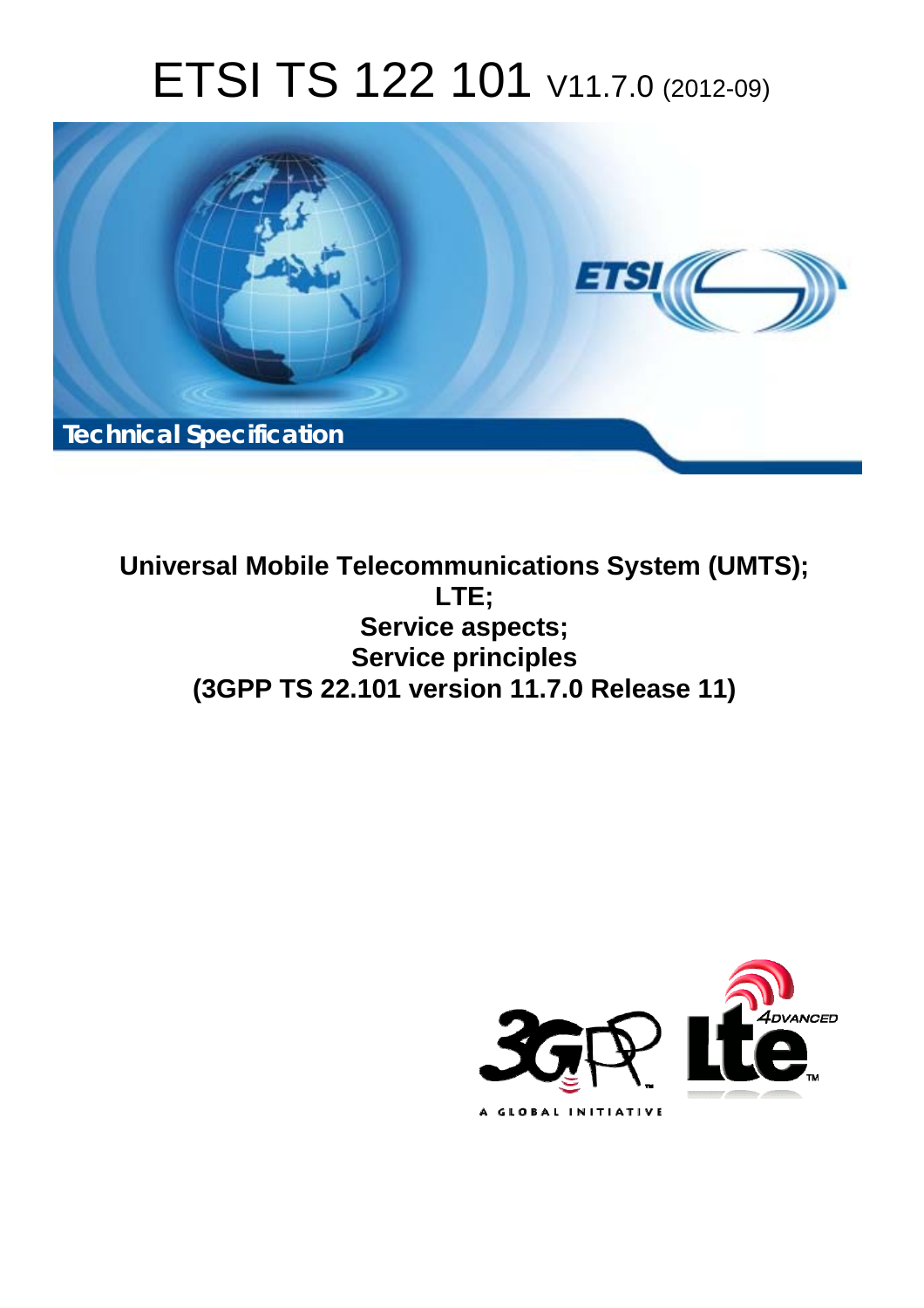Reference RTS/TSGS-0122101vb70

> Keywords LTE,UMTS

#### *ETSI*

#### 650 Route des Lucioles F-06921 Sophia Antipolis Cedex - FRANCE

Tel.: +33 4 92 94 42 00 Fax: +33 4 93 65 47 16

Siret N° 348 623 562 00017 - NAF 742 C Association à but non lucratif enregistrée à la Sous-Préfecture de Grasse (06) N° 7803/88

#### *Important notice*

Individual copies of the present document can be downloaded from: [http://www.etsi.org](http://www.etsi.org/)

The present document may be made available in more than one electronic version or in print. In any case of existing or perceived difference in contents between such versions, the reference version is the Portable Document Format (PDF). In case of dispute, the reference shall be the printing on ETSI printers of the PDF version kept on a specific network drive within ETSI Secretariat.

Users of the present document should be aware that the document may be subject to revision or change of status. Information on the current status of this and other ETSI documents is available at <http://portal.etsi.org/tb/status/status.asp>

If you find errors in the present document, please send your comment to one of the following services: [http://portal.etsi.org/chaircor/ETSI\\_support.asp](http://portal.etsi.org/chaircor/ETSI_support.asp)

#### *Copyright Notification*

No part may be reproduced except as authorized by written permission. The copyright and the foregoing restriction extend to reproduction in all media.

> © European Telecommunications Standards Institute 2012. All rights reserved.

DECT<sup>™</sup>, PLUGTESTS<sup>™</sup>, UMTS<sup>™</sup> and the ETSI logo are Trade Marks of ETSI registered for the benefit of its Members. **3GPP**TM and **LTE**™ are Trade Marks of ETSI registered for the benefit of its Members and of the 3GPP Organizational Partners.

**GSM**® and the GSM logo are Trade Marks registered and owned by the GSM Association.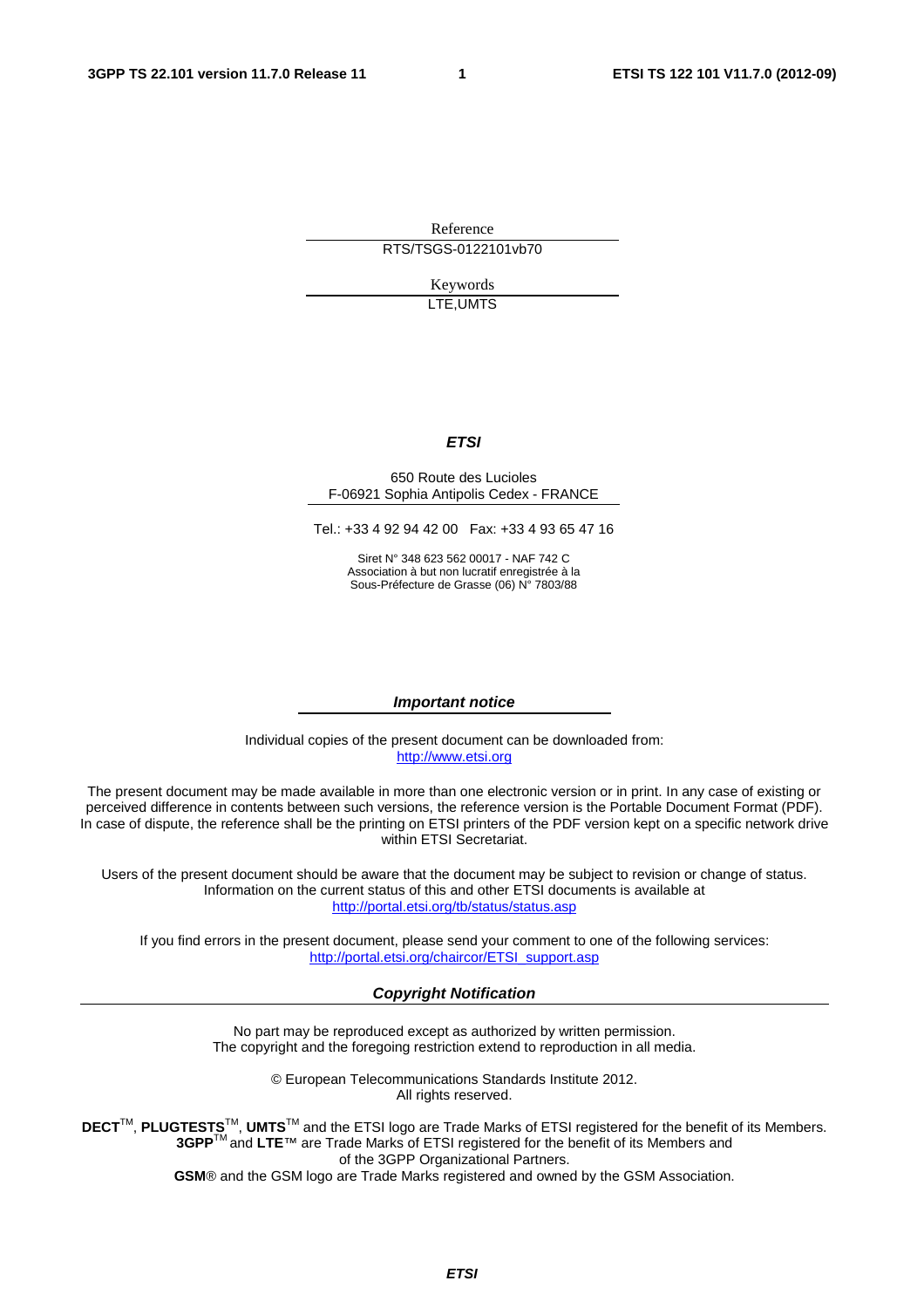# Intellectual Property Rights

IPRs essential or potentially essential to the present document may have been declared to ETSI. The information pertaining to these essential IPRs, if any, is publicly available for **ETSI members and non-members**, and can be found in ETSI SR 000 314: *"Intellectual Property Rights (IPRs); Essential, or potentially Essential, IPRs notified to ETSI in respect of ETSI standards"*, which is available from the ETSI Secretariat. Latest updates are available on the ETSI Web server ([http://ipr.etsi.org\)](http://webapp.etsi.org/IPR/home.asp).

Pursuant to the ETSI IPR Policy, no investigation, including IPR searches, has been carried out by ETSI. No guarantee can be given as to the existence of other IPRs not referenced in ETSI SR 000 314 (or the updates on the ETSI Web server) which are, or may be, or may become, essential to the present document.

## Foreword

This Technical Specification (TS) has been produced by ETSI 3rd Generation Partnership Project (3GPP).

The present document may refer to technical specifications or reports using their 3GPP identities, UMTS identities or GSM identities. These should be interpreted as being references to the corresponding ETSI deliverables.

The cross reference between GSM, UMTS, 3GPP and ETSI identities can be found under [http://webapp.etsi.org/key/queryform.asp.](http://webapp.etsi.org/key/queryform.asp)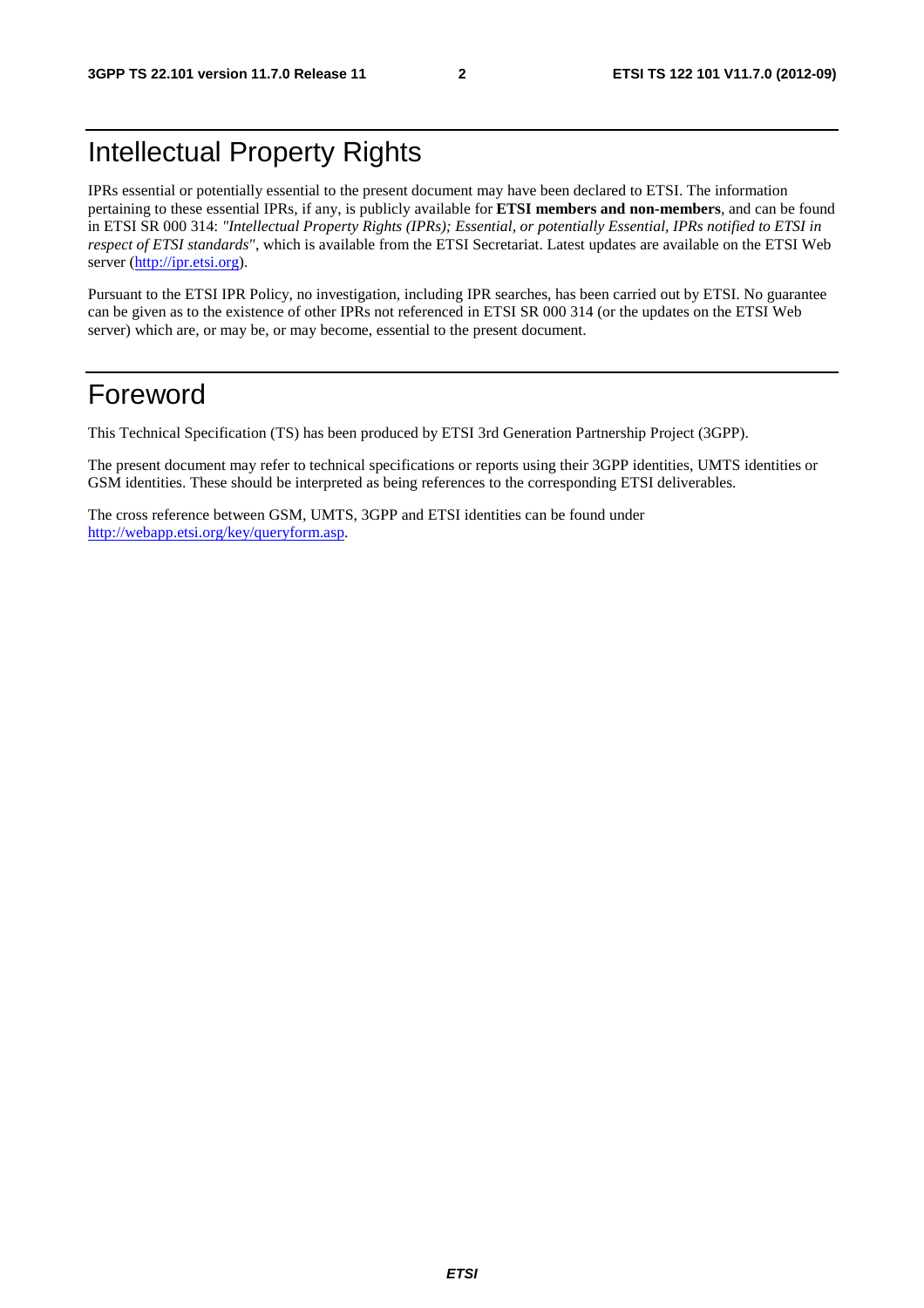$\mathbf{3}$ 

# Contents

| 1          |                                                                                     |  |
|------------|-------------------------------------------------------------------------------------|--|
| 2          |                                                                                     |  |
| 2.1<br>2.2 |                                                                                     |  |
| 3          |                                                                                     |  |
| 3.1<br>3.2 |                                                                                     |  |
| 4          |                                                                                     |  |
| 4.1        |                                                                                     |  |
| 4.2        |                                                                                     |  |
| 4.2.1      |                                                                                     |  |
| 4.3        |                                                                                     |  |
| 4.3.1      |                                                                                     |  |
| 4.3.2      |                                                                                     |  |
| 4.3.3      |                                                                                     |  |
| 4.3.4      |                                                                                     |  |
| 4.3.5      |                                                                                     |  |
| 4.3.5.1    | Common Requirements for SIPTO in the Mobile Operator Network and SIPTO at the Local |  |
|            |                                                                                     |  |
| 4.3.5.2    |                                                                                     |  |
| 4.4        |                                                                                     |  |
| 4.5        |                                                                                     |  |
| 4.6        |                                                                                     |  |
| 4.7        |                                                                                     |  |
| 4.8        |                                                                                     |  |
| 4.9        |                                                                                     |  |
| 4.10       |                                                                                     |  |
| 4.11       |                                                                                     |  |
| 4.11.1     |                                                                                     |  |
| 4.11.2     |                                                                                     |  |
| 4.11.3     |                                                                                     |  |
|            |                                                                                     |  |
|            |                                                                                     |  |
| 5.1        |                                                                                     |  |
| 5.2        |                                                                                     |  |
| 6          |                                                                                     |  |
| 7          |                                                                                     |  |
| 7.1        |                                                                                     |  |
| 7.2        |                                                                                     |  |
| 7.2.1      |                                                                                     |  |
| 7.2.2      |                                                                                     |  |
| 7.2.3      |                                                                                     |  |
| 7.2.4      |                                                                                     |  |
| 7.2.5      |                                                                                     |  |
| 7.3        |                                                                                     |  |
| 7.4        |                                                                                     |  |
| 8          |                                                                                     |  |
| 9          |                                                                                     |  |
|            |                                                                                     |  |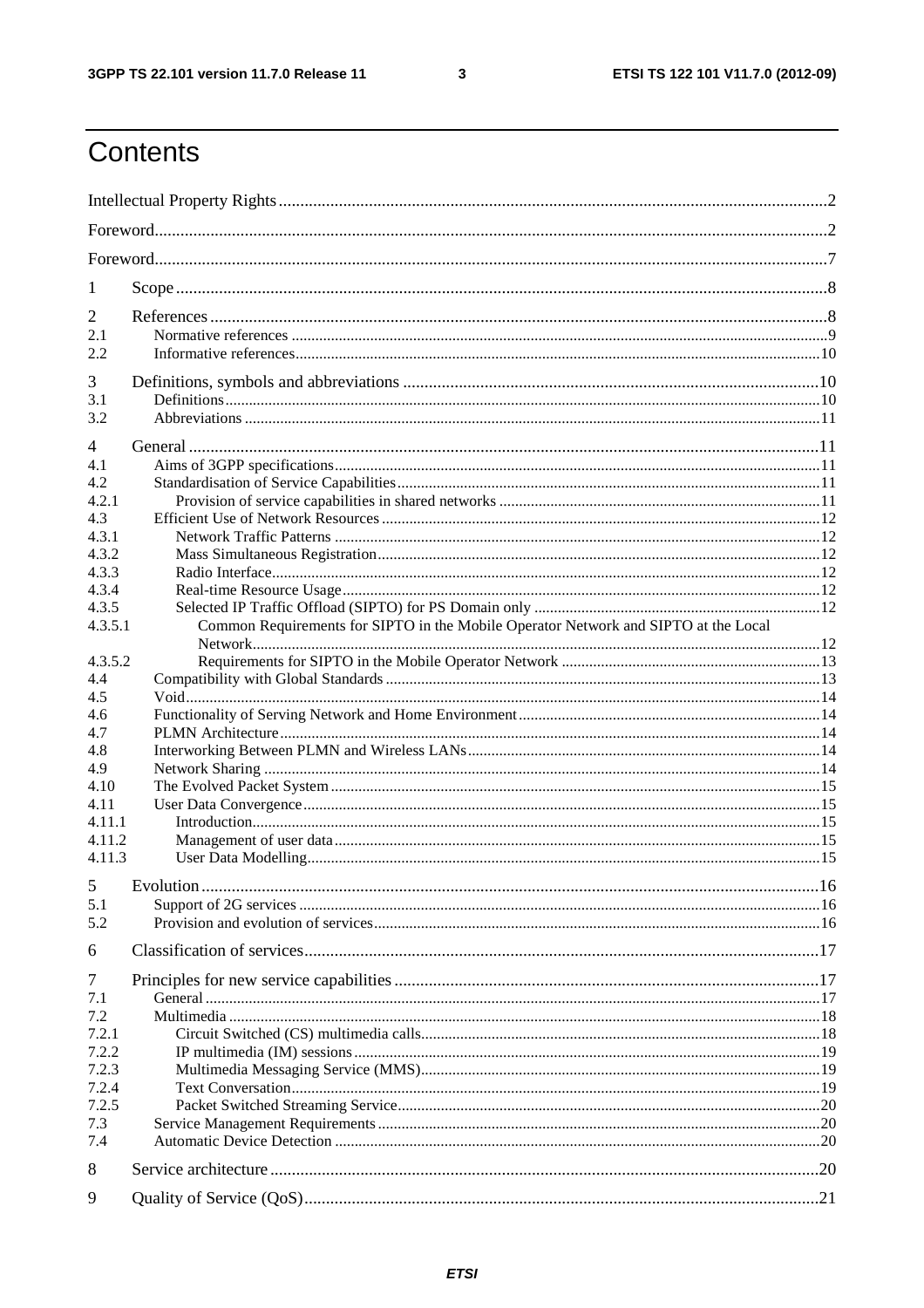#### $\overline{\mathbf{4}}$

| 10       |  |
|----------|--|
| 10.1     |  |
| 10.1.1   |  |
| 10.1.2   |  |
|          |  |
|          |  |
| 10.1.3   |  |
| 10.2     |  |
| 10.3     |  |
| 10.4     |  |
| 10.4.1   |  |
| 10.4.2   |  |
| 10.4.2.1 |  |
| 10.4.2.2 |  |
| 10.4.2.3 |  |
| 10.5     |  |
| 10.6     |  |
| 10.7     |  |
| 10.8     |  |
| 11       |  |
| 11.1     |  |
| 11.1.1   |  |
| 11.1.2   |  |
| 11.1.3   |  |
| 11.2     |  |
| 11.3     |  |
| 11.4     |  |
| 11.5     |  |
| 11.6     |  |
| 11.7     |  |
| 11.7.1   |  |
| 11.7.2   |  |
| 11.7.3   |  |
| 11.8     |  |
| 11a      |  |
| 11a.1    |  |
| 11a.2    |  |
| 11a.3    |  |
| 11a.4    |  |
| 12       |  |
|          |  |
| 13       |  |
| 13.1     |  |
| 13.1.1   |  |
| 13.1.2   |  |
| 13.1.3   |  |
| 13.1.4   |  |
| 13.1.5   |  |
| 13.2     |  |
| 13.2.1   |  |
| 13.2.1a  |  |
| 13.2.2   |  |
| 13.3     |  |
| 14       |  |
| 15       |  |
| 15.1     |  |
| 15.2     |  |
| 15.3     |  |
| 15.3.1   |  |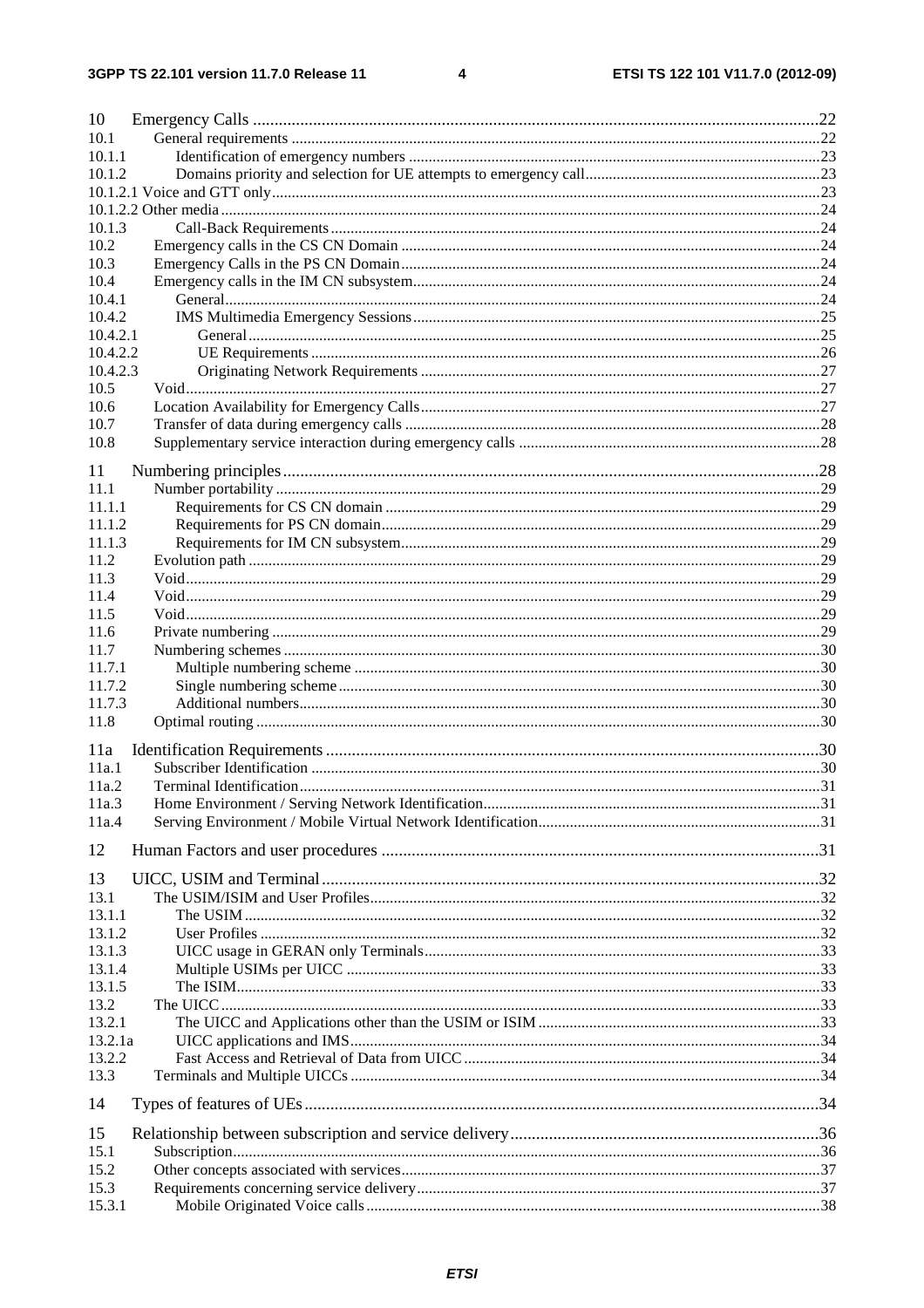$\overline{\phantom{0}}$ 

| 15.3.2       |                             |    |
|--------------|-----------------------------|----|
| 16           |                             |    |
| 17           |                             |    |
| 17.1         |                             |    |
| 17.2         |                             |    |
| 17.3         |                             |    |
| 18           |                             |    |
| 19           |                             |    |
| 20           |                             |    |
| 21           |                             |    |
| 21.1         |                             |    |
| 21.2         |                             |    |
| 21.2.1       |                             |    |
| 21.2.2       |                             |    |
| 21.2.3       |                             |    |
| 21.2.4       |                             |    |
| 21.2.5       |                             |    |
| 21.2.6       |                             |    |
| 21.2.7       |                             |    |
| 21.2.8       |                             |    |
| 21.2.9       |                             |    |
| 21.3         |                             |    |
| 21.4<br>21.5 |                             |    |
| 21.6         |                             |    |
| 21.7         |                             |    |
|              |                             |    |
| 22           |                             |    |
| 22.1         |                             |    |
| 22.2         |                             |    |
| 22.3         |                             |    |
| 22.4         |                             |    |
| 22.5         |                             |    |
| 23           |                             |    |
| 23.1         | Introduction                | 44 |
| 23.2         |                             |    |
| 23.3         |                             |    |
| 24           |                             |    |
| 24.1         |                             |    |
| 24.2         |                             |    |
| 25           |                             |    |
| 25.A         |                             |    |
| 25.B         |                             |    |
| 25.C         |                             |    |
| 25.D         |                             |    |
|              |                             |    |
|              | <b>Annex A (normative):</b> |    |
| A.1          |                             |    |
| A.2<br>A.3   |                             |    |
| A.4          |                             |    |
| A.4a         |                             |    |
| A.5          |                             |    |
| A.6          |                             |    |
| A.7          |                             |    |
| A.8          |                             |    |
| A.9          |                             |    |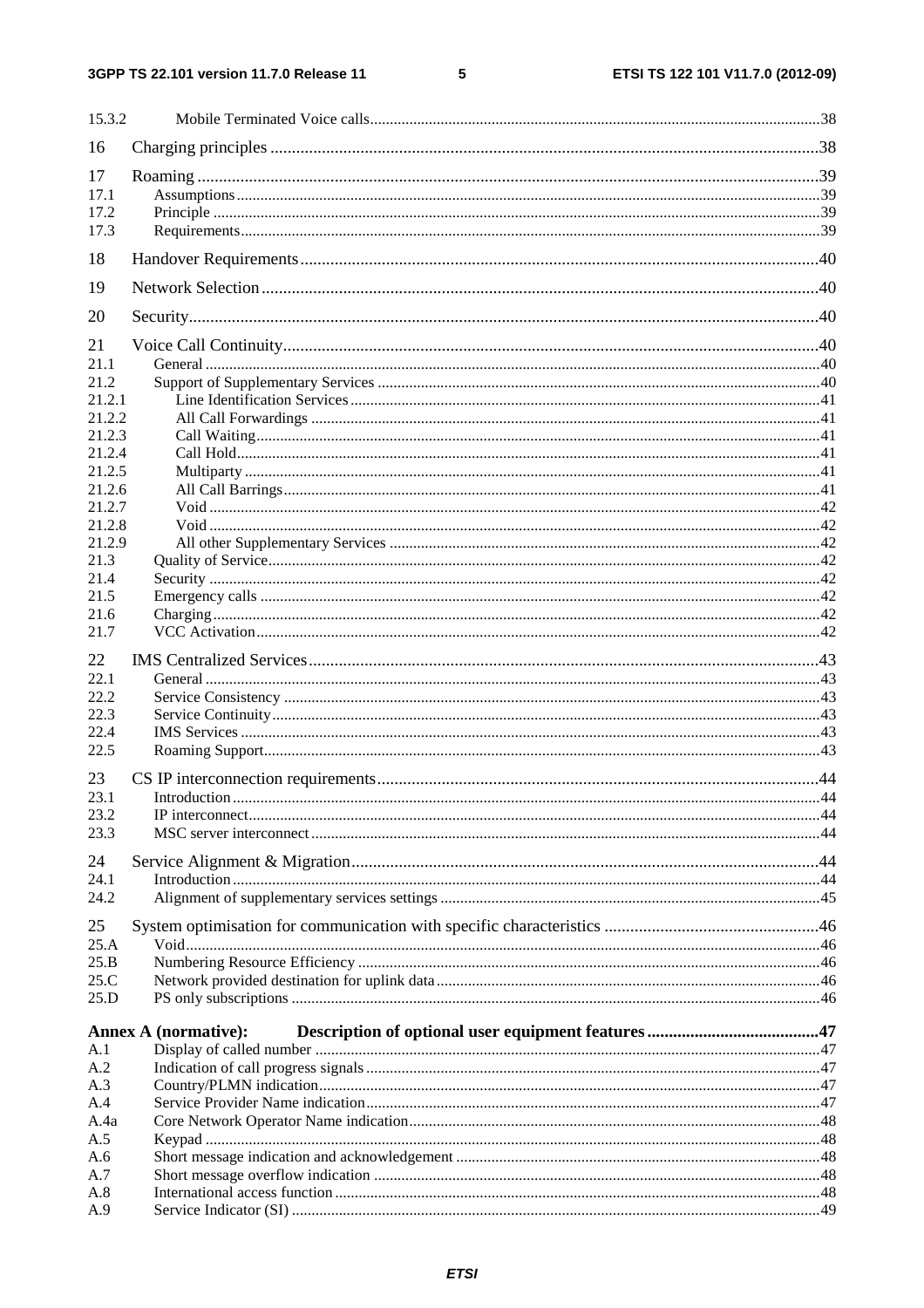| A.10 |                               |  |
|------|-------------------------------|--|
| A.11 |                               |  |
| A.12 |                               |  |
| A.13 |                               |  |
| A.14 |                               |  |
| A.15 |                               |  |
| A.16 |                               |  |
| A.17 |                               |  |
| A.18 |                               |  |
| A.19 |                               |  |
| A.20 |                               |  |
| A.21 |                               |  |
| A.22 |                               |  |
| A.23 |                               |  |
| A.24 |                               |  |
| A.25 |                               |  |
| A.26 |                               |  |
| A.27 |                               |  |
| A.28 |                               |  |
|      | <b>Annex B</b> (informative): |  |
|      | <b>Annex C</b> (informative): |  |
|      |                               |  |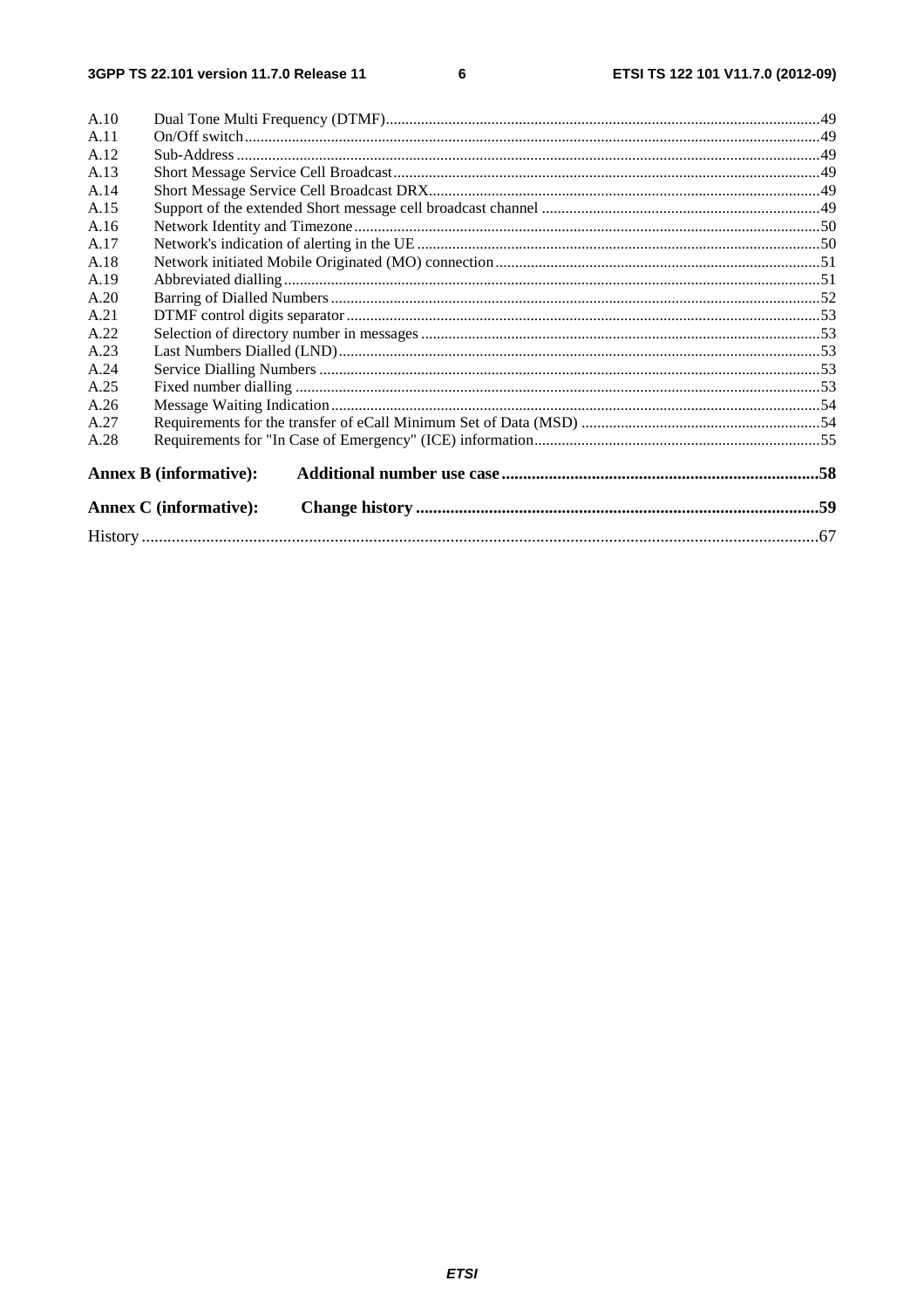# Foreword

This Technical Specification has been produced by the 3GPP.

The contents of the present document are subject to continuing work within the TSG and may change following formal TSG approval. Should the TSG modify the contents of the present document, it will be re-released by the TSG with an identifying change of release date and an increase in version number as follows:

Version x.y.z

where:

- x the first digit:
	- 1 presented to TSG for information;
	- 2 presented to TSG for approval;
	- 3 or greater indicates TSG approved document under change control.
- y the second digit is incremented for all changes of substance, i.e. technical enhancements, corrections, updates, etc.
- z the third digit is incremented when editorial only changes have been incorporated in the document.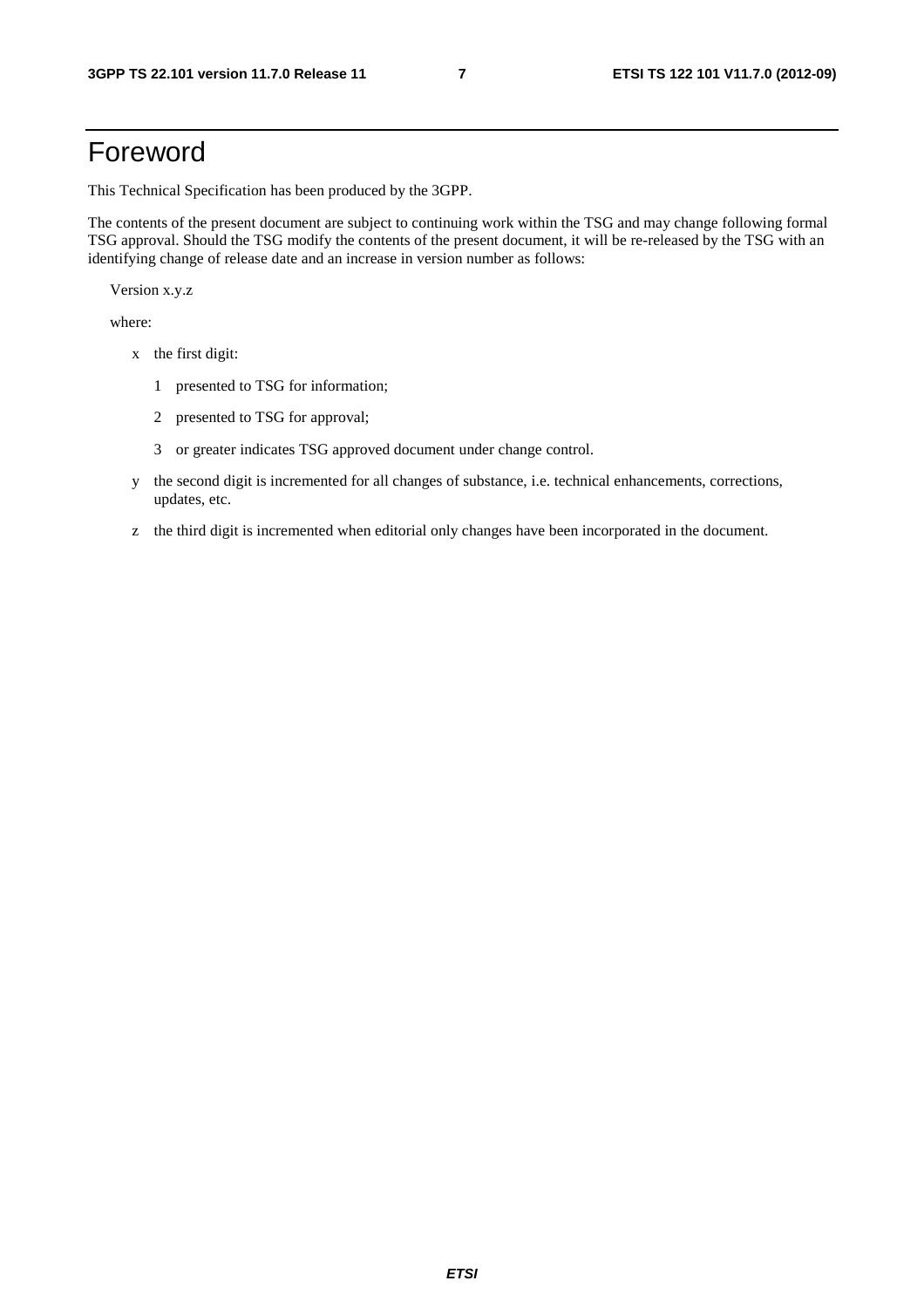## 1 Scope

This Technical Specification (TS) describes the Service Principles for PLMNs specified by 3GPP. Principles and requirements for interworking with WLAN are covered in TS22.234 [35].

 3GPP specifications provide integrated personal communications services. The system will support different applications ranging from narrow-band to wide-band communications capability with integrated personal and terminal mobility to meet the user and service requirements of the  $21<sup>st</sup>$  century.

3GPP specifications allow the realisation of a new generation of mobile communications technology for a world in which personal communications services should allow person-to-person calling, independent of location, the terminal used, the means of transmission (wired or wireless) and the choice of technology. Personal communication services should be based on a combination of fixed and wireless/mobile services to form a seamless end-to-end service for the user.

3GPP specifications should be in compliance with the following objectives:

- a) to provide a single integrated system in which the user can access services in an easy to use and uniform way in all environments;
- b) to allow differentiation between service offerings of various serving networks and home environments;
- c) to provide a wide range of telecommunications services including those provided by fixed networks and requiring user bit rates of up to 100 Mbits/s as well as services special to mobile communications. These services should be supported in residential, public and office environments and in areas of diverse population densities. These services are provided with a quality comparable with that provided by fixed networks such as ISDN and fixed broadband Internet access;
- d) to provide services via hand held, portable, vehicular mounted, movable and fixed terminals (including those which normally operate connected to fixed networks), in all environments (in different service environments residential, private domestic and different radio environments) provided that the terminal has the necessary capabilities;
- e) to provide support of roaming users by enabling users to access services provided by their home environment in the same way even when roaming.
- f) to provide audio, data, video and particularly multimedia services;
- g) to provide for the flexible introduction of telecommunication services;
- h) to provide within the residential environment the capability to enable a pedestrian user to access all services normally provided by fixed networks;
- i) to provide within the office environment the capability to enable a pedestrian user to access all services normally provided by PBXs and LANs;
- j) to provide a substitute for fixed networks in areas of diverse population densities, under conditions approved by the appropriate national or regional regulatory authority.
- k) to provide support for interfaces which allow the use of terminals normally connected to fixed networks.

# 2 References

The following documents contain provisions which, through reference in this text, constitute provisions of the present document.

- References are either specific (identified by date of publication, edition number, version number, etc.) or non-specific.
- For a specific reference, subsequent revisions do not apply.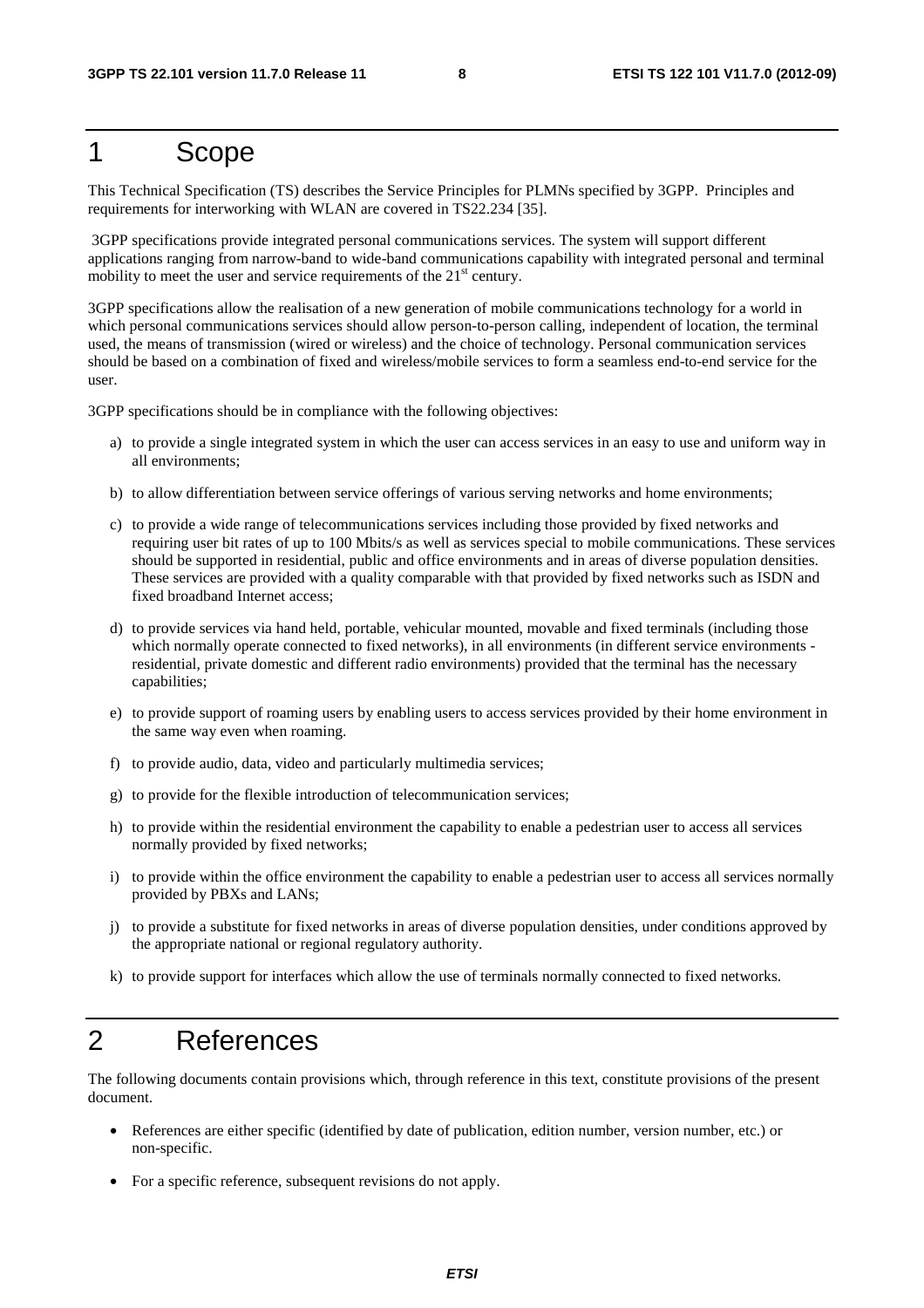• For a non-specific reference, the latest version applies. In the case of a reference to a 3GPP document (including a GSM document), a non-specific reference implicitly refers to the latest version of that document *in the same Release as the present document*.

#### 2.1 Normative references

- [1] 3GPP TS 22.105 "Services and Service Capabilities"
- [2] Void
- [3] 3GPP TS 22.038: "SIM application toolkit, stage 1"
- [4] 3GPP TS 22.001: " Principles of Circuit telecommunication services supported by a Public Land Mobile Network (PLMN)".
- [5] 3GPP TS 22.004: General on supplementary services"
- [6] 3GPP TS 22.030: "Man-Machine Interface (MMI) of the User Equipment (UE)"
- [7] 3GPP TS 22.066: "Support of Mobile Number Portability (MNP); Service description; Stage 1"
- [8] 3GPP TS 22.079: " Support of Optimal Routing; Stage 1"
- [9] 3GPP TS 22.129: "Handover Requirements between UTRAN and GERAN or other Radio Systems"
- [10] 3GPP TS 33.102: "Security Architecture"
- [11] 3GPP TS 22.011: "Service Accessibility"
- [12] 3GPP TS 22.016: "International mobile Station Equipment Identities (IMEI)"
- [13] 3GPP TS 24.008: " Mobile Radio Interface Layer 3 Specification"
- [14] 3GPP TS 22.003: "Circuit Teleservices supported by a Public Land Mobile Network (PLMN)"
- [15] 3GPP TS 21.133: "Security Threats and Requirements"
- [16] 3GPP TS 33.120: "Security Principles"
- [17] 3GPP TS 22.042: "Network Identity and Time Zone, Service Description, Stage 1"
- [18] 3GPP TS 42.009: "Security Aspects"
- [19] 3GPP TS 31.102: "USIM Application Characteristics"
- [20] 3GPP TS 23.221 "Architectural Requirements"
- [21] 3GPP TS 22.002: "Circuit Bearer Services (BS) supported by a Public Land Mobile Network (PLMN)"
- [22] 3GPP TS 22.060: "General Packet Radio Service (GPRS)"
- [23] 3GPP TS 29.002: "Mobile Application Part (MAP) specification "
- [24] 3GPP TR 23.972: "Circuit Switched Multimedia Telephony".
- [25] 3GPP TS 22.140: "Multimedia messaging service; Stage 1".
- [26] 3GPP TS 22.226: "Global Text Telephony, Stage 1."
- [27] 3GPP TS 22.228: "IP multimedia (IM) CN subsystem, stage 1"
- [28] RFC 3261: "SIP: Session Initiation Protocol"
- [29] 3GPP TR 21.905: " Vocabulary for 3GPP Specifications"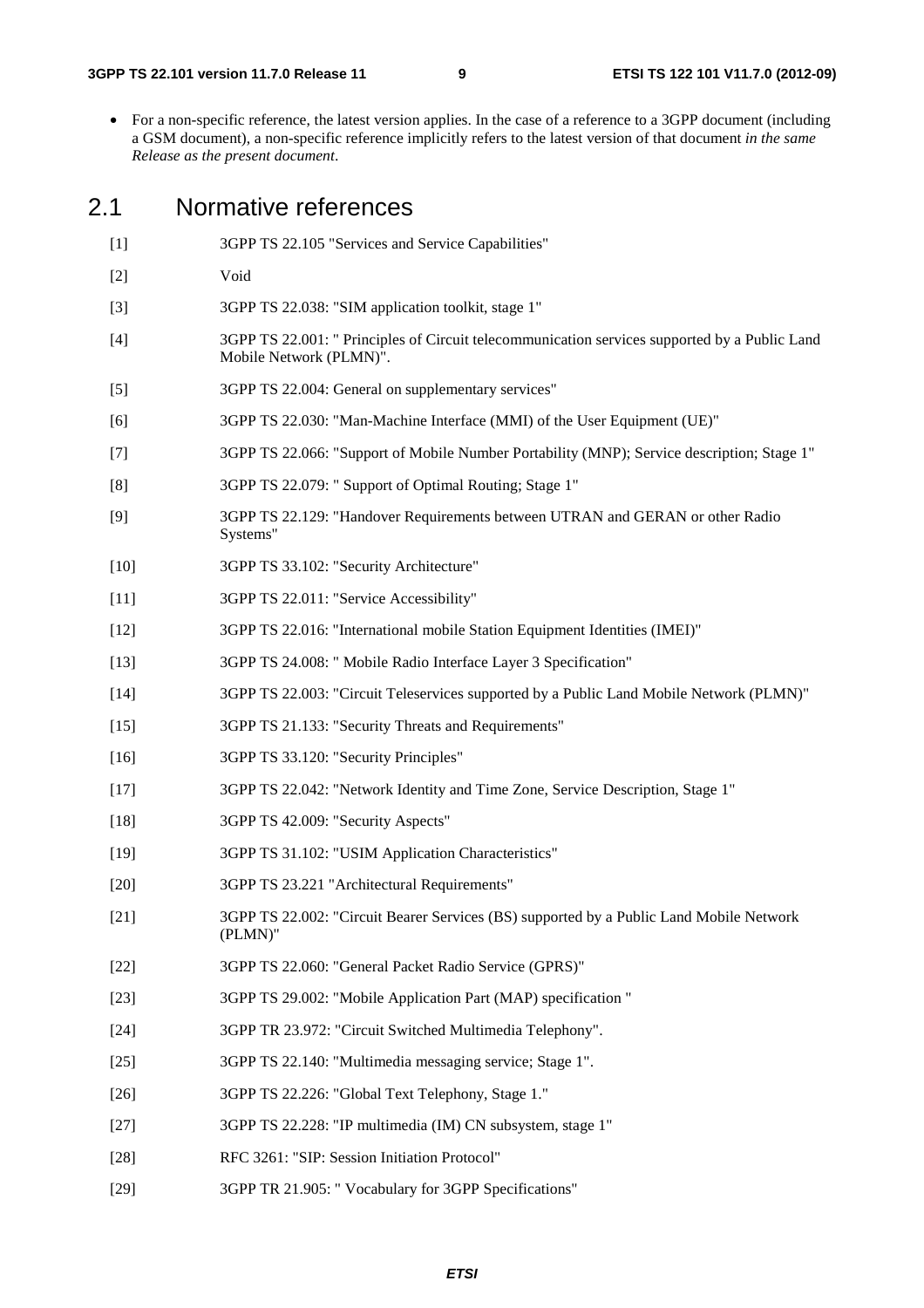- [30] 3GPP TS 26.233: "Packet Switched Streaming Service (PSS) ; General Description"
- [31] 3GPP TS 26.234: "Packet Switched Streaming Service (PSS) ; Protocols and Codecs"
- [32] 3GPP TR 22.934: "Feasibility study on 3GPP system to Wireless LAN interworking"
- [33] RFC 2486: "The Network Access Identifier"
- [34] TS 51.011: "Specification of the Subscriber Identity Module Mobile Equipment (SIM-ME) interface", Release 4
- [35] TS22.234: "Requirements on 3GPP system to wireless local area network (WLAN) interworking"
- [36] 3GPP TS 31.101: "UICC-terminal interface; Physical and logical characteristics"
- [37] OMA Device Management V1.2 specifications
- [38] OMA Client Provisioning V1.1 specifications
- [39] void
- [40] 3GPP TS 22.173: " IMS Multimedia Telephony Service and supplementary services Stage 1"
- [41] 3GPP TS 22.082: " Call Forwarding (CF) supplementary services Stage 1"
- [42] 3GPP TS 22.278: "Service Requirements for the Evolved Packet System (EPS)"
- [44] 3GPP TS 22.071: "Location Services (LCS); Service description; Stage 1"
- [45] 3GPP TR 22.985: "Service requirement for the 3GPP User Data Convergence (Release 9)"
- [46] DD CEN/TS 15722:2009 'Road Transport and Traffic Telematics, eSafety, eCall Minimum Set of Data (MSD)'
- [47] 3GPP TS 23.226: "Global text telephony (GTT); Stage 2"
- [48] 3GPP TS 22.220: " Service requirements for Home NodeBs and Home eNodeBs"
- [49] ETSI TS 181 019 V2.0.0 (2007-11): "Telecommunications and Internet converged Services and Protocols for Advanced Networking (TISPAN); Business Communication Requirements"
- [50] 3GPP TS 23.335: "User Data Convergence (UDC); Technical realization and information flows"; stage 2.

#### 2.2 Informative references

[43] GSMA PRD IR.34: "Inter-Service Provider IP Backbone Guidelines"

# 3 Definitions, symbols and abbreviations

## 3.1 Definitions

**eCall**: A manually or automatically initiated emergency call,(TS12) from a vehicle, supplemented with a minimum set of emergency related data (MSD), as defined under the EU Commission"s eSafety initiative.

**IMS Centralized Services:** The provision of communication services wherein services and service control are based on IMS mechanisms and enablers, and support is provided for a diversity of access networks (including CS domain and IP based, wireless and wireline), and for service continuity between access networks.

**MSD**: The Minimum Set of Data [46] forming the data component of an eCall sent from a vehicle to a Public Safety Answering Point or other designated emergency call centre. The MSD has a maximum size of 140 bytes and includes, for example, vehicle identity, location information and time-stamp.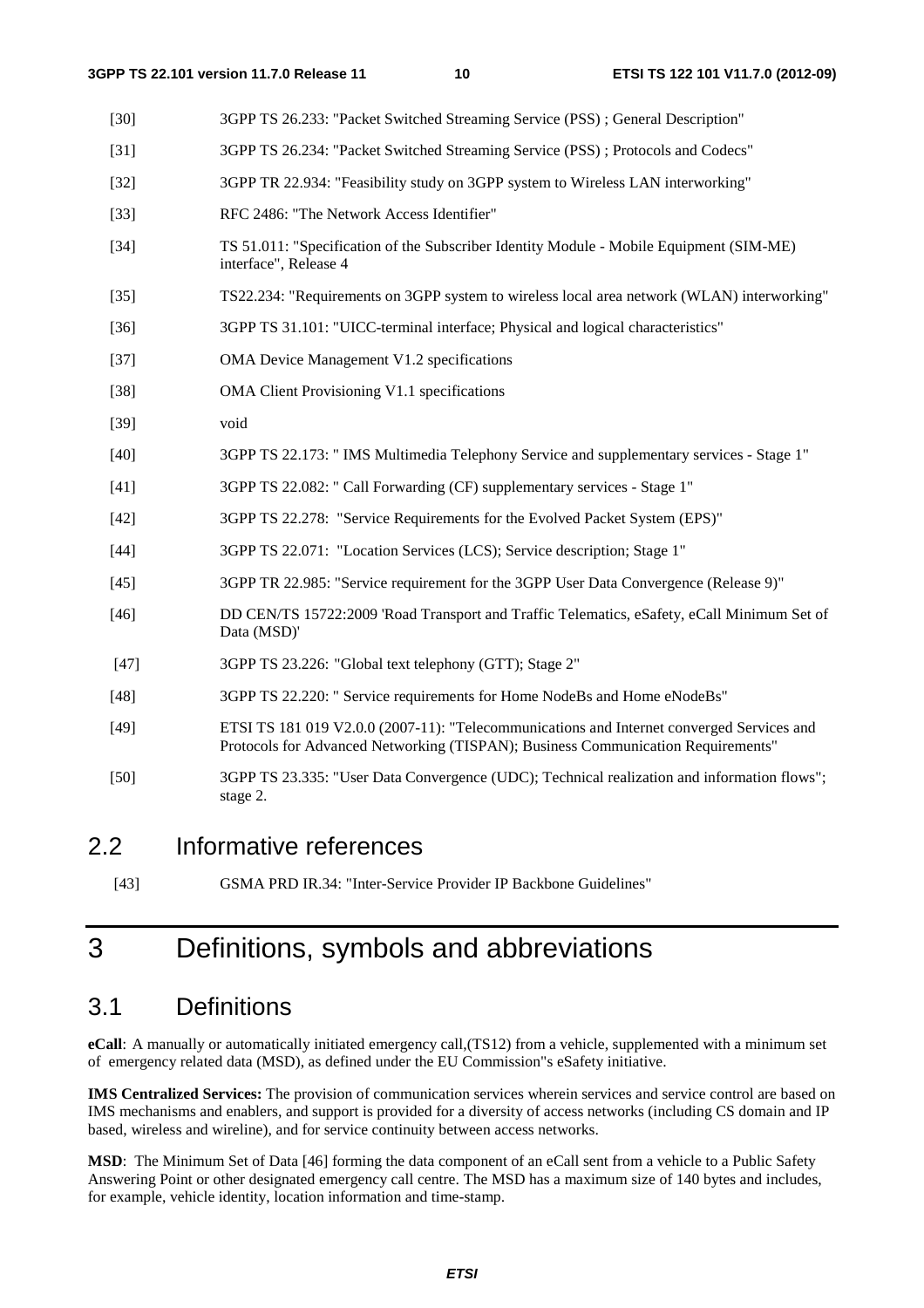#### **3GPP TS 22.101 version 11.7.0 Release 11 11 ETSI TS 122 101 V11.7.0 (2012-09)**

Further definitions are given in 3GPP TR 21.905 [29].

## 3.2 Abbreviations

For the purposes of this TS, the following abbreviations apply:

| <b>IVS</b> | In Vehicle System (eCall terminal and associated sub-systems in vehicle) |
|------------|--------------------------------------------------------------------------|
| ME         | Mobile Equipment                                                         |
| PC.        | Personal Computer                                                        |

Further abbreviations are given in 3GPP TR 21.905 [29].

# 4 General

# 4.1 Aims of 3GPP specifications

It shall be capable of delivering audio, text, video and graphics direct to people and provide them with access to the next generation of information based services. It moves mobile and personal communications forward from existing systems, delivering mass market low-cost digital telecommunication and IP-based multimedia services.

The aims are:

- to enable users to access a wide range of telecommunications services, including many that are today undefined as well as multi-media and high data rates.
- to facilitate the provision of a high quality of service (particularly speech quality) similar to that provided by fixed networks;
- to facilitate the provision of small, easy to use, low cost terminals with long talk time and long standby operation;
- to provide an efficient means of using network resources (particularly radio spectrum).

# 4.2 Standardisation of Service Capabilities

Existing systems have traditionally standardised the complete sets of teleservices, applications and supplementary services which they provide. As a consequence, substantial efforts are often required to introduce new services or simply to modify the existing one (customisation). This makes it more difficult for operators to differentiate their services. At the same time however, this may reduce the complexity of providing a service across different operators" networks.

3GPP shall therefore preferentially standardise service capabilities. In circumstances where the service is meant to be used across different operators" networks, hence a common specification set is of paramount importance, the service should be standardised to a level of detail sufficient to ensure interoperability and interworking across different operators" networks. Service capabilities consist of bearers defined by QoS parameters and the mechanisms needed to realise services. These mechanisms include the functionality provided by various network elements, the communication between them and the storage of associated data. This TS provides a conceptual description of a service architecture and architecture requirements which aim to provide service capabilities. It is intended that these standardised capabilities should provide a defined platform which will enable the support of speech, video, multi-media, messaging, data, teleservices, user applications and supplementary services and enable the market for services to be determined by users and home environments.

#### 4.2.1 Provision of service capabilities in shared networks

The provision of services and service capabilities that is possible to offer in a network shall not be restricted by the existence of the network sharing It shall be possible for a core network operator to differentiate its service offering from other core network operators within the shared network.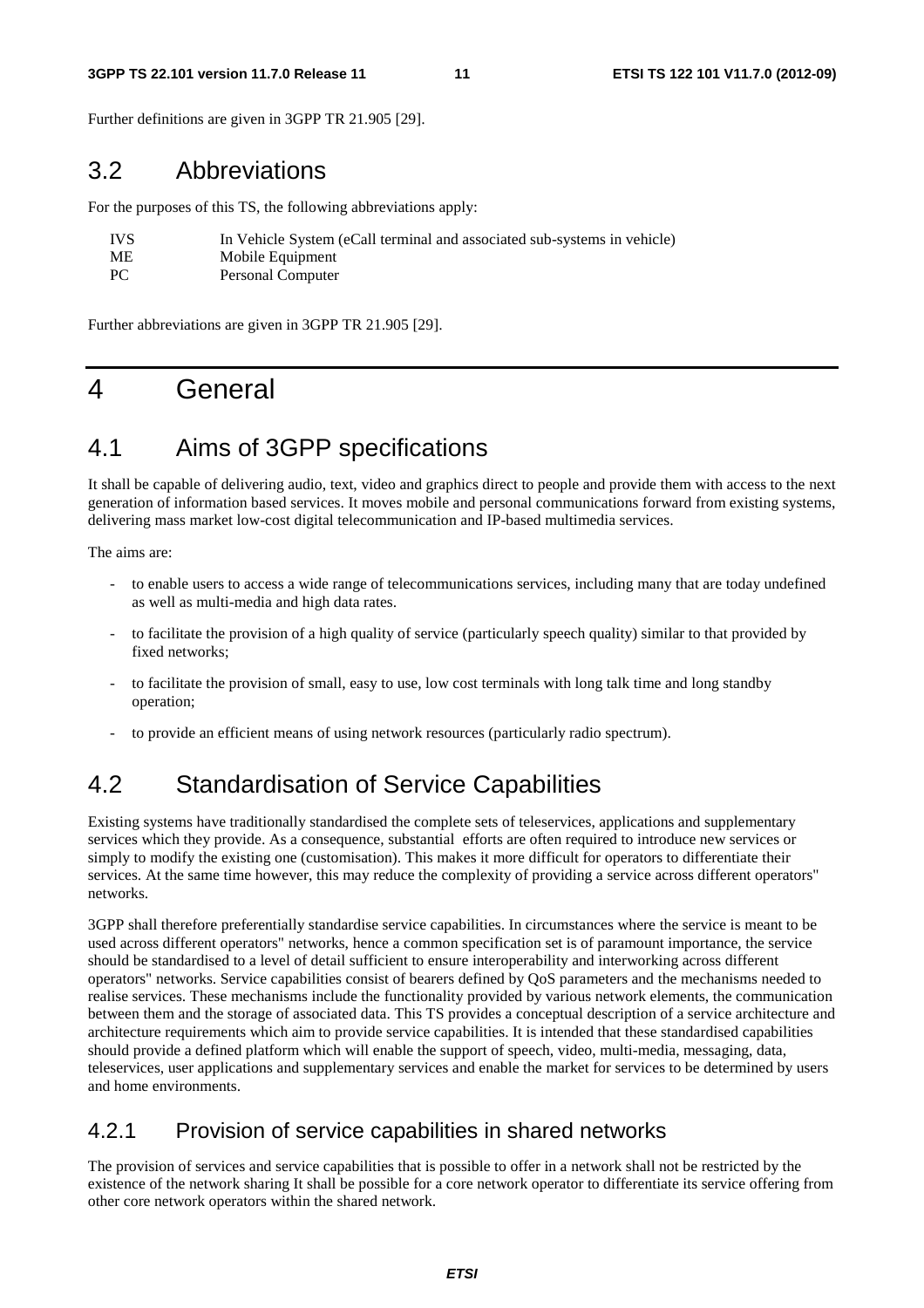It shall be possible to control the access to service capabilities offered by a shared network according to the core network operator the user is subscribed to.

## 4.3 Efficient Use of Network Resources

#### 4.3.1 Network Traffic Patterns

Service capabilities shall take account of the discontinuous and asymmetric nature of most teleservices, multimedia services and user applications in order to make efficient use of network resources (particularly radio resources).

#### 4.3.2 Mass Simultaneous Registration

When a large number of subscribers enter in a registration area in which they have not registered, the core and radio access network shall be able to provide a capability to optimize the mass simultaneous registration traffic at a given instance of time. The core and radio access network shall be able to keep providing the service (e.g. mobile originated and mobile terminated services) without interruption for those subscribers who are originally in the cell which receive the mass simultaneous registration traffic.

#### 4.3.3 Radio Interface

Service capabilities shall be provided in a wide range of radio operating environments (where a radio environment is characterised in terms of propagation environment, mobile equipment relative speeds and traffic characteristics). Although 3GPP aims to minimise the number of radio interfaces and to maximise commonality between them, it may utilise several radio interfaces, each optimised for different environments. Each radio interface may provide differing service capabilities. 3GPP specifications include UTRA(N) radio interface supporting two modes (TDD and FDD), an Evolved UTRA(N) radio interface and GERAN radio interface. Additionally, it may be possible to connect to the 3GPP system using radio interfaces and fixed access technologies specified outside of 3GPP.

3GPP specifications shall provide a mechanism which will enable a piece of user equipment (UE) to adapt to different radio interfaces as necessary and to determine the service capabilities available. The specifications shall also provide a mechanism which will enable a UE to select radio interfaces capable of providing appropriate service capabilities and support mobility between multiple radio interfaces.

#### 4.3.4 Real-time Resource Usage

To enable network operators to render services efficiently, dimension their networks and set tariffs that more accurately reflect radio resource usage, real time information on resource usage is needed. When requested, it shall be possible for the serving cell type (e.g. RAT), cell ID / UTRAN Service Area Identity and cell / Service Area capability usage (e.g. HSDPA, E-DCH) information to be made available to the core network. Cell / Service Area capability usage information may include, for example, user(s) identity, start and finish time of data transfer, up-link and down-link data rates, volumes of data and other statistical information.

#### 4.3.5 Selected IP Traffic Offload (SIPTO) for PS Domain only

#### 4.3.5.1 Common Requirements for SIPTO in the Mobile Operator Network and SIPTO at the Local Network

It shall be possible to offload selected traffic (e.g. internet) towards a defined IP network close to the UE's point of attachment to the access network.

The following requirements apply to Selected IP Traffic Offload:

- The mobile operator may enable/disable Selected IP Traffic Offload on a per UE per defined IP network basis (e.g. based on tariff, subscription type etc.).
- It shall be possible for IP traffic of a UE associated with a particular defined IP network to be offloaded while IP traffic of that same UE associated with other defined IP network(s) is not offloaded.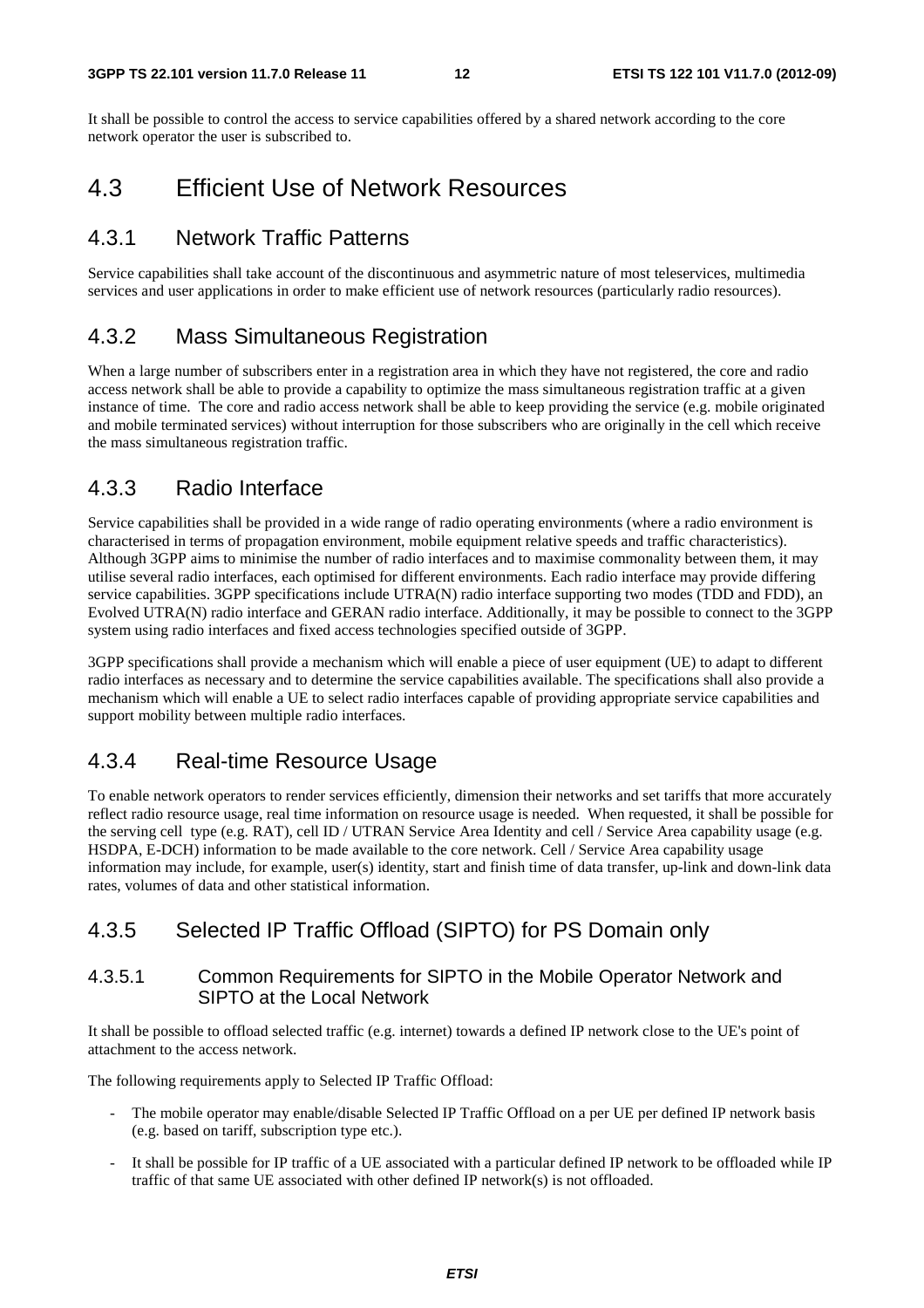- It shall be possible to perform Selected IP Traffic Offload for pre-Release 10 UEs.
- Offloading selected IP traffic for a UE shall not affect services running in parallel for the same UE.
- The mobile operator shall be able to collect signalling performance measurements (e.g. session connection/disconnection, etc) related to Selected IP Traffic Offload for each user.
- Selected IP Traffic Offload shall not compromise the security of the mobile operator's network.
- Selected IP Traffic Offload may support mobility during the following mobility events:
	- mobility between the macro network and H(e)NBs; and
	- mobility between H(e)NBs.

Any interruption to the data flow during both these mobility events shall be minimised.

- It shall be possible for the HPLMN to provide the VPLMN with the following information for a particular user:
	- An indication of whether the user"s IP traffic is permitted to be subjected to Selected IP Traffic Offload in the visited network;
	- The defined IP network(s) for which Selected IP Traffic Offload is permitted.

Requirements specific to SIPTO at the local residential/enterprise IP network can be found in section 5.9 in [48].

#### 4.3.5.2 Requirements for SIPTO in the Mobile Operator Network

The following requirements apply to Selected IP Traffic Offload in the mobile operator network:

- The mobile operator shall be able to enable/disable Selected IP Traffic Offload for certain parts of the network.
- Selected IP Traffic Offload shall not compromise integrity and confidentiality of offloaded traffic.
- The mobile operator shall be able to collect statistics for the offloaded traffic for each user.
- The network shall be able to perform Selected IP Traffic Offload without any user interaction based on mobile operator policies.
- Selected IP Traffic Offload shall support mobility within the macro network, Any interruption to the data flow during mobility within the macro network shall be minimised.

# 4.4 Compatibility with Global Standards

3GPP specifications aim to be compatible with IMT-2000 and to provide global terminal mobility (roaming), enabling the user to take his/her terminal to different regions of the world and to be provided with services. It is probable that different regions of the world will adopt different radio interface technologies. IMT-2000, as a global standard, should therefore enable a IMT-2000 terminal to determine the radio interface technology and the radio interface standard used in a region. Global terminal roaming also requires the global standardisation of service capabilities. As far as possible the method of indication of the radio interface standard and available service capabilities shall be aligned with IMT-2000.

3GPP specifications shall enable users to access the services provided by their home environment in the same way via any serving network provided the necessary service capabilities are available in the serving network.

The 3GPP specifications will be available for the partner organisations to adopt as their regional standards. For example in Europe, ETSI may adopt them as standards for both GSM and UMTS.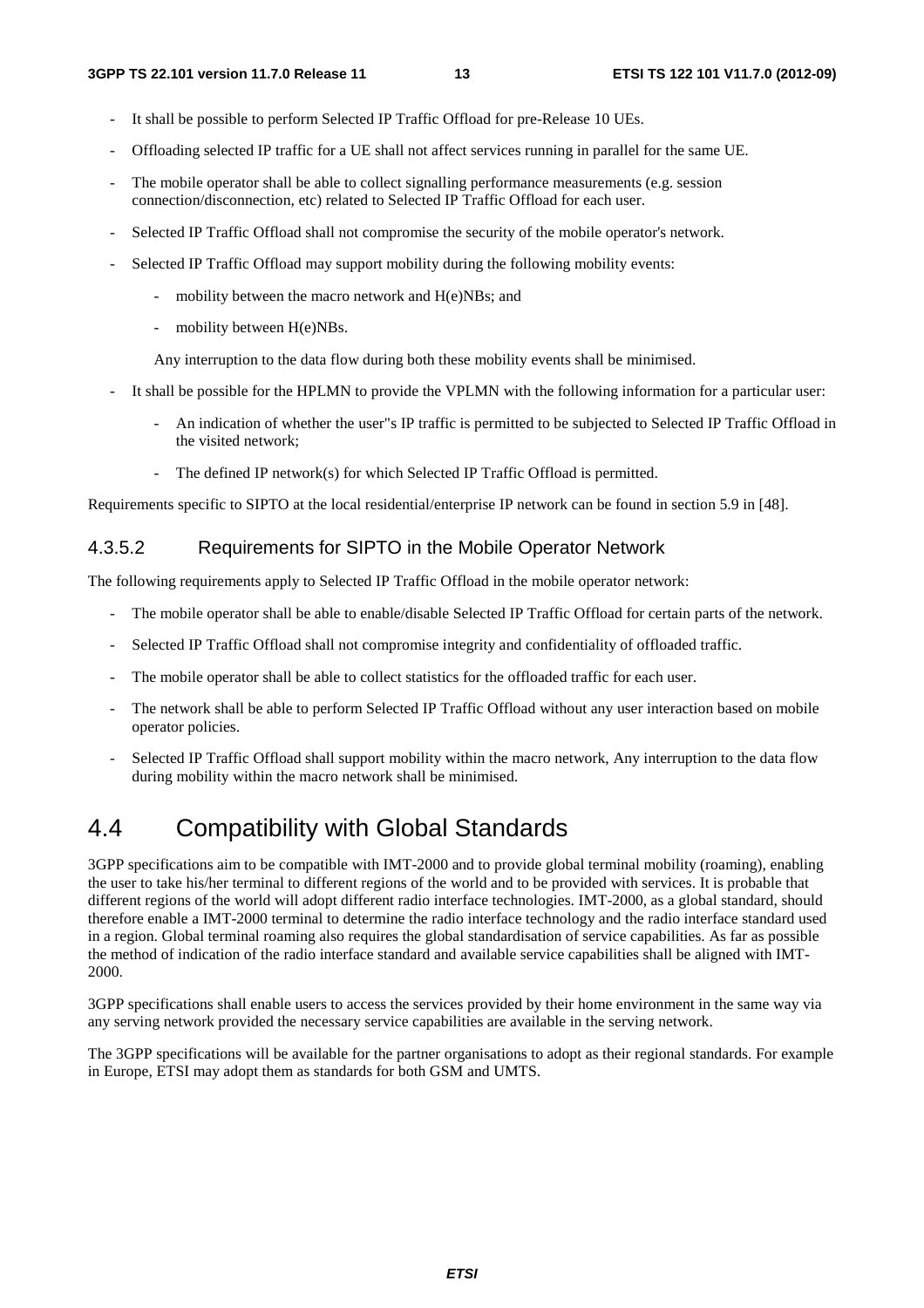#### 4.5 Void

## 4.6 Functionality of Serving Network and Home Environment

The following functionality shall be the responsibility of the home environment:

- User Authentication.
- SIM/USIM Issue.
- Billing.
- User Profile/VHE Management.

The following functionality shall be the responsibility of the serving network:

- Radio or other means of access.
- Transport and signalling.

The following functionality may be the responsibility of either the serving network, the home environment or an appropriate combination of both

- Service Control.
- OoS negotiation.
- Mobility management, including roaming.
- Automatic establishment of roaming agreements.

## 4.7 PLMN Architecture

The network is logically divided into a radio access network and a core network, connected via an open interface. From a functional point of view the core network is divided into a Packet Switched CN Domain, IP Multimedia (IM) CN subsystem [27] and a Circuit Switched CN Domain. IM CN subsystem utilises PS CN domain bearer services.

CS CN domain supports bearer independent transport. There is no difference in service offering or UE functionality due to different transport.

A PS only 3GPP core network is possible as defined within the specification for the Evolved Packet System (EPS) [42].

For further information see 3GPP TS 23.221 [20].

## 4.8 Interworking Between PLMN and Wireless LANs

Aspects related to interworking between PLMN and WLAN are captured in TS 22.234 [35].

## 4.9 Network Sharing

Network sharing shall be transparent to the user.

The specifications shall support both the sharing of:

- (i) radio access network only;
- (ii) radio access network and core network entities connected to radio access network

NOTE: In a normal deployment scenario only one or the other option will be implemented.

It shall be possible to support different mobility management rules, service capabilities and access rights as a function of the home PLMN of the subscribers.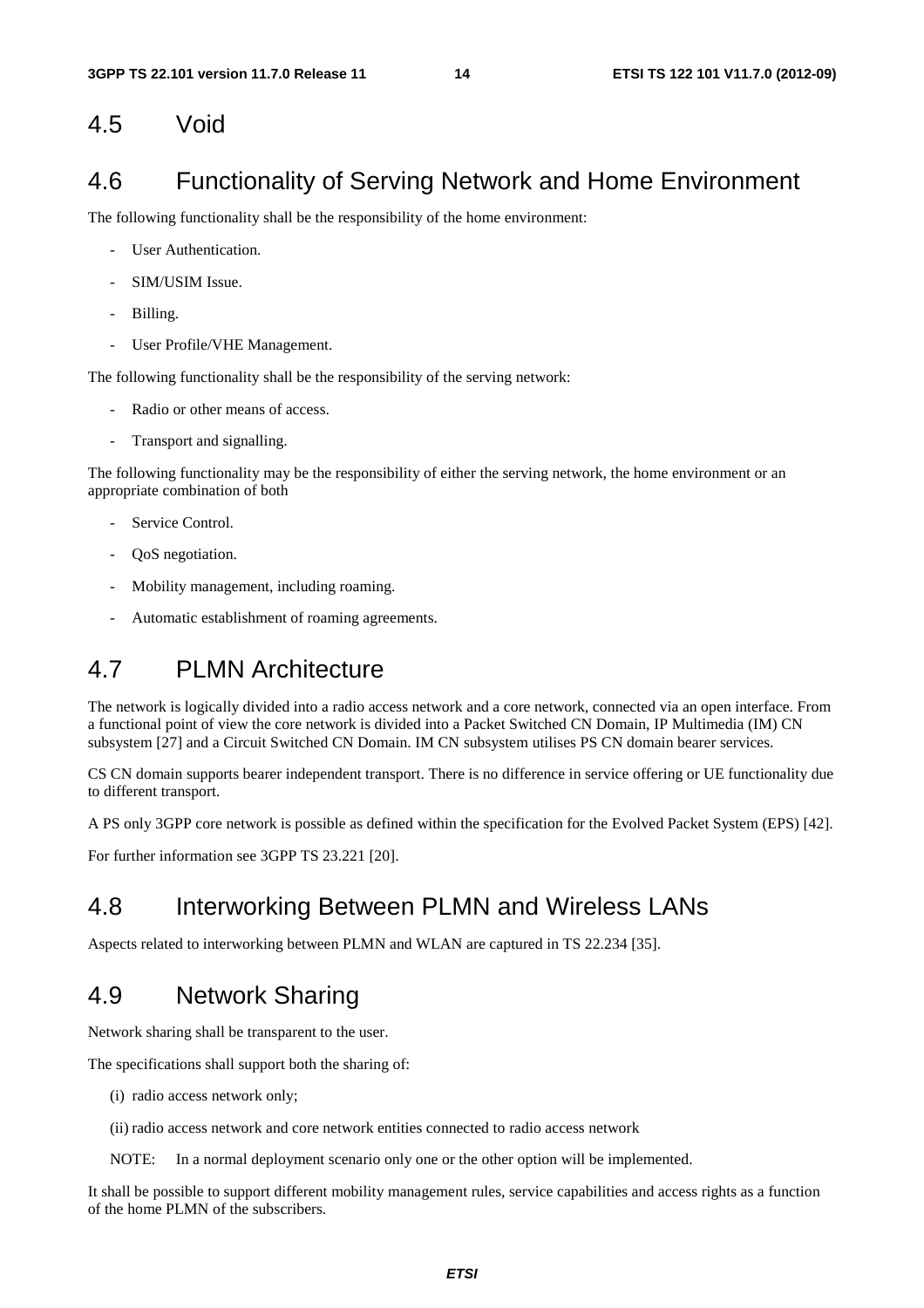# 4.10 The Evolved Packet System

Evolved Packet System is an evolution of the 3G UMTS characterized by higher-data-rate, lower-latency, packetoptimized system that supports multiple RATs. The Evolved Packet System comprises the Evolved Packet Core together with the evolved radio access network (E-UTRA and E-UTRAN).The service requirements for the Evolved Packet System are specified in TS22.278 [42].

# 4.11 User Data Convergence

## 4.11.1 Introduction

The UDC concept [45] supports a layered architecture, separating the data from the application logic in the 3GPP system, so that user data is stored in a logically unique repository allowing access from core and service layer entities, named application front-ends. And such unique repository shall be possible to be shared among different PLMNs that have trusted relationships.

Network elements and functionalities should be designed to access profile data remotely and without storing them permanently locally, i.e. the front-ends shall work in a subscriber dataless configuration.

In some cases, services may depend on user data scattered over UDC and other network elements. UDC may support the ability to access necessary network elements to fetch user data on behalf of these services, while minimizing impacts on existing Network Elements in which the data is located.

Applications can subscribe to specific events which will likely occur on specific user data, and those should be notified when those events do appear. The events can be changes on existing user data, addition of user data, and so on.

Third party applications and non trusted network elements should only be able to access the user data after proper authentication and authorization taking into account security and privacy requirements, i.e. it should be possible to present different views on the data to the parties which require access, dependent on the authorization.UDC concept is backwards compatible with 3GPP systems, i.e. it does not have an impact on traffic mechanisms, reference points and protocols of existing network elements.

The UDC concept preserves user authentication and authorization of services across domains, ensuring secured users" access to network.

## 4.11.2 Management of user data

Due to the logical centralization of user data, it is necessary for UDC to support the provisioning of the user data, that is, user data manipulation like creation, deletion, reading, modification and other operations. Provisioning shall be possible via an external system, self care or dynamically via applications offering e.g. user service configuration facilities.

Operations carried out in the framework of UDC shall support the ACID (Atomicity, Consistency, Isolation, and Durability) characteristics.

#### 4.11.3 User Data Modelling

User Data Modelling refers to the different models that apply to user data convergence: Information Models and Data Models.

An Information Model denotes an abstract, formal representation of entity types, including their properties and relationships, the operations (e.g. read, write…) that can be performed on them, and related rules and constraints. In the information model, entities might have network topology relationship with each other.

In order to accommodate multiple applications and services, existing and new ones, a common baseline information model shall be developed and shall, at minimum, clearly distinguish a number of concepts as entity types:

- Subscriber with relation to several users (e.g. a company and its employees),
- A user attached to different subscriptions (e.g. for a private and a professional service usage)
- A user using multiple devices (e.g. mobiles or fixed)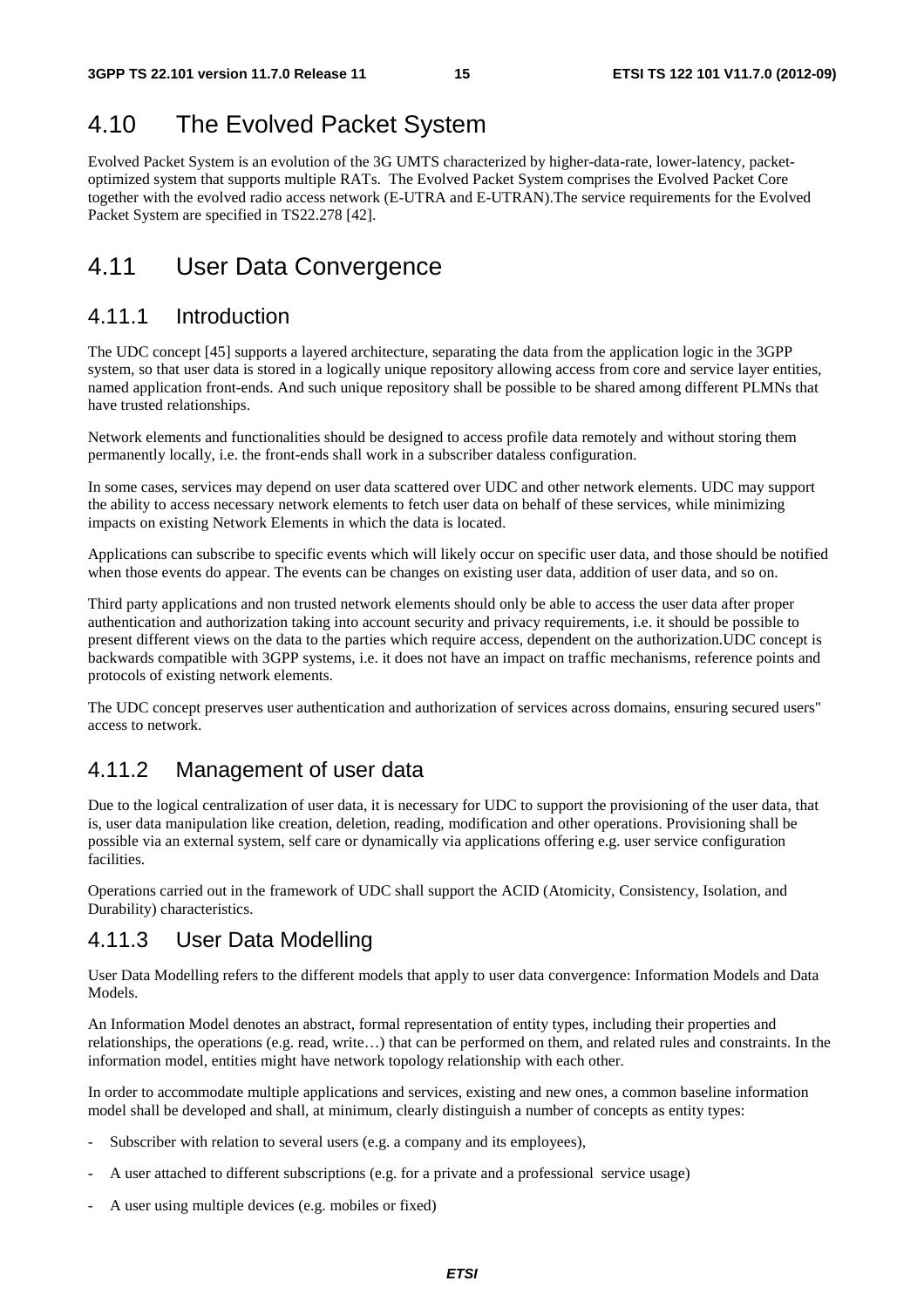- Grouping of users to certain categories
- A particular user as member of a certain group
- Service providers" services provided by network operators
- Enterprise services provided by network operators

The baseline information model shall be future proof. It shall not be tied to any specific implementation of the data base or its interfaces. It shall provide flexibility (in its data structure and content), extensibility and multi-application approach.

By extensible, it shall be understood that new applications and/or new service profiles can be added by the operator, if necessary. The flexibility shall permit new data for existing applications to be introduced, or modified.

Data Models are practical implementations of the information model, e.g. Tree-like modelling. The common information model shall allow deriving one or more data models. A reference data model shall be standardized for the message exchange over Ud interface [50], in order to enable multivendor interoperability.

Each application shall only interface the UDC for the data it is dealing with, and not be impacted by other data that UDC stores for other applications. It corresponds to the concept of a data view specific to a given application.

An application can allow access by other applications to data for which it is responsible. This can be done under certain constraint customized by operators.

Access to the UDC data shall be independent of the structure of the data models, i.e. the changes in the data models shall not affect the interface.

# 5 Evolution

## 5.1 Support of 2G services

The 3GPP specifications shall be capable of supporting existing 2G services in a manner which is transparent to the users of these services.

## 5.2 Provision and evolution of services

Since a phased approach has been adopted, the same general service principles shall apply to each phase. Support of services from an end user perspective is understood to be an important driver for established mobile users to stay with their existing operator while taking the new services into use. It is therefore important to enable operators to offer continued support of legacy services in future releases. Previous release services shall as a principle also be supported in the following releases.

Networks shall be capable of providing a specified core set of capabilities.

The core set of capabilities should permit home environment to offer a range of distinctive services including those which cannot be implemented on systems based on previous release specifications.

It shall be possible for the home environment to develop services with full roaming capability.

The radio interface should not unnecessarily restrict the development of new services (within physical limitations).

The standard shall provide a mechanism which allows a terminal to be easily upgraded so that it can access new services which are within the physical limitations of the terminal.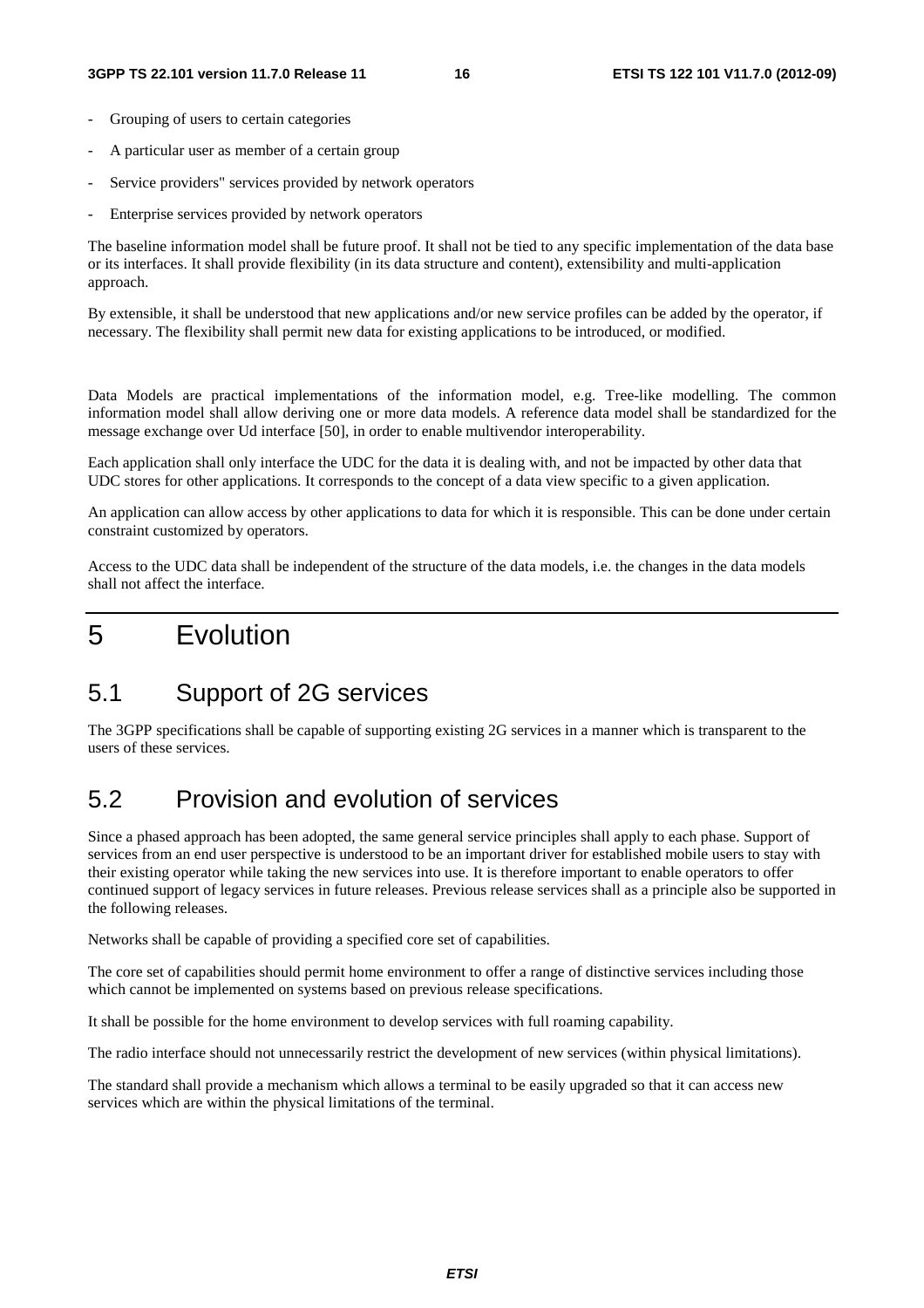# 6 Classification of services

In the CS CN domain, the basic services are divided into circuit teleservices (3GPP TS 22.003 [14]) and bearer services (3GPP TS 22.002 [21]) and they can utilise standardised supplementary services (3GPP TS 22.004 [5]).

The PS CN Domain provides IP bearer services. SMS, USSD and UUS can also be considered as bearer services for some applications.

IP multimedia services are the IP based session related services, including voice communications. IP multimedia sessions use IP bearer services provided by the PS CN Domain.

Value added non-call related services include a large variety of different operator specific services/applications. They are usually not specified by 3GPP. The services can be based on fully proprietary protocols or standardised protocols outside 3GPP.

In order to create or modify the above services (both call and non-call related services) operators may utilise toolkits standardised by 3GPP (such as CAMEL or LCS) or external solutions (e.g. Internet mechanisms). Pre-paid is an example of an application created with toolkits that may apply to all of the above services categories.



**Figure 1: Service classification** 

# 7 Principles for new service capabilities

## 7.1 General

3GPP specifications shall enable the user of a single terminal to establish and maintain several connections simultaneously. It shall efficiently cater for applications which have variable requirements relating to specific QoS parameters (e.g. throughput) whilst meeting other QoS targets. It shall also cater for applications which are able to take adapt to a range of variations in QoS.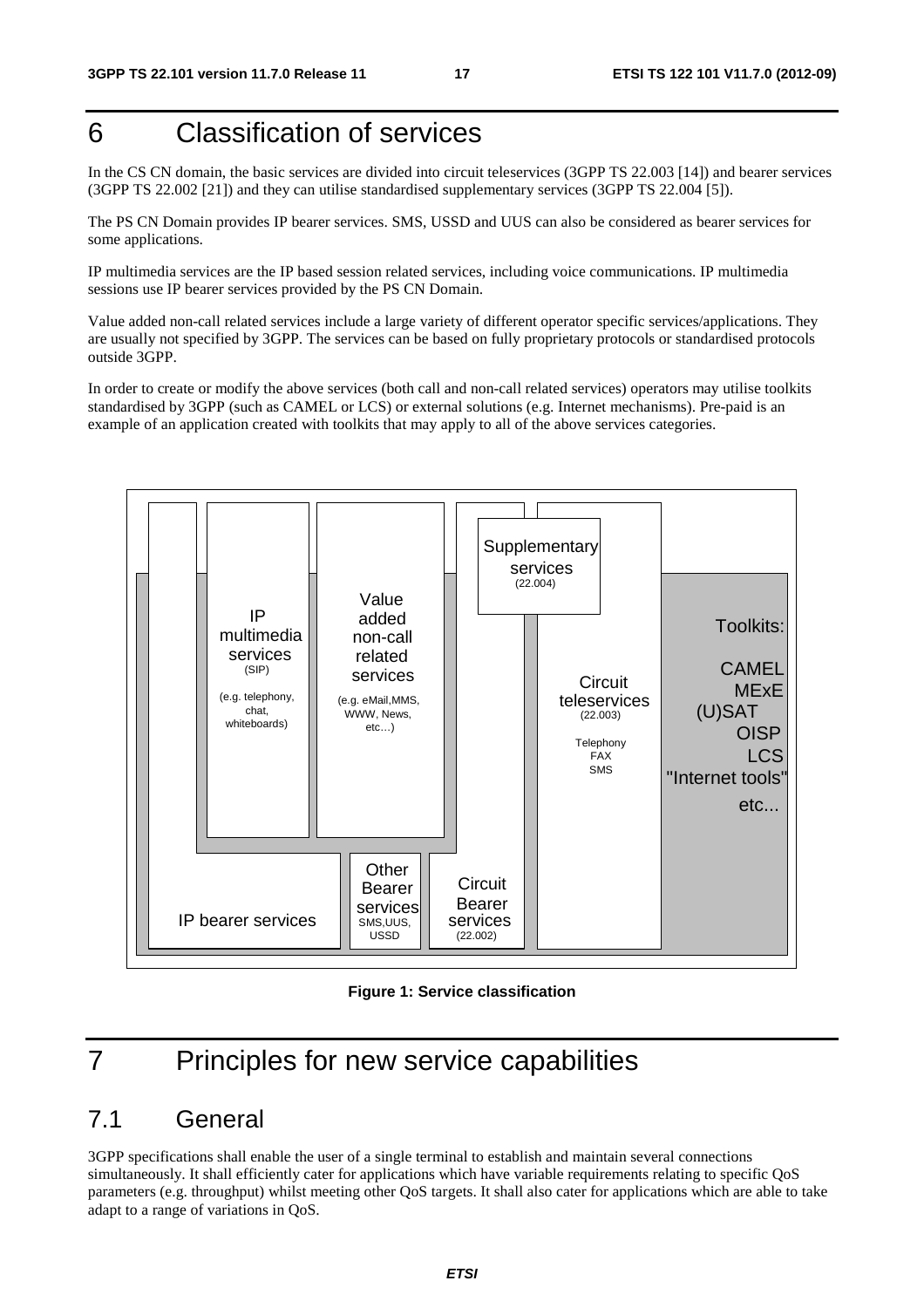## 7.2 Multimedia

3GPP specifications shall support development of multimedia services and provide the necessary capabilities.

Multimedia services combine two or more media components (e.g. voice, audio, data, video, pictures) within one call. A multimedia service may involve several parties and connections (different parties may provide different media components) and therefore flexibility is required in order to add and delete both resources and parties.

Multimedia services are typically classified as interactive or distribution services.

Interactive services are typically subdivided into conversational, messaging and retrieval services:

Conversational services are real time (no store and forward), usually bi-directional where low end to end delays (< 100 ms) and a high degree of synchronisation between media components (implying low delay variation) are required. Video telephony and video conferencing are typical conversational services."

Messaging services offer user to user communication via store and forward units (mailbox or message handling devices). Messaging services might typically provide combined voice and text, audio and high-resolution images.

Retrieval services enable a user to retrieve information stored in one or many information centres. The start at which an information sequence is sent by an information centre to the user is under control of the user. Each information centre accessed may provide a different media component, e.g. high resolution images, audio and general archival information.

Distribution services are typically subdivided into those providing user presentation control and those without user presentation control.

Distribution services without user control are broadcast services where information is supplied by a central source and where the user can access the flow of information without any ability to control the start or order of presentation e.g. television or audio broadcast services.

Distribution services with user control are broadcast services where information is broadcast as a repetitive sequence and the ability to access sequence numbering allocated to frames of information enables the user (or the user"s terminal) to control the start and order of presentation of information.

#### 7.2.1 Circuit Switched (CS) multimedia calls

CS multimedia call is a Bearer Service which utilises Synchronous Transparent Data service. The following basic requirements shall be supported for CS multimedia calls [24]:

- CS multimedia call shall be based on a 3GPP specific subset of H.324M.
- All call scenarios shall be supported, i.e. Mobile Originating and Mobile Terminating call against Mobile, ISDN and PSTN call party.
- Single and multiple numbering schemes shall be supported.
- Fallback to speech (TS 11 [14]) shall be supported from 3.1kHz Ext. PLMN multimedia bearer, i.e. if setup of the multimedia call fails the call will be set up as a speech call.
- Service change and fallback shall be supported for UDI/RDI multimedia bearer and speech, to allow fallback to a less preferred service if the preferred service is unsupported, and to change the service between speech and multimedia during the call.
- In the case where a CS multimedia call includes speech (e.g. video call) then the following requirements apply:
	- A user shall be able to change between a speech and CS multimedia call, when desired.
	- When the CS multimedia call is no longer supported, for example due to degraded coverage conditions (including UTRAN to GERAN only transitions), service change shall occur automatically from a CS multimedia call to speech.
	- When a CS multimedia call can be supported, for example due to improved coverage conditions (including GERAN only to UTRAN or UTRAN/GERAN transitions), service change back to the CS multimedia call may be initiated by the network.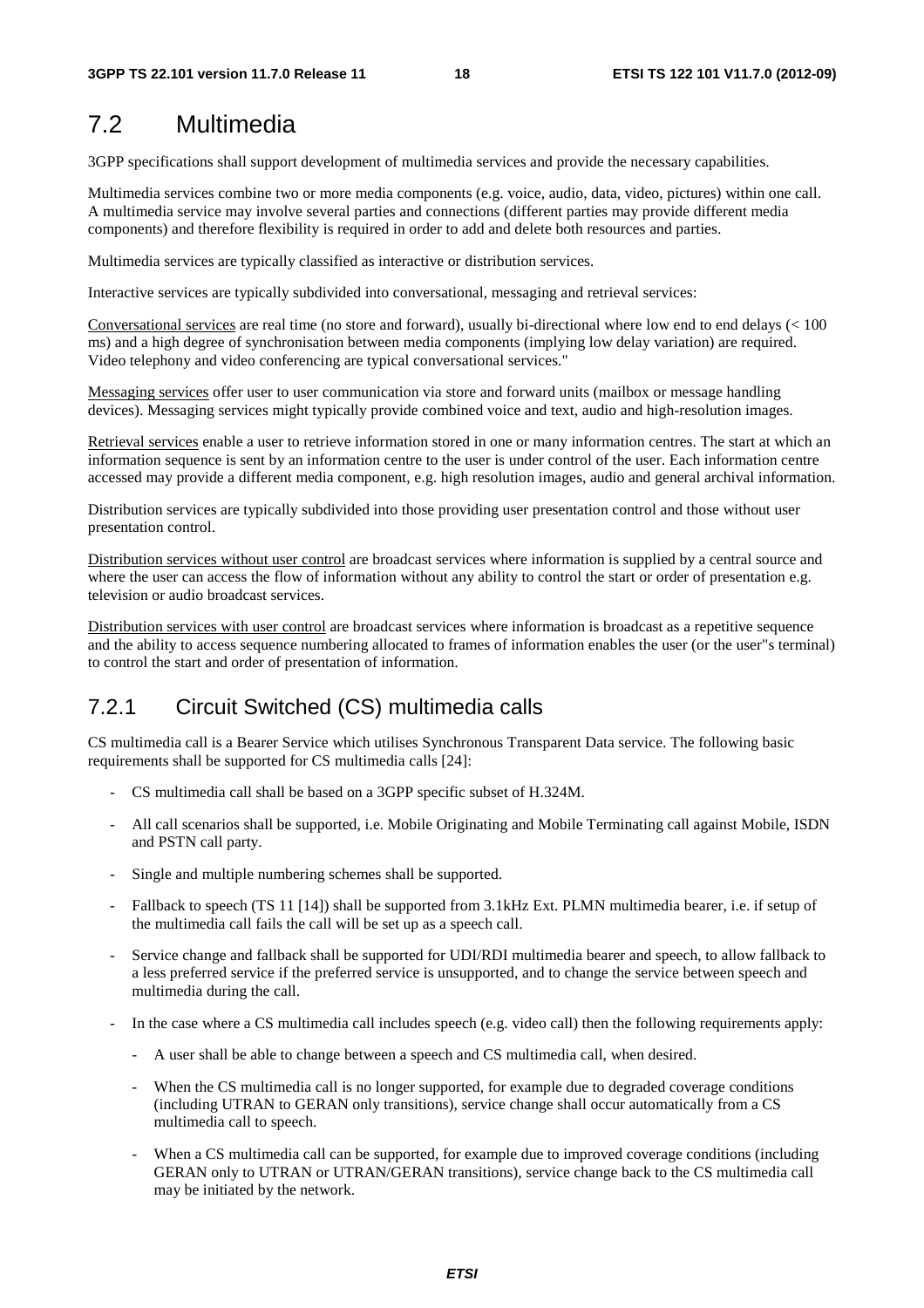- Other services than CS multimedia call may exist which utilise the Synchronous Transparent Data service. Service transition to/from speech described for CS multimedia call in this clause shall only apply to CS multimedia call and not Synchronous Transparent Data services in general.
- Different bitrates as specified at 3GPP TS 22.002 [21] shall be supported.
- Supplementary services apply to multimedia calls as for Synchronous Transparent Data service according to 3GPP TS 22.004[5].
- When accepting a multimedia call, the user shall be able to request a service change to speech before the call is answered, such that the multimedia path is never actually connected through to the user"s phone.
- The user shall be able to deny a service change to multimedia during the call.

#### 7.2.2 IP multimedia (IM) sessions

IP multimedia services are not the evolution of the circuit switched services but represent a new category of services, mobile terminals, services capabilities, and user expectations. Any new multimedia service, which may have a similar name or functionality to a comparable standardised service, does not necessarily have to have the same look and feel from the user's perspective of the standardised service. Voice communications (IP telephony) is one example of realtime service that would be provided as an IP multimedia application.

The following basic requirements are be supported for IP multimedia [27]:

- IP multimedia session control shall be based on SIP [28].
- All session scenarios shall be supported; i.e. Mobile Originating and Mobile Terminating sessions against Internet/Intranet, CS or IM Mobile, ISDN, PSTN call party.
- MSISDN and SIP URL numbering and addressing schemes shall be supported.
- IP multimedia applications shall as a principle, not be standardised, allowing service provider specific variations.

#### 7.2.3 Multimedia Messaging Service (MMS)

The following basic requirements are be supported for MMS:

- Store-and-forward multimedia messaging service with mobile and non-mobile users [25].
- MMS shall be capable of supporting integration of different types of messaging (e.g. fax, SMS, Multimedia, voicemail, e-mail etc.) in a consistent manner.
- Streamed and batch delivery for both message download from the network to the terminal, and messages upload from the terminal to the network.

#### 7.2.4 Text Conversation

Global Text Telephony ( GTT ) is a feature that enables real-time text conversation [26].

- GTT enables real time, character by character, text conversation to be included in any conversational service, Circuit Switched as well as IP based.
- It is possible to use the text component in a session together with other media components, especially video and voice.
- Interworking with existing text telephony in PSTN as well as emerging forms of standardised text conversation in all networks is within the scope of this feature.
- The text media component can be included initially in the session, or added at any stage during the session.
- The text component is intended for human input and reading, and therefore supports human capabilities in text input speed. The character set support is suitable for the languages the users communicate in.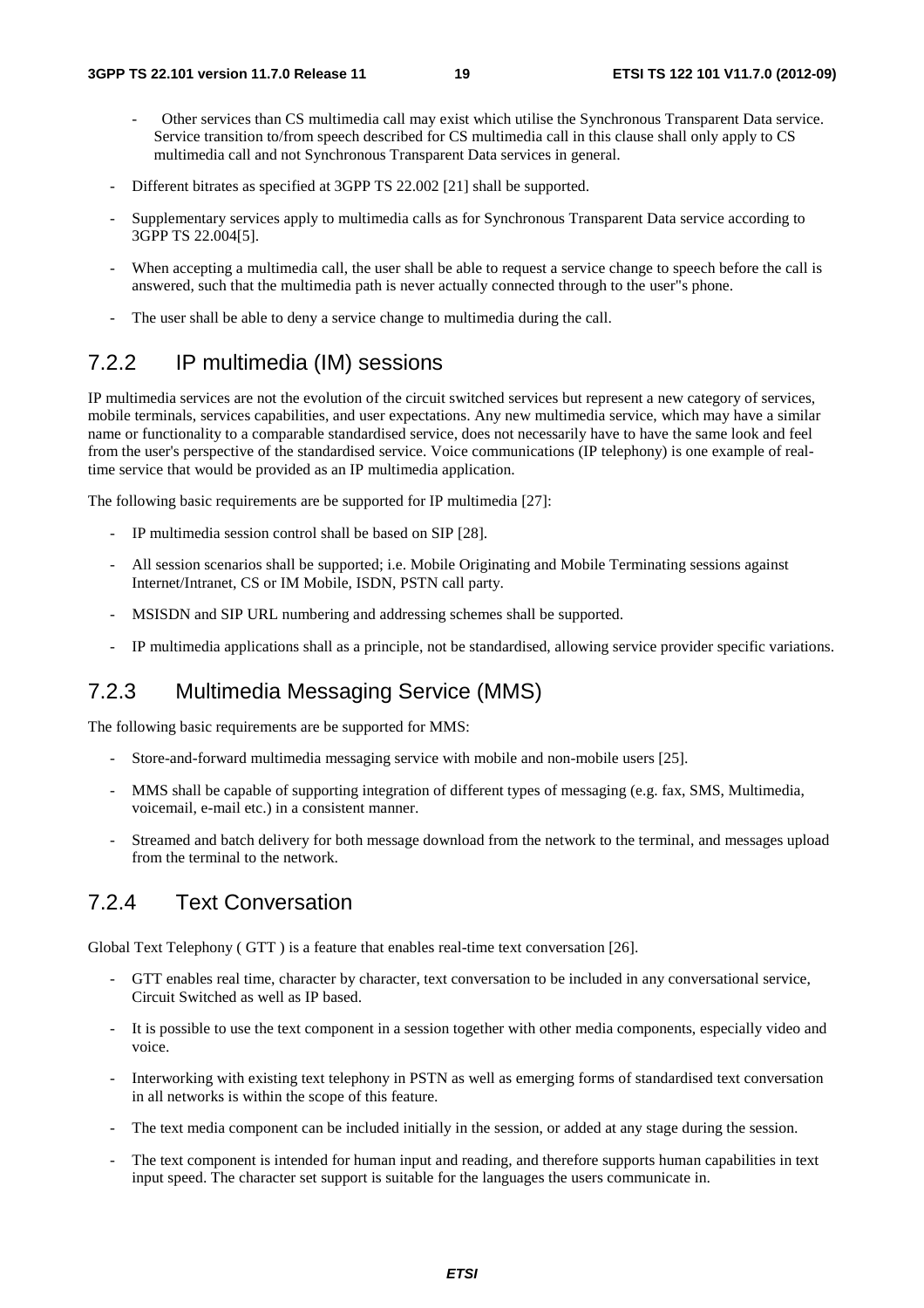- GTT specifies limited interoperation with Multimedia Messaging Services including a possibility to divert to messaging in case of call failure and sharing user interface equipment and external UE interfaces.

#### 7.2.5 Packet Switched Streaming Service

The following basic requirements are to be supported for streaming :

- The streaming service uses a client / server model which is transparent to the PLMN. The client controls the initiation and execution of the service.
- The streaming service [30] shall use existing standards (codecs and protocols [31]) where these are available.
- The streaming service utilises the PS Domain with the QoS requirements as specified in 3GPP TS 22.105 [1].

## 7.3 Service Management Requirements

3GPP specifications shall include standardised protocols enabling service management. It shall enable control, creation and subscription of service capabilities and services, and the management of user profiles.

### 7.4 Automatic Device Detection

The home environment should be automatically notified when a user, identified by a SIM/USIM, has changed ME and should be informed of the identity of the new ME. This should be applicable to any ME. It should also be possible to achieve Automatic Device Detection for users using any SIM/USIM.

Note: The purpose of this is to enable an automatic configuration of terminals by the operator for specific applications/services if so needed. The procedure for such an automatic configuration need not to be standardized by 3GPP.

The notification that a user has changed ME shall be given as early as possible.

# 8 Service architecture

In order to provide standardisation of service capabilities a service architecture shown by Figure 2 is envisaged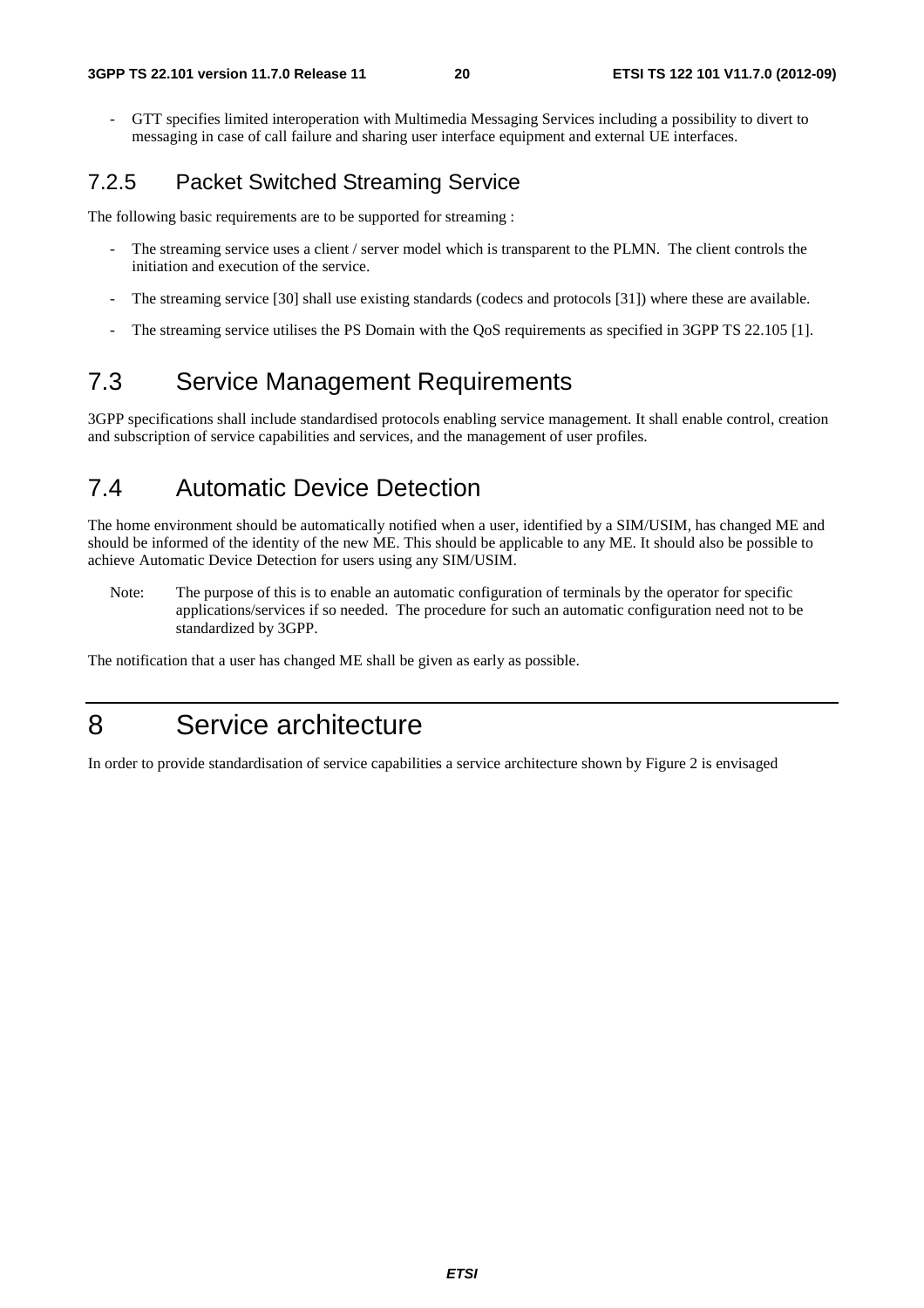

Figure 2: Service Architecture

#### **Figure 2: Service Architecture**

A number of bearers shall be provided that can differ in flexibility and offer different capabilities. Bearers may be characterised by parameters such as "throughput", "delay tolerance", "maximum bit error rate", "symmetry" etc. These bearers enable information to be transferred appropriate to the provision of teleservices, multimedia services and end user applications generally, via subnetworks which typically provide different specified qualities of service.

The assignment and release of bearers is provided by the bearer control function. Provision should be made for several bearers to be associated with a call and for bearers to be added to a call and/or to be released from a call following call establishment. The bearers should be independent of radio environments, radio interface technology and fixed wire transmission systems.

Adaptation/Interworking functions are required in order to take account of the differences between the bearers used for the provision of a teleservice/multimedia service/application in the fixed network and the bearers. Adaptation/Interworking functions are required which take account of the discontinuous and/or asymmetrical nature of most teleservices/multimedia services/applications.

The service platform shall provide interfaces (to serving networks and home environments) appropriate to the support, creation and control of supplementary services, teleservices, multimedia services and user applications. The service platform will also provide interfaces enabling subscribers to control supplementary services, teleservices, multimedia services and user applications.

Supplementary service provision and control will be independent of radio operating environment, radio interface technology and fixed wire transmission systems.

As far as possible, the service platform is required to enable new supplementary services, teleservices, multimedia services and/or end user applications to be supported at minimum cost, with minimum disruption of service and within the shortest possible time.

# 9 Quality of Service (QoS)

The Quality of Service (QoS) parameters should be identified together with appropriate parameter values which set targets to be reached when designing 3GPP specifications, and which also will serve as guidelines for network design and service provision.

The QoS for call set-up time, as an example, can be defined in terms of a mean value and as a percentage of cases which should not exceed a certain time limit. Further information can be found in 3GPP TS 22.105[1].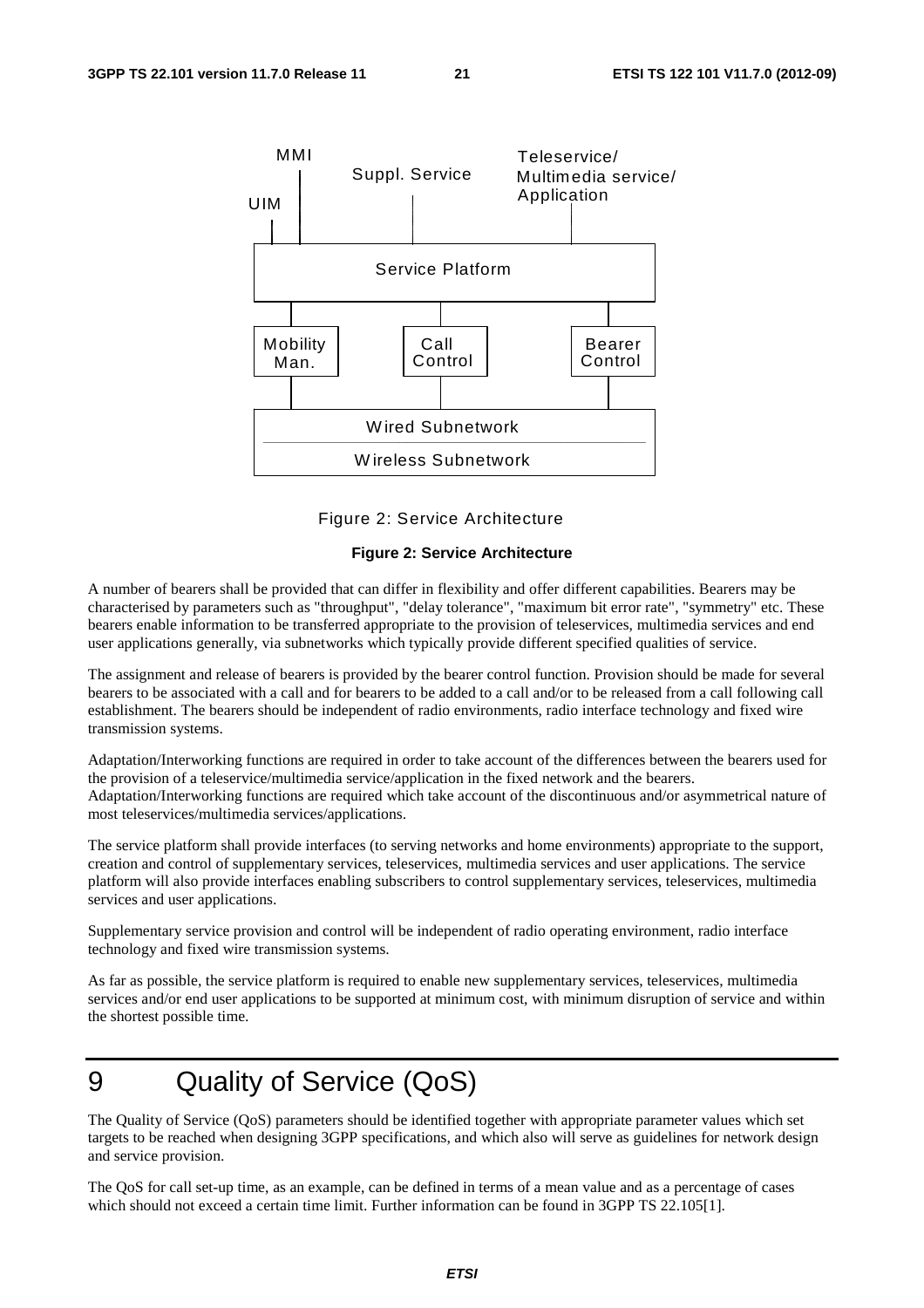The performance requirements for the All-IP Network can be found in 3GPP TS 22.278[42].

For UE initiated QoS control OMA device management shall be the primary method for provisioning QoS parameters.

# 10 Emergency Calls

### 10.1 General requirements

It shall be possible to establish an emergency speech call or GTT [26] call (subject to national requirements). The term "Emergency call" henceforth refers to speech calls, and GTT Emergency calls if applicable. The term 'other media' henceforth refers to media other than speech and GTT. Support of other media types during an emergency call when the IM CN subsystem is used is referred to as 'IMS Multimedia Emergency Session' (MES) and is specified in subclause 10.4.2. Emergency calls will be routed to the emergency services in accordance with national regulations for where the subscriber is located. This may be based upon one or more default emergency call numbers stored in the ME. It shall be allowed to establish an emergency call without the need to dial a dedicated number to avoid the mis-connection in roaming case, such as menu, by use of a 'red button', or a linkage to a car air bag control. Emergency calls shall be supported by the UE without a SIM/USIM/ISIM being present. No other type than emergency calls shall be accepted without a SIM/USIM/ISIM.

Emergency calls shall be supported by UEs that are subject to service restrictions, e.g. for UEs camping on a cell in a forbidden PLMN or in a forbidden LA (see 3GPP TS 22.011 [11]), or on a CSG cell without the subscriber being a member of that CSG (see 3GPP TS 22.220 [48]). Such emergency calls shall be accepted by the network if required by local regulation.

The Emergency service is required only if the UE supports voice.

NOTE 1: It will be left to the national authorities to decide whether the network accepts emergency calls without the SIM/USIM/ISIM.

It shall be possible to initiate emergency calls to different emergency call centres, depending on the type of emergency. The following types of emergency calls shall be possible:

- Police
- Ambulance
- Fire Brigade
- Marine Guard
- Mountain Rescue
- Manually Initiated eCall (MIeC)
- Automatically Initiated eCall (AIeC)
- Spare

When a SIM/USIM is present, subscriber specific emergency call set-up MMI shall be provided. The Home Environment operator shall specify preferred emergency call numbers (e.g. 999 for UK citizens or 110, 118 and 119 for Japanese citizens). These emergency call numbers shall be stored in the SIM/USIM and the ME shall read this and use any entry of these digits to set up an emergency call. It shall be possible to store more than one instance of this field.

NOTE 2: Release '98 and earlier SIM cards have the capability to store additional emergency call numbers. However in many cases this has not been used.

It shall be possible to tie any emergency call number to any single emergency call type or to any combination of emergency call types. The association between emergency call numbers and emergency call type shall be able to be programmed by the Home Environment operator into the SIM/USIM.

Example:

19 Police (Albania)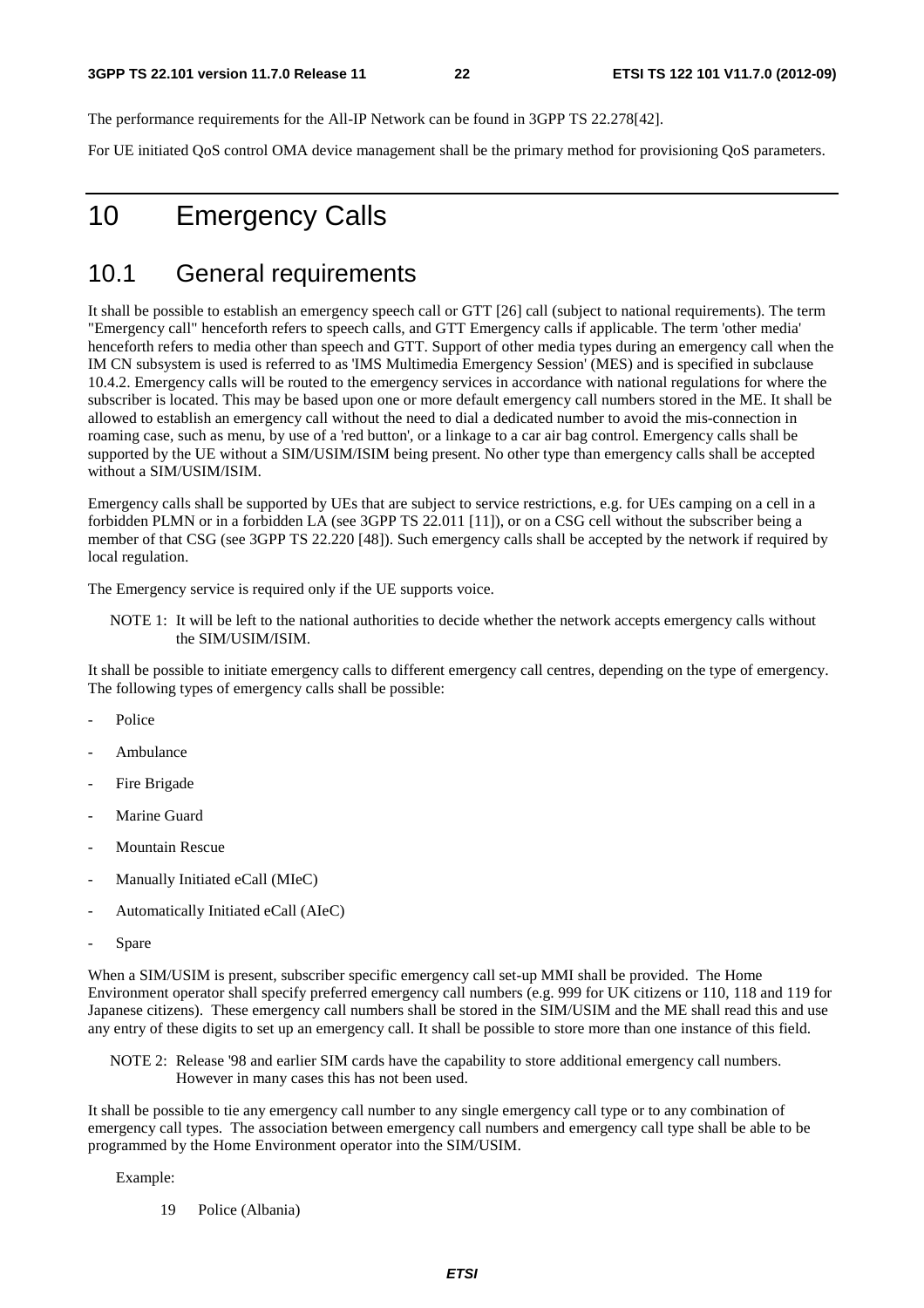- 100 Police and Fire Brigade (Greek cities)
- 100 Ambulance and Fire Brigade (Belgium)
- 112 Police and Ambulance (Italy)
- 112 General emergency call, all categories (Sweden)
- 115 Fire Brigade (Italy)
- 144 Ambulance (Austria)
- NOTE 3: If the UE does not recognise the emergency call numbers but the serving network recognises the dialled number as an emergency call number used in the country, a normal call set up takes place over the radio interface and after the serving network has recognised the emergency number the call is routed as an emergency call.

The user friendly MMI that specifies the type of emergency call directly (e.g. menu) should be supported for use in any (i.e. home or visited) PLMN to avoid the mis-connection in roaming case. This shall be allowed both with and without SIM/USIM being present.

When emergency call establishment is initiated, the emergency call type shall be sent by the UE if it is available.

The serving network may download emergency call numbers to the UE in order to ensure that local emergency call numbers are known to the UE. The UE shall regard these emergency numbers as valid in that country only (as identified by the MCC) and shall discard them when a new country is entered.

NOTE: The UE can inform the user if the emergency call type for an emergency number received from the serving network differs from that configured on the USIM/SIM for the same number. How this is implemented is outside the scope of 3GPP and takes into consideration operator policy and regulatory requirements.

If permitted by local regulation, it shall be possible for the user to prevent the sending of his public user identifiers and the location information to the PSAP (i.e. emergency response centre).

NOTE: Operator policies (e.g. requirements for support of emergency communications) may over-ride the user request for suppression.

#### 10.1.1 Identification of emergency numbers

The ME shall identify an emergency number dialled by the end user as a valid emergency number and initiate emergency call establishment if it occurs under one or more of the following conditions. If it occurs outside of the following conditions, the ME should not initiate emergency call establishment but normal call establishment. Emergency number identification takes place before and takes precedence over any other (e.g. supplementary service related) number analysis.

- a) 112 and 911 shall always be available. These numbers shall be stored on the ME.
- b) Any emergency call number stored on a SIM/USIM when the SIM/USIM is present.
- c) 000, 08, 110, 999, 118 and 119 when a SIM/USIM is not present. These numbers shall be stored on the ME.
- d) Additional emergency call numbers that may have been downloaded by the serving network when the SIM/USIM is present.

#### 10.1.2 Domains priority and selection for UE attempts to emergency call

#### 10.1.2.1 Voice and GTT only

A UE that is connected to a domain in which it is possible for the UE to make non emergency calls using the particular media requested by the user, shall use that domain to attempt an emergency call unless serving network policy (based on regulatory requirements and operator needs) requires the UE, including an unauthenticated UE, to attempt the emergency call on a specific domain first.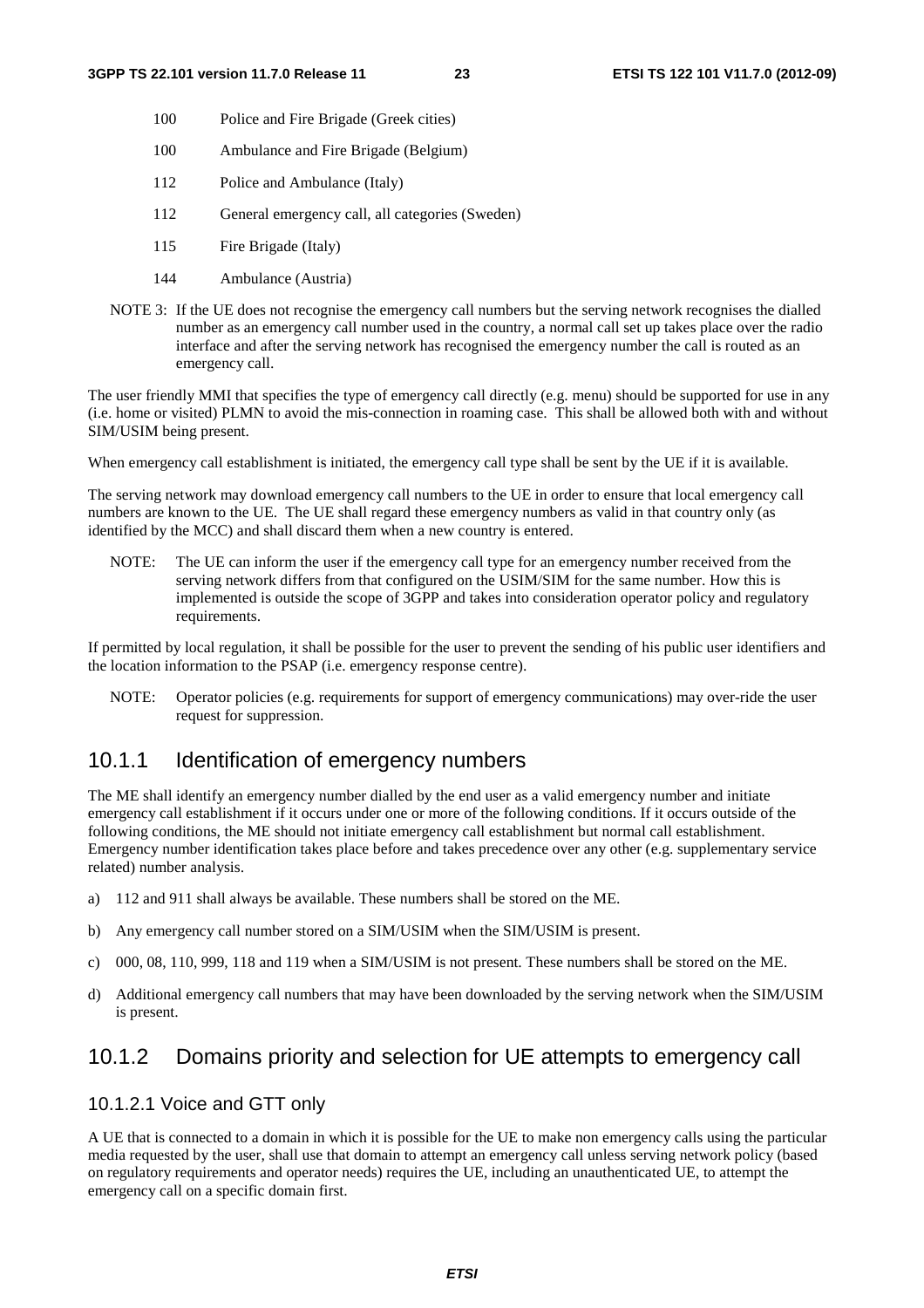If the UE is connected to more than one domain in which it is possible for the UE to make non emergency calls using the particular media requested by the user, the UE shall attempt an emergency call on the same domain it would use to originate a non-emergency call using the same media unless serving network policy (based on regulatory requirements and operator needs) requires the UE, including an unauthenticated UE, to attempt the emergency call on a specific domain first.

In the case where an emergency call attempt by a UE fails, the UE should automatically make a second attempt on the other domain if the UE supports it.

If the user aborts the emergency call setup during the subsequent automatic attempt and immediately tries to set up an emergency call again, then the UE shall immediately attempt in the domain in which the user aborted the emergency call.

#### 10.1.2.2 Other media

The following applies in addition to 10.1.2.1.

If an emergency call attempt that includes a request for both (i) voice and/or GTT and (ii) other media cannot be supported or fails in all connected access types in the PS CN domain, the UE shall attempt the emergency call in the CS domain if available and shall only include the request for voice and/or GTT.

#### 10.1.3 Call-Back Requirements

Subject to local/regional regulations the network shall support a call-back from a PSAP.

It shall be possible to supply the user"s Directory Number/MSISDN/SIP URI as the CLI to the PSAP to facilitate callback. The CLI used on call-back shall allow the PSAP to contact the same terminal that originated the emergency call.

If the incoming call can be identified by the core network as a call-back to an emergency call (i.e. coming from a PSAP) then supplementary services at the terminating party shall be handled as described in TS 22.173 [40] for Multimedia Telephony (e.g. Communication Diversion, Communication Hold, Communication Barring).

NOTE: There is no specific callback requirement for CS supplementary services.

A call-back may be attempted for a period of time defined by local regulations after the emergency call release. In case of a UE in limited service state, call-back is not required.

## 10.2 Emergency calls in the CS CN Domain

A CS CN Domain shall support the emergency call teleservice as defined in 3GPP TS 22.003 [14] (TS12).

If a UE supports TS11(Telephony)[14], then it shall also support TS12(Emergency Calls)[14]. It shall be possible to set up emergency calls initiated by an emergency call number.

## 10.3 Emergency Calls in the PS CN Domain

Without the IM CN subsystem, emergency calls are not supported in the PS CN domain.

## 10.4 Emergency calls in the IM CN subsystem

#### 10.4.1 General

The IM CN subsystem shall support IMS emergency calls. It shall be possible to set up emergency calls initiated by an emergency call number.

If a UE supports IMS Multimedia Telephony service with speech media as specified in TS 22.173 [40] via an access network, then it shall also support IMS emergency calls via that access network.

Emergency calls may be initiated using a private numbering plan [49].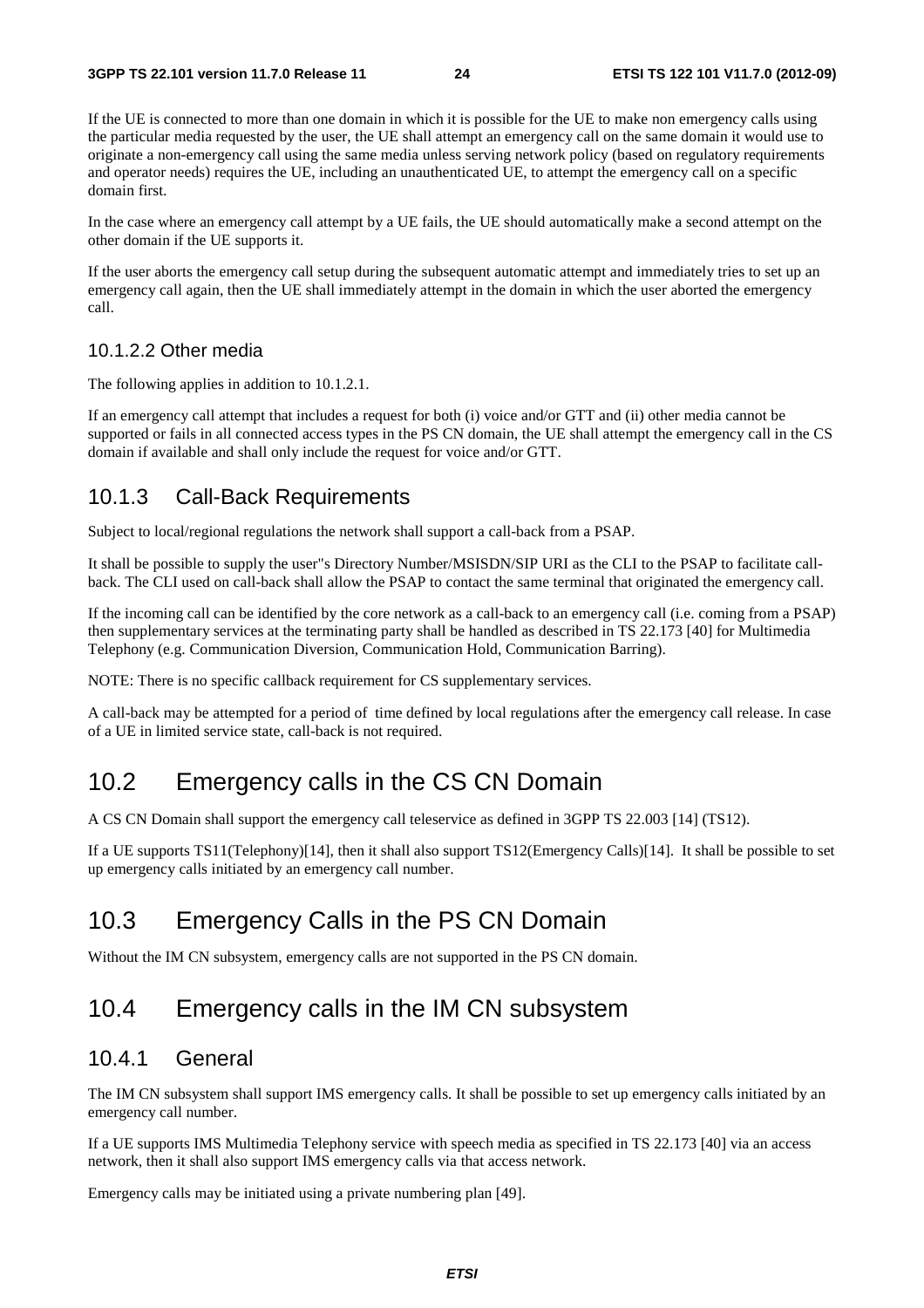NOTE 1: There can be an overlap between the private numbering plan of a hosted enterprise and the public numbering plan, which makes translation of emergency numbers necessary.

Emergency calls may be initiated by a service when requested by the user.

NOTE 2: It is not intended to enable automatic setup of emergency calls.

NOTE 3: Only speech and GTT-IP [47] media are supported, when required per subclause 10.1, for emergency services towards a CS PSAP.

An emergency call shall take precedence over any other services a UE may be engaged in, if required by local regulation.

Emergency calls from an unauthenticated UE (as far as the IM CN is concerned) shall be supported by the IM CN subsystem, if required by local regulation.

Subject to regulatory requirements, when UEs must be authenticated, both the network and the UE shall support the same authentication and security methods that are used for non-emergency sessions.

#### 10.4.2 IMS Multimedia Emergency Sessions

#### 10.4.2.1 General

For IMS emergency calls towards IP PSAPs, other media types may be supported by the UE and the IMS, subject to regulatory requirements.

The media types that may be supported during an IMS MES include:

- Real time video (simplex, full duplex), synchronized with speech if present;
- Session mode text-based instant messaging;
- File transfer;
- Video clip sharing, picture sharing, audio clip sharing;
- Voice: and
- GTT.

NOTE 1: An IMS MES need not contain voice or GTT.

To avoid interworking issues, a UE and IMS that supports text based instant messaging shall support a common session mode text-based instant messaging protocol.

IMS MES does not include support for legacy store and forward messaging such as the Short Messaging Service (SMS).

Calls from non-human associated devices (e.g. fire alarms) are outside the scope of this specification.

Adding, removing and modifying individual media to/from an IMS MES shall be supported.

An IMS MES is not a subscription service. A UE capable of IMS emergency calls and capable of supporting the other media types should also be able to support initiation of an IMSMES.

An IMS MES from an unauthenticated UE (as far as the IM CN is concerned) shall be supported by the IM CN subsystem, if required by local regulation.

IMS MES shall be supported by UEs that are subject to service restrictions, e.g. for UEs camping on a cell in a forbidden PLMN or in a forbidden LA (see 3GPP TS 22.011 [11]), or on a CSG cell without the subscriber being a member of that CSG (see 3GPP TS 22.220 [48]). Such IMS MES shall be accepted by the network if required by local regulation.

An IMS MES shall support providing the location of the UE, in a manner similar to IMS emergency voice calls.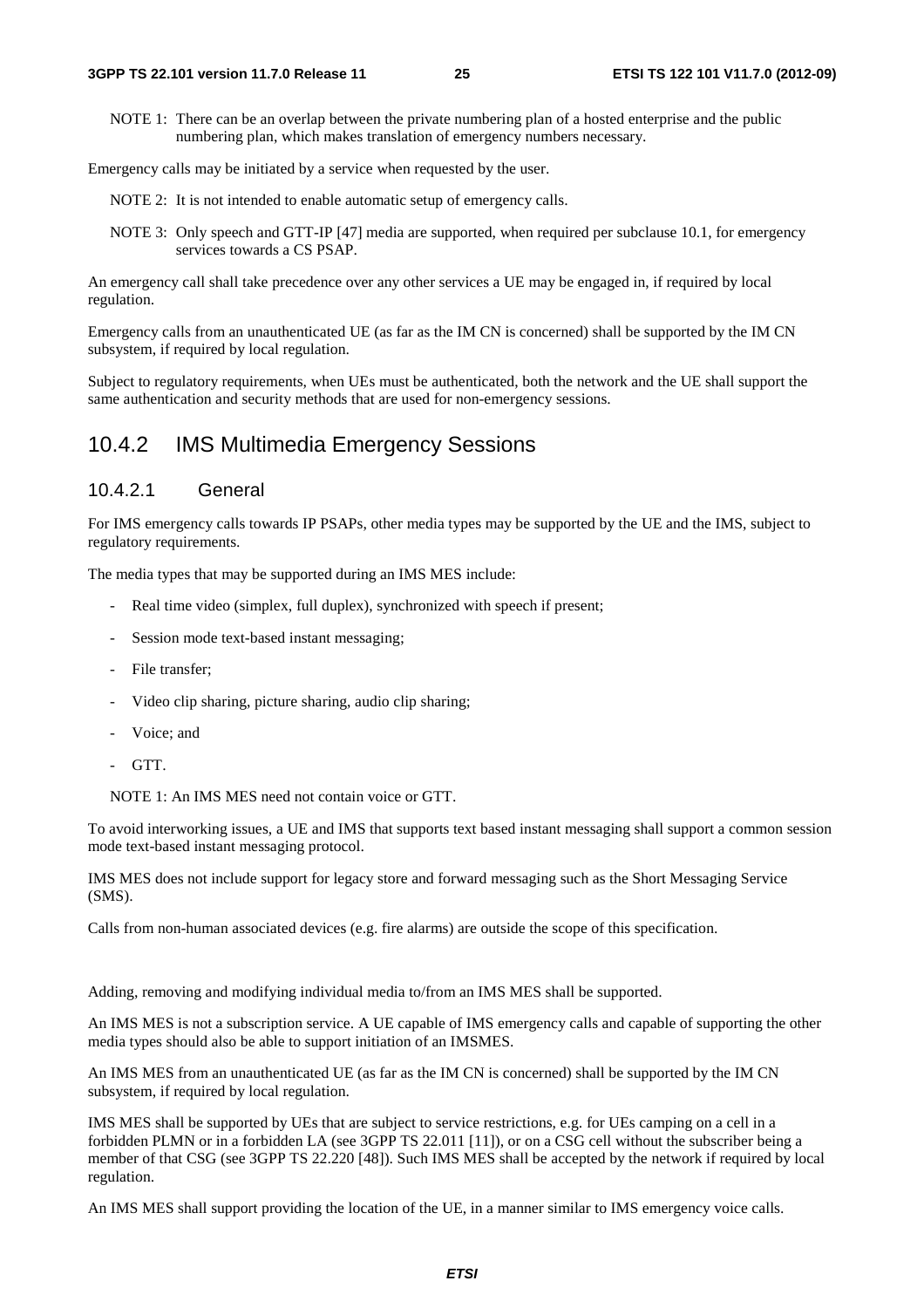An IMS UE that supports IMS MES shall identify an emergency number dialled by the end user as a valid emergency number utilizing the same mechanisms as used for IMS emergency voice calls as defined in subclause 10.1.1.

NOTE 2: This capability supports the general public, including facilitating emergency communications by individuals with disabilities (e.g. persons who are deaf, deaf-blind, hard of hearing, or have a speech disability).

An originating network and UE may support some or all of these other media types, and support of any specific media by an originating network or UE may be subject to regulatory requirements.

Voice call continuity per clause 21 shall be supported when a UE with an active IMS MES with voice and other media moves out of IMS voice coverage and voice call continuity is supported by the UE and network. The remaining media (i.e. voice call) then becomes a CS emergency call e.g. TS12 call for 3GPP systems as defined in 3GPP TS 22.003 [14].

Other media shall be dropped when a UE with an active IMS MES moves out of IMS voice coverage, irrespective of whether or not there is an active voice session.

#### 10.4.2.2 UE Requirements

When IMS MES are supported by the UE, the following apply:

- An IMS UE that supports IMS MES shall also support IMS emergency voice calls.
- Once a UE is aware that an IMS MES has been initiated, the UE shall be able to (subject to user configuration) avoid drawing unnecessary attention to the user (e.g., playing audible tones or flashing brightly) and should confirm this to the user in as private a manner as is reasonable e.g. using text on the screen or audio if headphones are already connected. UE behaviour in an IMS MES may need to be different relative to the normal configuration.
- The UE should clearly differentiate IMS emergency session-mode text based instant messaging from IMS nonemergency session-mode text based instant messaging on the user display.
- The IMS UE supporting video transfer during an IMS MES should be able to deliver recorded media in a form that allows progressive playback. (It is desirable that all pre-recorded media sent during an emergency session be progressively viewable.)
- When an IP PSAP attempts to add additional media to an existing IMS MES, the user shall be made aware of this. When additional media is requested by the PSAP, the user shall be able to permit or deny it.
- The UE shall provide an indication to the user for each requested media, whether it was successfully or unsuccessfully established.
- Further notifications of added and removed media shall be indicated to the user while the IMS MES is active.
- If none of the media requested by the UE is successfully established, the IMS MES will fail and an IMS MES failure indication shall be provided to the user.
- In handover of an IMS MES where other media is dropped when IMS MES is not supported, the UE shall indicate to the end user that the other media is not supported in this area.

The following requirements for IMS emergency voice calls also apply when an IMS MES is supported by the UE:

- An IMS UE that supports IMS MES shall indicate to the network that the call is an IMS emergency call as is done for an IMS emergency voice call.
- An IMS UE that supports IMS MES shall be able to receive an IMS call-back from a PSAP per clause 10.1.3 with voice, GTT or other media per clause 10.4.2.1.
- An IMS UE that supports MES shall utilize the same trust and security mechanisms for the other media as utilized for an IMS emergency voice call.
- When roaming, a UE shall originate an IMS MES in the serving network in the same manner as for IMS emergency voice calls.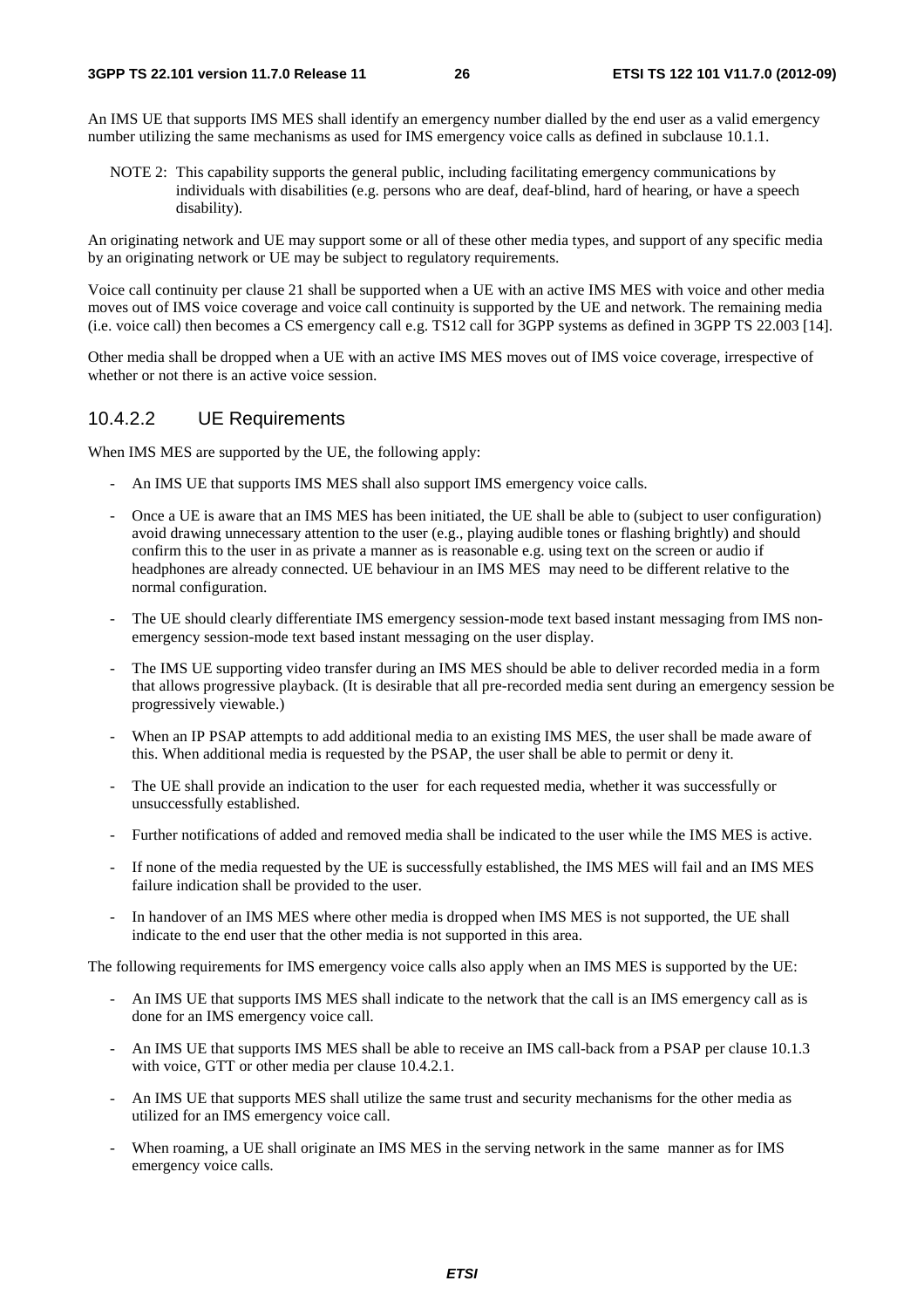#### 10.4.2.3 Originating Network Requirements

When an IMS MES is enabled by the originating network, the following apply:

- Other media shall only be supported in packet-based networks that support IMS emergency voice calls.
- The originating network shall deliver all media to the same IP PSAP throughout the duration of the IMS MES.
- The network shall indicate to the UE, for each requested media, whether it was successfully or unsuccessfully established.
- Further notification of added and removed media shall be provided to the UE while the IMS MES is active.
- If none of the media requested by the UE is successfully established, the IMS MES will fail and an IMS MES failure indication will be provided to the UE.

The following requirements for IMS emergency voice calls also apply when IMS MES is supported by the network:

- Subject to regional regulatory requirements, the network shall be able to authenticate the UE using the same procedures as for IMS emergency voice calls.
- The originating network shall provide the capability to enable an IMS UE supporting IMS MES to obtain local emergency numbers or other emergency address(es) (e.g. destination address) utilizing the same mechanism as used for IMS emergency voice calls.
- An IMS MES shall be provided in the local serving network.
- For an IMS MES, any kind of emergency addressing (e.g. SIP URIs, Tel URIs) and special indications for emergency sessions shall be treated in the same manner as IMS emergency voice calls.
- The originating network should detect all IMS MESs regardless of the UE emergency call indication. According to operator policy, the originating network may either inform the UE to enable re-origination as an IMS MES or support origination of the initial call.
- The originating network shall be responsible for routing the IMS MES towards the appropriate PSAP (e.g., based on emergency service type, location, or policy).
- The network shall be able to provide integrity protection, and/or privacy for other media similar to that provided for IMS emergency voice calls.
- An IMS MES shall utilize the same priority mechanisms as IMS emergency voice calls.
- Detailed log records of the IMS MES shall be generated by the originating network in a similar manner to IMS emergency voice calls and subject to regulatory requirements.
- All media content within the IMS MES shall be carried with an indication of the source, in a similar manner as for IMS emergency voice calls.

## 10.5 Void

## 10.6 Location Availability for Emergency Calls

National regulations may require wireless networks to provide the emergency caller"s location. This requirement typically overrides the caller"s right to privacy with respect to their location being revealed, but remains in effect only as long as the authorities need to determine the caller"s location. The interpretation of the duration of this privacy override may also be different, subject to national regulation. For example, some countries require location to be available from the wireless network only while the call is up, while others may allow PSAP"s to unilaterally decide how long the location must be made available.

Therefore, the requirement for providing location availability is to allow the network to support providing a mobile caller"s location to the authorities for as long as required by the national regulation in force for that network.

Note: See TS 22.071 [44] for location service requirements on emergency calls.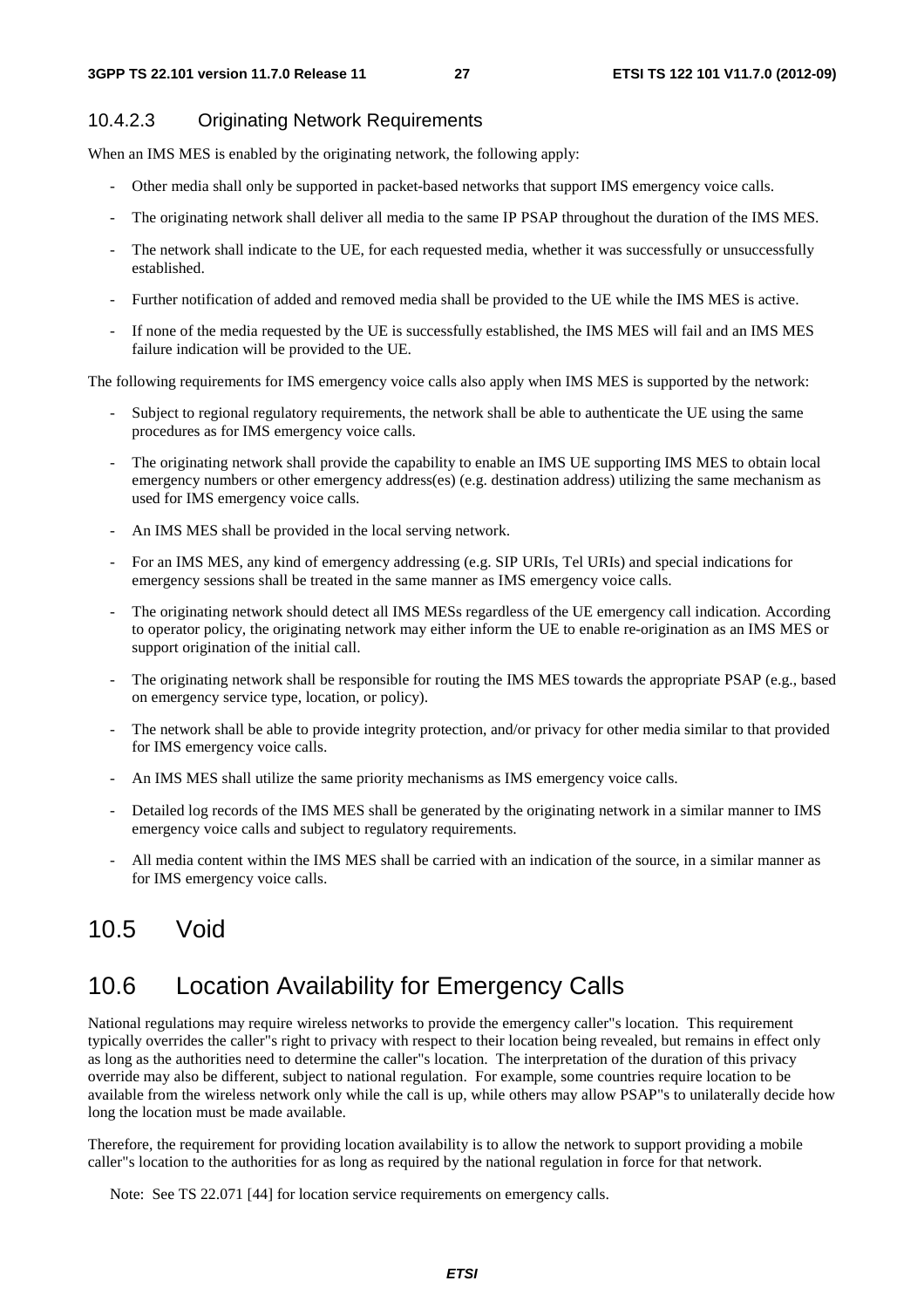## 10.7 Transfer of data during emergency calls

Emergency calls may be supplemented with emergency related data [1]. Typically this data enables the accurate geographic location of a manually or automatically activated emergency calling device e.g. an in vehicle system (IVS), to be provided to the Public Safety Answering Point (PSAP).

The following requirements apply to UEs designed to be able to perform transfer of data during an emergency call and to networks supporting transfer of data during an emergency call:

- The data may be sent prior to, in parallel with, or at the start of the voice component of an emergency call.
- Should the PSAP request additional data then this may be possible during the established emergency call.
- The realisation of the transfer of data during an emergency call shall minimise changes to the originating and transit networks.
- Both the voice and data components of the emergency call shall be routed to the same PSAP or designated emergency call centre.
- The transmission of the data shall be acknowledged and if necessary data shall be retransmitted.
- The UE shall indicate at call setup if the emergency call will carry supplementary data.

UEs designed to be able to perform transfer data during emergency calls and configured to only perform emergency calls with transfer of data (eCall only mode) shall comply with the following additional requirements:

- The UE shall not perform mobility management procedures, including registration on a PLMN, except when attempting to initiate and during an emergency call, or to initiate a test or reconfiguration of the terminal upon request from the user.
- For UEs that have the ability to be called back by the PSAP, the UE shall be capable to continue mobility management procedures for a limited duration following the termination of the eCall.
- The UE shall contain an USIM application.
- In the case where the user subscribes to other services provided by the PLMN, it shall be possible for the network operator to reconfigure the UE so that it can access the subscribed services.
- It shall be possible for the user of the UE to change network operator/service provider (i.e. to use a different USIM) or for the subscriber to modify the existing subscription used with the UE.
- It shall be possible for the UE upon request from the user to initiate a call to an operator designated nonemergency MSISDN for the purpose of accessing test and terminal reconfiguration services.

Additional national and regional requirements are as specified in Annex A.

## 10.8 Supplementary service interaction during emergency calls

Supplementary services that interrupt or divert the media path between a PSAP and the end device shall be handled as specified in TS 22.173 [40] (e.g. Communication Hold) for Multimedia Telephony. No such Supplementary Services are applicable to CS Emergency Calls (TS12) according to TS 22.004 [5].

# 11 Numbering principles

The following network addressing schemes listed below shall be supported at the relevant domains:

- $-$  E.164
- E.168,
- E.212,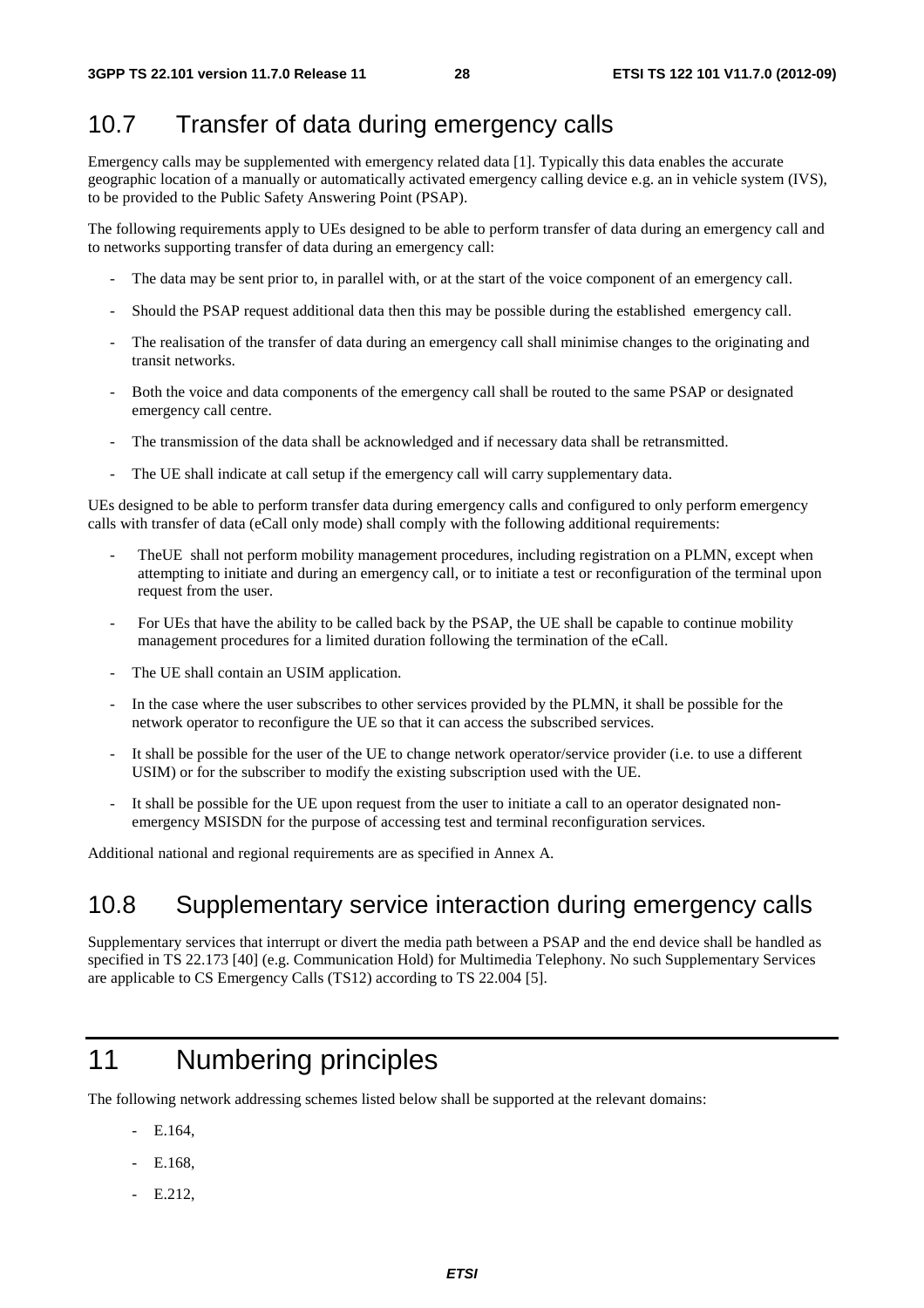- X.121
- Internet (including e.g. IP address, SIP URI).

#### 11.1 Number portability

#### 11.1.1 Requirements for CS CN domain

Some numbering schemes shall be fully independent of the supporting serving network and the home environment, allowing users to transfer this number to another home environment. For further information see 3GPP TS 22.066 [7].

An MSISDN shall be allocated to each new user at the start of a subscription. This number may be allocated from one of several numbering domains. For example:

- home / serving environment numbering scheme;
- national numbering scheme;
- regional numbering scheme;
- global numbering scheme.

A user shall be able to move subscription from one home environment to another without changing the MSISDN provided that the new home environment offers service in the same geographic domain. It is envisaged that home environment s will be able to allocate MSISDNs from each of these domains as required.

#### 11.1.2 Requirements for PS CN domain

None identified.

#### 11.1.3 Requirements for IM CN subsystem

It shall be possible to offer number portability for E.164 numbers within IM CN subsystem. For further information see 3GPP TS 22.066 [7].

## 11.2 Evolution path

Since 3GPP specifications aim to be aligned with IMT-2000, a primary goal in numbering is the provision of global user numbering in line with steps taken by the ITU - SG2.

The numbering scheme and network implementation chosen shall allow for international/global evolution.

- 11.3 Void
- 11.4 Void
- 11.5 Void

#### 11.6 Private numbering

A user may wish to use private numbers for the purposes of calling frequent numbers. Therefore there is a requirement for the use, by the user, of Private Numbering Plans (PNPs). These schemes may belong to the user himself, to a home environment or a third party.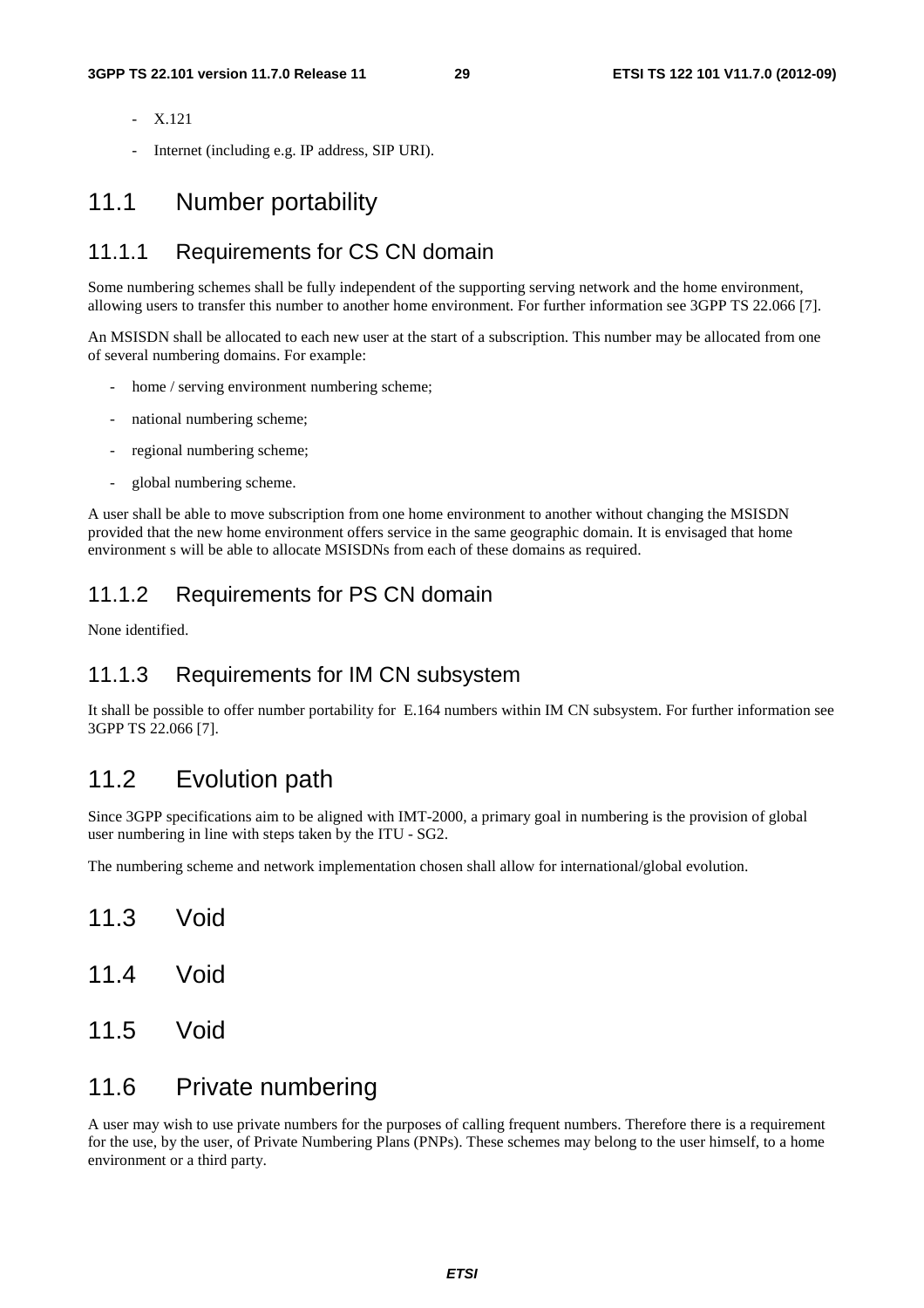## 11.7 Numbering schemes

#### 11.7.1 Multiple numbering scheme

The standards shall support the possiblity of allowing the bearer service associated with an MT call to be implicitly defined by the destination MSISDN, for example to use a different MSISDN to establish voice, fax or data . It will be possible for multiple MSISDNs to be associated with a single subscription.

#### 11.7.2 Single numbering scheme

The standards shall support the possibility of allowing MT calls of different bearer types (eg voice, fax, data) to be routed to a single MSISDN. It is recognised that the implementation of this may depend on the availability of bearer information associated with an incoming call from the adjoining transit network. In particular the standards will support this possibility in the case of an adjoining ISDN transit network.

#### 11.7.3 Additional numbers

The 3GPP system shall support the possibility to assign an additional MSISDN, in addition to the original MSISDN, to a user with a connection to the PS CN domain. If this additional MSISDN is available it shall be used for correlation of CS and IMS in voice call and service continuity as well as IMS Centralized Service. In this case the original MSISDN may be used for charging and OA&M purposes and forwarded to the PS gateway to other packet data networks.

# 11.8 Optimal routing

The implementation of the numbering scheme used shall allow for optimal routing; i.e. routing shall not take place simply on the number dialled.

See 3GPP TS 22.079 [8] for some scenarios for the CS CN domain. Optimal routing for IP services is supported by the All-IP Network [42].

# 11a Identification Requirements

## 11a.1 Subscriber Identification

In 3GPP the identity of a subscriber is encoded in a identity module application which is contained on a UICC or on a GSM SIM card. The UICC or GSM SIM card is a removable component of the User Equipment. Three types of identity modules are used in the 3GPP system:

- Universal Subscriber Identity Module (USIM)
- IMS Subscriber Identity Module (ISIM)
- Subscriber Identity Module (SIM) according to GSM

General requirements:

- In the 3GPP system each subscriber shall be uniquely identifiable.
- The serving networks shall be able to authenticate any subscriber that roams onto their network
- If a UE, that is registered on the serving network, contains a GSM SIM card or a UICC containing a identity module application, the serving network shall be able to identify the associated home PLMN.

Note 1: UE support of GSM SIM is optional.

Note 2: See the chapter (USIM, UICC and Terminal) of the present specification for a reference, which GSM phase SIMs need to be supported by the network.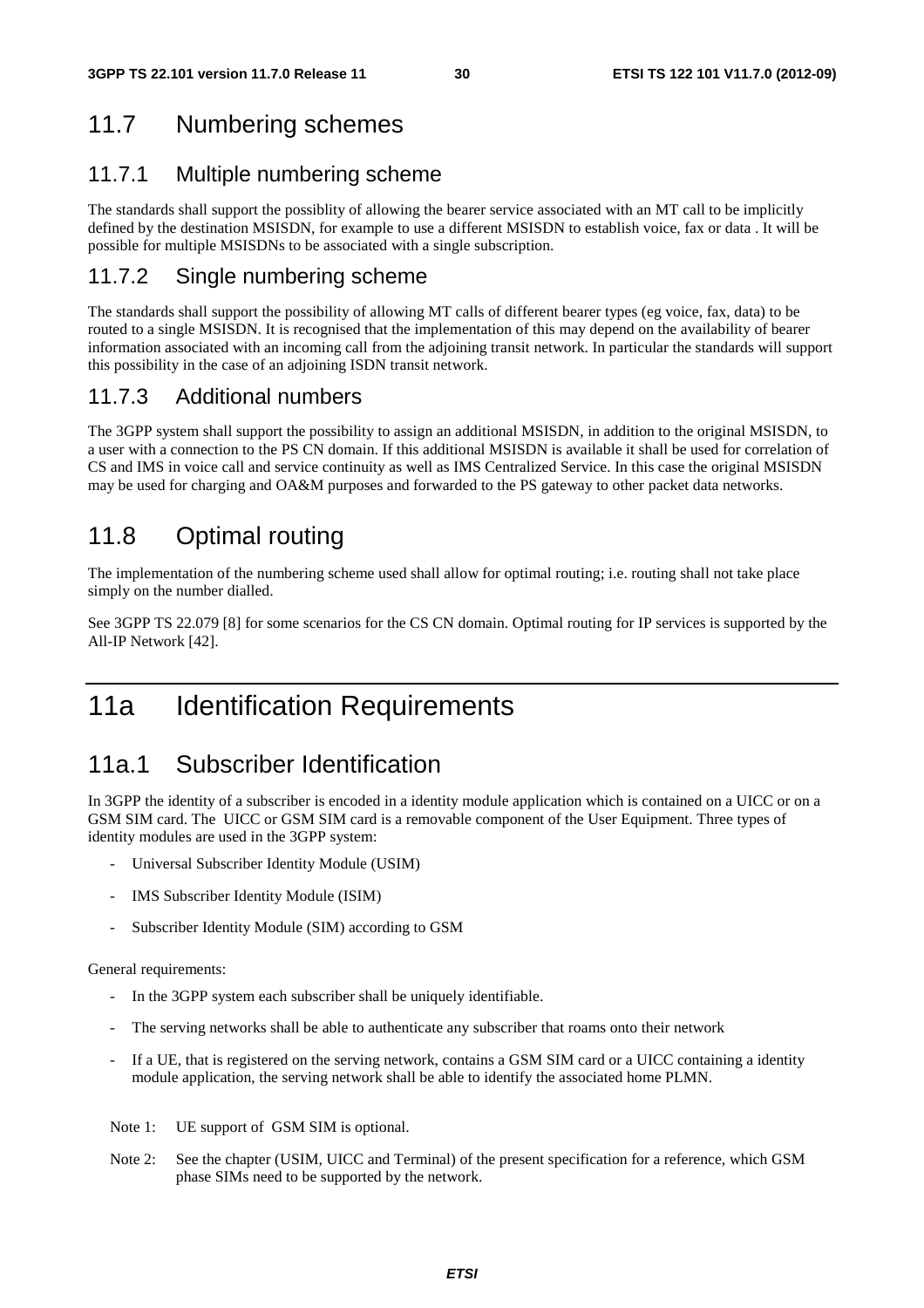## 11a.2 Terminal Identification

It is a requirement that the terminal can be uniquely identified by the home environment and serving network. This shall require a terminal identity scheme which uniquely identifies each terminal, see 3GPP TS 22.016[12].

## 11a.3 Home Environment / Serving Network Identification

Home / serving environments need to route communication to the current location of the user. This shall require a identity scheme which uniquely identifies the serving environment and shall be used for routing purposes.

## 11a.4 Serving Environment / Mobile Virtual Network Identification

A mobile virtual network operator (MVNO) is a service provider that does not have its own radio access network, but resells wireless services, typically under their own brand name, using the network of a host PLMN operator.

It should be possible to uniquely identify subscribers belonging to a particular MVNO.

# 12 Human Factors and user procedures

The User Interface (MMI) from the end-user"s point of view should be as flexible as possible while still meeting the general service requirements. In addition it should be capable of being updated so as to meet new services which are still to be envisaged.

In general the following principles should be encompassed:

- activation of services should be as simple as possible with minimum input expected from the user;
- feedback, to the user from the various services, should be meaningful;
- any error recovery procedures provided should be simple to understand and execute.
- input from the user and information to the user should be provided in alternative selectable modes in order to match user capabilities, preferences and situation.

However, a detailed specification for the User Interface shall not be defined. In particular given the global nature of the third generation systems, for different regions of the world, different criteria will determine the implementation of the User Interface. Also it is unlikely that there will be a single common handset which will meet all the service requirements and therefore a common User Interface would be impractical.

Given the flexibility of the services, there should be a wide range of User Interface possibilities. These possibilities include simple terminals with a single on/off button through to complex terminals providing support to hearing/visually impaired users.

Control of CS CN Domain supplementary services (3GPP TS 22.004 [5]), may use MMI procedures specified in 3GPP TS 22.030 [6] and existing MMI related UE features (Annex A) may also be used. In particular the following features are highly desirable for uniform UE implementation where appropriate:

- Mapping of numeric keys to European alphabetic keys to ensure compatible mnemonic dialing as defined in 3GPP TS 22.030 [6],
- "+" key function to enable one key international access as defined in Annex A
- Structure of the MMI as described in 3GPP TS 22.030 [6]
- Presentation of IMEI (International Mobile Equipment Identity) as defined in 3GPP TS 22.030 [6]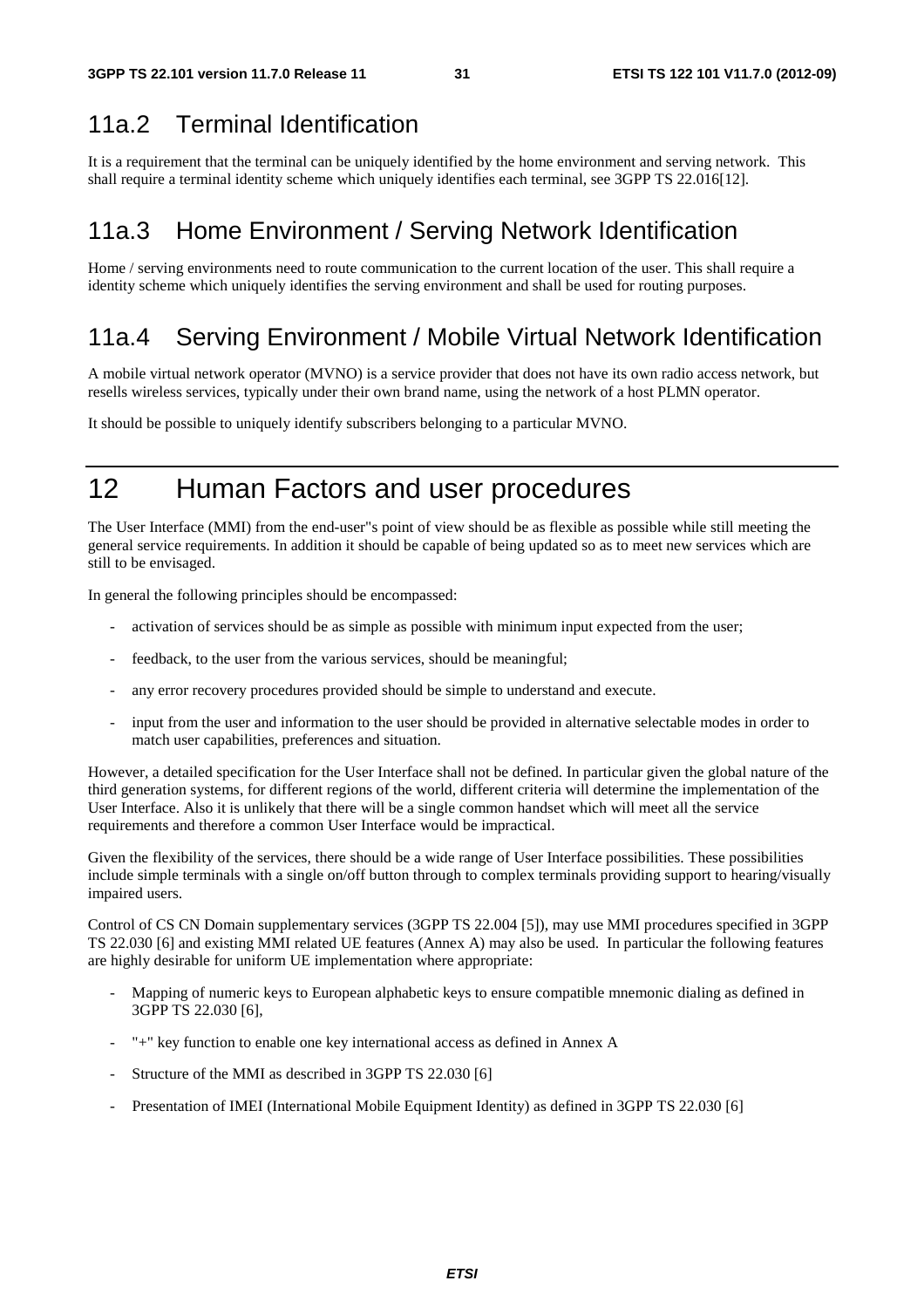# 13 UICC, USIM and Terminal

This clause defines the functional characteristics and requirements of the User Service Identity Module (USIM) and ISIM (IM Services Identity Module). The USIM/ISIM are applications residing on a UICC.

## 13.1 The USIM/ISIM and User Profiles

#### 13.1.1 The USIM

Every USIM shall have a unique identity and shall be associated with one and only one home environment.

It shall be possible for a home environment to uniquely identify a user by the USIM.

The USIM shall be used to provide security features.

For access to services, provided by PS or CS CN domains, a valid USIM shall be required. Optionally, SIM according to GSM phase 2, GSM phase 2+, 3GPP release 99, 3GPP release 4 specifications may be supported.

The USIM shall be able to support SIM Application Toolkit as specified in 3GPP TS 22.038 [3].

The USIM shall reside on a UICC. USIM specific information shall be protected against unauthorised access or alteration.

It shall be possible to update USIM specific information via the air interface, in a secure manner.

Access to the IMS services shall be possible using the USIM application in the event of no ISIM being present on the UICC. If an ISIM is present on the UICC it shall be used to access the IMS.

It shall be possible to store provisioning parameters on the USIM according to DM specifications [37].

It should be possible to store provisioning parameters on the USIM according to CP specifications [38].

 It shall be possible for the network operator to configure the USIM to indicate (through personalisation and OTA) whether provisioning parameters according to DM specifications or provisioning parameters according to CP specifications shall be used.

NOTE: To avoid misoperation of the UE in a mixed provisioning environment e.g. during a transition phase when both CP and DM clients are present in the UE, the CP parameters on the USIM can be read first. If DMinformation is present (provisioned OTA in the CP parameters.), then use DM, otherwise use CP.

Annex A describes a number of features that may optionally be supported by the UE and thus USIM.

#### 13.1.2 User Profiles

It shall be possible for a user to be associated with one or a number of user profiles, which the user can select and activate on a per call basis. The user profile contains information which may be used to personalise services for the user.

It shall be possible for one or more user profiles associated with the same user to be active simultaneously so that the user may make or receive calls associated with different profiles simultaneously. Activation of profiles shall be done in a secure manner, for example with the use of a PIN.

For terminating calls the correct profile shall be indicated by the user address used (e.g. MSISDN, SIP URI), each profile will have at least one unique user address associated with it. For originating calls the user shall be able to choose from the available profiles, the appropriate one for the call. A profile identity will need to be associated with the call for accounting and billing purposes. User profile identities need not be standardised but a standardised means is required for indicating that a particular profile is being used.

Simultaneous use of the same user profile on multiple terminals for the same type of service shall not be allowed.

User profiles associated with different home environments shall not share the same user address.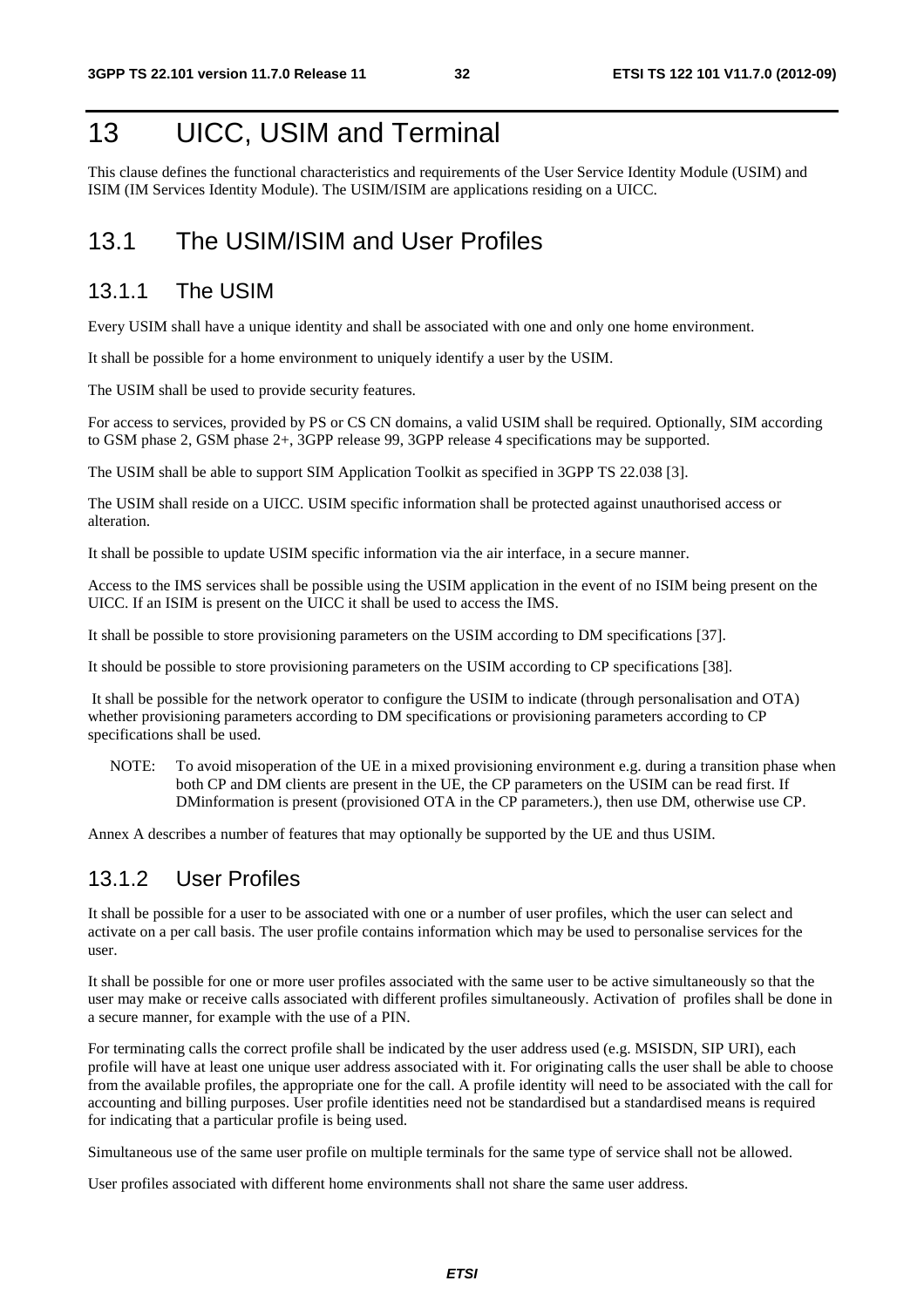#### 13.1.3 UICC usage in GERAN only Terminals

In Release 5 and later, terminals supporting only GERAN shall support USIM.

Note: It is strongly recommended that manufacturers implement SIM support on GERAN only terminals until the population of SIMs in the market is reduced to a low level.

#### 13.1.4 Multiple USIMs per UICC

The standard shall support more than one USIM per UICC even when those USIMs are associated with different home environments. Only one of the USIMs or the SIM shall be active at a given time. While the UE is in idle mode, it shall be possible for the user to select/reselect one USIM application amongst those available on the UICC. At switch on, the Last Active USIM shall be automatically selected. The Last Active USIM shall be stored on the UICC. By default if there is no Last Active USIM defined in the UICC, the user shall be able to select the active USIM amongst those available on the UICC.

The standard must not prevent the coexistence of USIM applications, each associated with different home environments on the same UICC, so long as the security problems which arise from such a coexistence are solved.

#### 13.1.5 The ISIM

Access to the IMS services shall be possible using an ISIM application.

The ISIM shall be sufficient for providing the necessary security features for the IMS and IMS only.

The ISIM shall reside on a UICC. ISIM specific information shall be protected against unauthorised access or alteration.

It shall be possible to update ISIM specific information via the air interface, in a secure manner.

Note: When accessing IMS over GERAN/UTRAN/EUTRAN or I-WLAN using ISIM, a USIM needs also be present to access the rest of the 3GPP system. Alternatively USIM could be used to access IMS.

## 13.2 The UICC

Characteristics including physical formats of a UICC are defined in TS 31.101[36].

Access to services via 3GPP system with a single UICC shall be possible.

#### 13.2.1 The UICC and Applications other than the USIM or ISIM

It shall be possible for the UICC to host other applications in addition to the USIM or ISIM, see figure 3. Service providers, subscribers or users may need to establish additional data or processes on the UICC. Each application on an UICC shall reside in its own domain (physical or logical). It shall be possible to manage each application on the card separately. The security and operation of an application in any domain shall not be compromised by an application running in a different domain. Applications may need to use their own security mechanisms which are separate to those specified by 3GPP e.g. electronic commerce applications.

Examples of UICC applications are: USIM, ISIM, off-line user applications like UPT, electronic banking, credit service, etc.

Applications should be able to share some information such as a common address book.

It shall be possible to address applications, which reside on the UICC, via the air interface.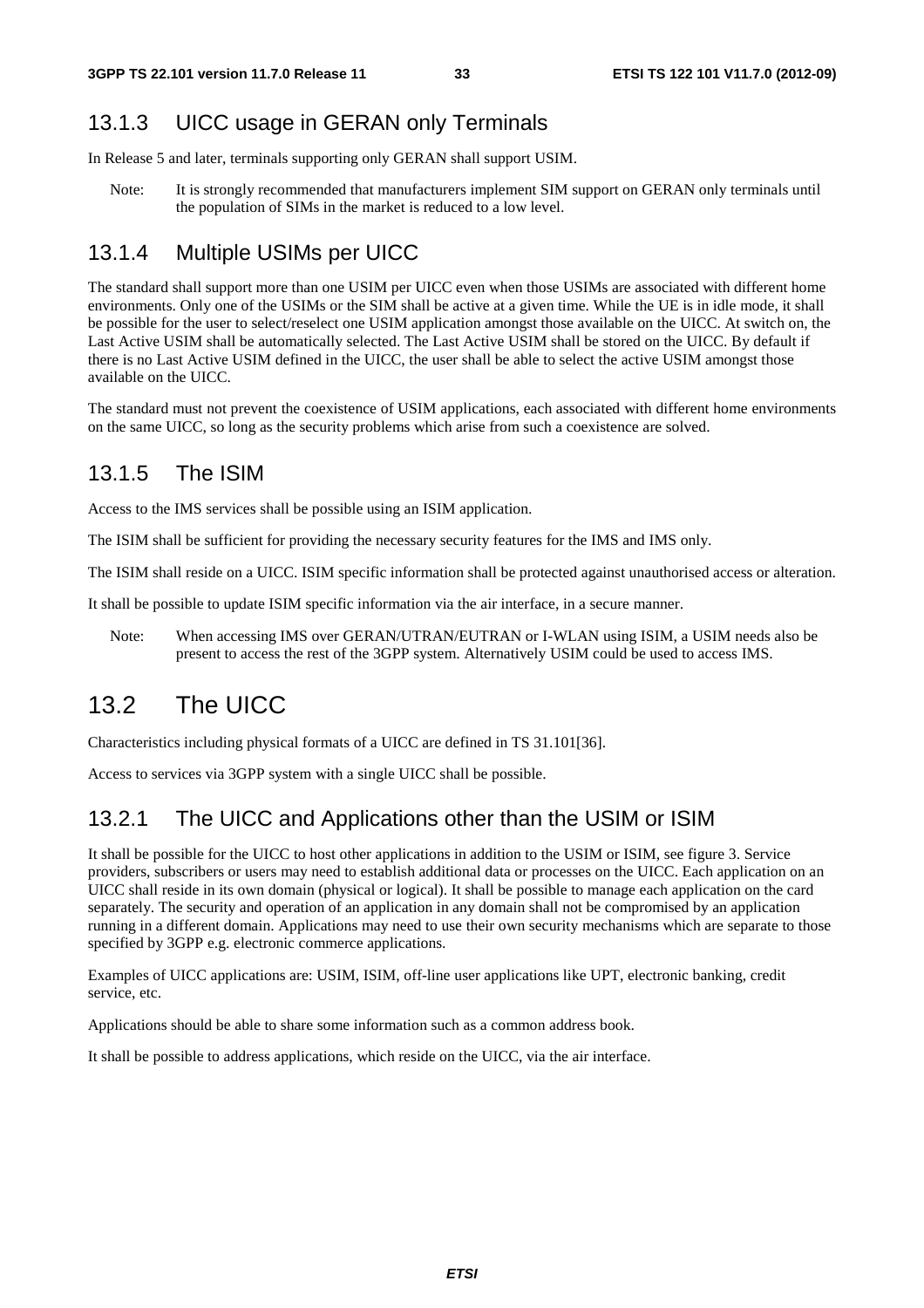

**Figure 3 Example of a Multifunction UICC** 

#### 13.2.1a UICC applications and IMS

UICC applications may make use of IMS functionalities controlled by ME.

Note: This is to allow a UICC application to interact with an Application Server (AS) through IMS. Examples of UICC applications include identity management, banking applications, etc.

#### 13.2.2 Fast Access and Retrieval of Data from UICC

An optional "high speed" interface may be provided between the UICC and the ME.

If provided, this interface shall allow fast access and retrieval of data to support functionalities requiring large amounts of data to be transfered to and from the UICC. Examples include:

- on-card web servers
- rapid access to data stored on the UICC, e.g. phone book, PLMN lists or user data

A UICC/ME interface supporting this "high speed" interface shall be backward compatible with the TS 102 221 interface specified in 3GPP TS 31.101 [36].

## 13.3 Terminals and Multiple UICCs

A single terminal may support the use of multiple UICC (e.g with applications like USIM and/or banking, credit card,...). Only one UICC shall be active at a time to access a PLMN. In case the active UICC contains more than one USIM, the requirements of 13.1.4 shall apply.

If the UICC with the active USIM is removed from the mobile terminal during a call (except for emergency calls), the call shall be terminated immediately. If the UICC with an active ISIM is removed during an IMS session the IMS session shall be terminated.

# 14 Types of features of UEs

3GPP specifications should support a wide variety of user equipment, i.e. setting any limitations on terminals should be avoided as much as possible. For example user equipment like hand-portable phones, personal digital assistants and laptop computers can clearly be seen as likely terminals.

In order not to limit the possible types of user equipment they are not standardised. The UE types could be categorised by their service capabilities rather than by their physical characteristics. Typical examples are speech only UE, narrowband data UE, wideband data UE, data and speech UE, etc.

In order to enhance functionality split and modularity inside the user equipment the interfaces of UE should be identified. Interfaces like UICC-interface, PCMCIA-interface and other PC-interfaces, including software interfaces, should be covered by references to the applicable interface standards.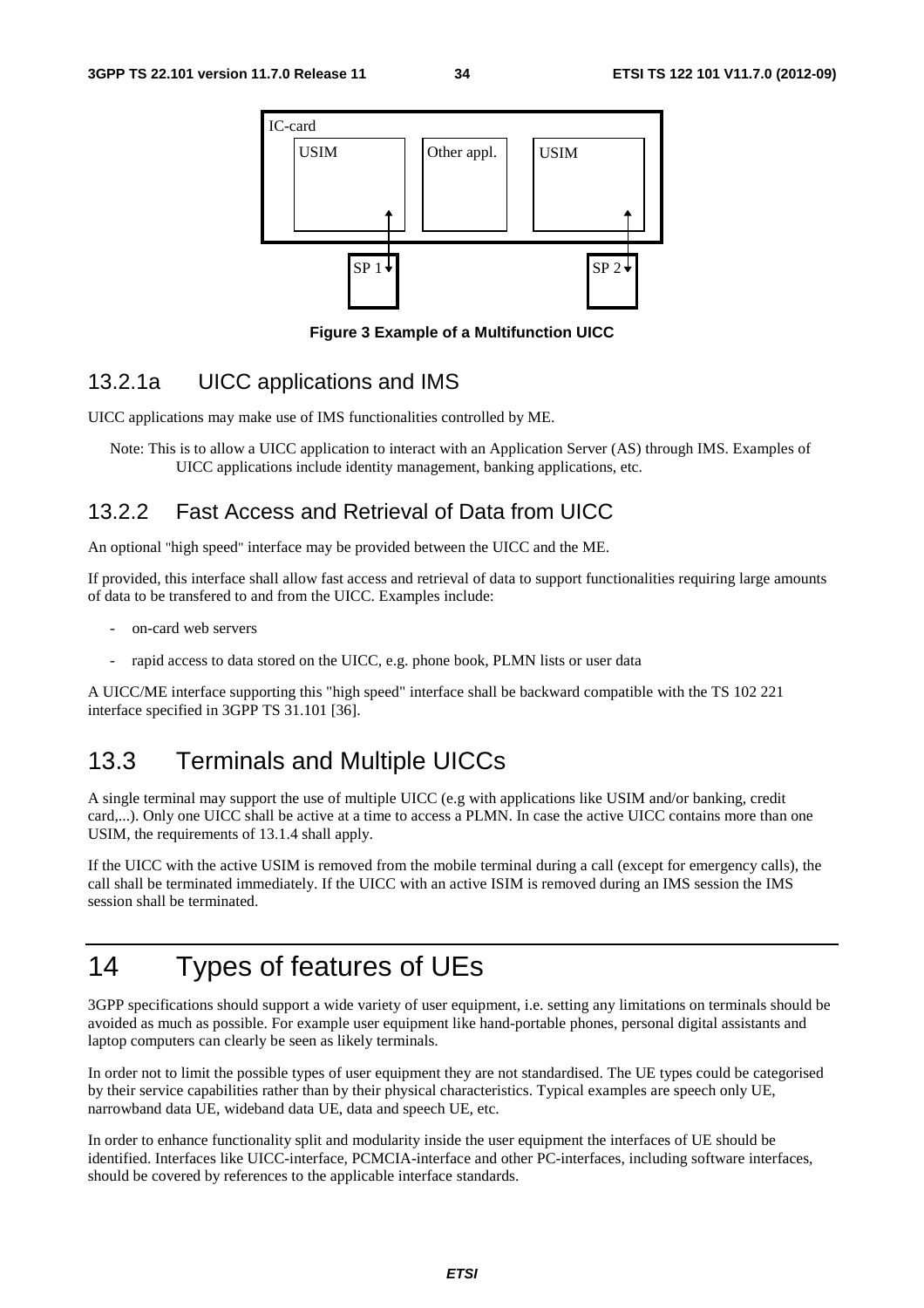UEs have to be capable of supporting a wide variety of teleservices, multimedia services and applications provided in PLMN environment. Limitations may exist on UEs capability to support all possible teleservices, multimedia services and information types (speech, narrowband data, wideband data, video, etc.) and therefore functionality to indicate capabilities of a UE shall be specified.

The basic mandatory UE requirements are:

- Support for USIM. Optional support of GSM phase 2, 2+, 3GPP Release 99 and Release 4 SIM cards [34]. Phase 1, 5V SIM cards shall not be supported. Support for the SIM/ISIM is optional for the UE, however, if it is supported, the mandatory requirements for SIM/ISIM shall be supported in the UE;
- Note 1: There is no Release 5 specification for the SIM, and therefore references to "SIM" apply to earlier releases.
- Note 2: It is strongly recommended that manufacturers implement SIM support on terminals supporting GERAN until the population of SIMs in the market is reduced to a low level.
- Home environment and serving network registration and deregistration;
- Location update;
- Originating or receiving a connection oriented or a connectionless service;
- An unalterable equipment identification; IMEI, see 3GPP TS 22.016 [12];
- Basic identification of the terminal capabilities related to services such as; the support for software downloading, application execution environment/interface, MExE terminal class, supported bearer services.
- Terminals capable for emergency calls shall support emergency call without a SIM/USIM/ISIM.
- Support for the execution of algorithms required for encryption, for CS and PS services. Support for non encrypted mode is required;
- Support for the method of handling automatic calling repeat attempt restrictions as specified in 3GPP TS 22.001 [4];
- At least one capability type shall be standardised for mobile terminals supporting the GERAN, UTRAN and E-UTRAN radio interfaces.
- Under emergency situations, it may be desirable for the operator to prevent UE users from making access attempts (including emergency call attempts) or responding to pages in specified areas of a network, see 3GPP TS 22.011 [11];
- Ciphering Indicator for terminals with a suitable display;
- The ciphering indicator feature allows the UE to detect that the 3GPP radio interface ciphering (user plane) is not switched on and to indicate this to the user. The ciphering indicator feature may be disabled by the home network operator setting data in the SIM/USIM. The default terminal behaviour shall be to take into account the operator setting data in the SIM/USIM. However, terminals with a user interface that can allow it, shall offer the possibility for the user to configure the terminal to ignore the operator setting data in the SIM/USIM. If this feature is not disabled by the SIM/USIM or if the terminal has been configured to ignore the operator setting data in the SIM/USIM, then whenever a user plane connection is in place, which is, or becomes un-enciphered, an indication shall be given to the user. In addition, if this feature is not disabled by the SIM/USIM or if the terminal has been configured to ignore the operator setting data in the SIM/USIM, then additional information may also be provided about the status of the ciphering. Ciphering itself is unaffected by this feature, and the user can choose how to proceed;
- Support for PLMN selection.
- Support for handling of interactions between toolkits concerning the access to UE MMI input/output capabilities;
- Whenever an application (e.g. a SAT/MExE/WAP application) requires the access to the UE MMI input/output capabilities (e.g. display, keyboard,… ), the UE shall grant this access subject to the capabilities of the UE. This shall not cause the termination of any other applications (e.g. WAP browser or MExE/SAT application) which were previously using these UE resources. The UE shall give the user the ability to accept or reject the new application. In the case that the application request is rejected, the access to the UE MMI input/output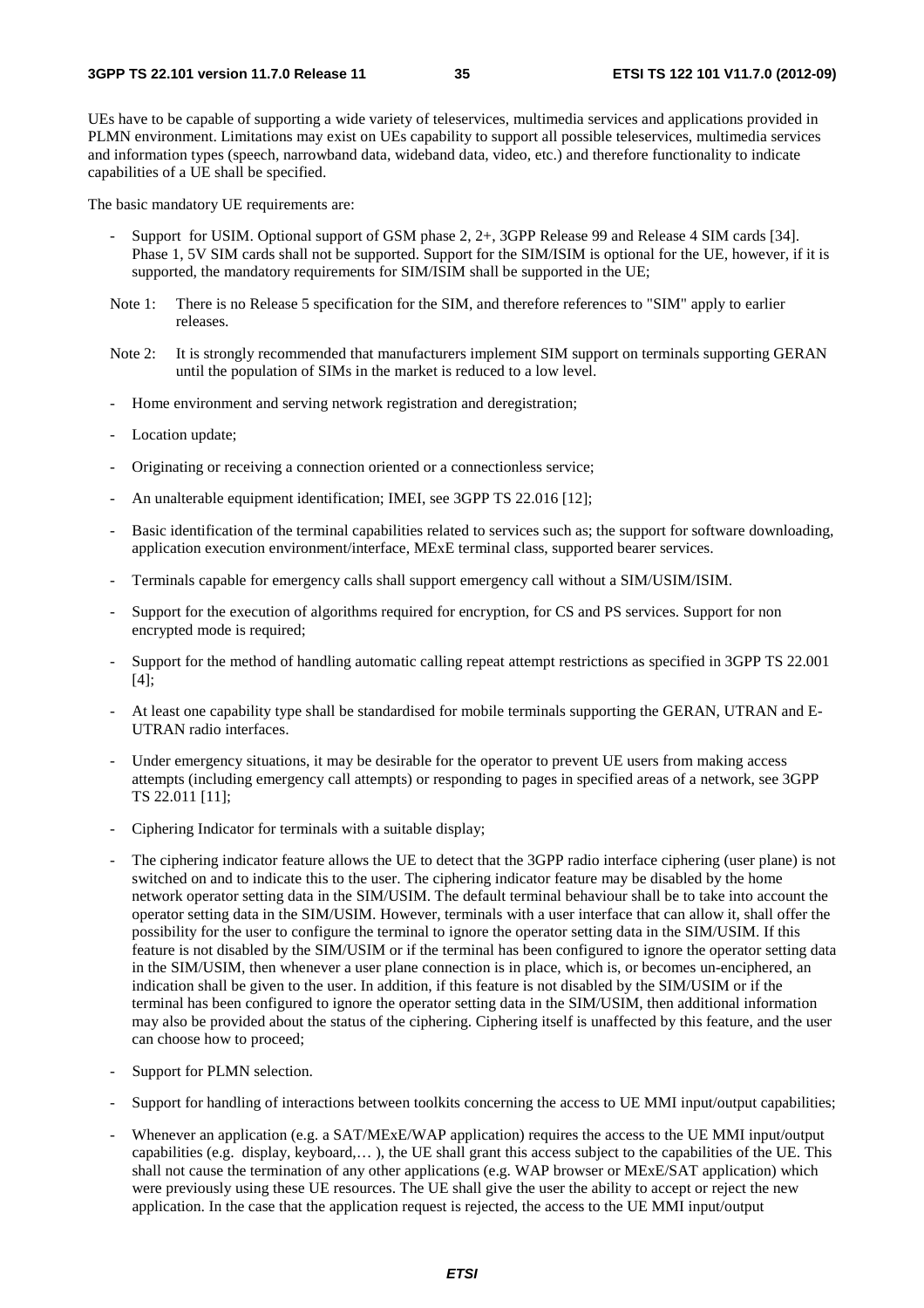capabilities is returned to the applications which were previously using these UE resources. If the user decides to continue with the new application, then when this new application is terminated, the access to the UE MMI input/output capabilities shall be returned to the UE to be re-allocated to applications (e.g. the preceding application which was interrupted). Subject to the capabilities of the UE, the user shall have the ability to switch the MMI input/output capabilities between applications.

Note: Rejecting a request to access the UE MMI input/output capabilities by an application does not necessarily mean that it is terminated, but only that the access to the UE MMI input/output capabilities are not granted to this application. Handling of rejection (termination, put on hold,…) is the responsibility of the application.

Annex A describes a number of features which may optionally be supported by the UE.

# 15 Relationship between subscription and service delivery

## 15.1 Subscription

A subscription describes the commercial relationship between the subscriber and the service provider.



**Figure 4: Subscriber, subscription and services relationship** 

A subscription to a network operator may provide the user with access to one or more domains. A Subscription shall identify the set of services, within particular domains, to which the user has access (see figure 3); each subscription may specify a different set of services. These services may be provided by the CS CN Domain and/or a PS CN Domain and/or an IM CN subsystem. Subscriptions relate to services such as Basic Services (e.g. Teleservices, Bearer services), PS services and IM-Services (IP-based multimedia services), which are typically provided by network operators, and to value added services which typically are provided by network operators and/or other entities that provide services to a subscriber

The subscription identifies:

- the services and related services information that are made available to the subscriber by the service provider ;

In addition a subscription to a network operator may identify:

- the domains to which the user has been granted access by the network operator. In particular, the PS service profile and information on the allowed QoS parameter ranges shall be contained in the subscription.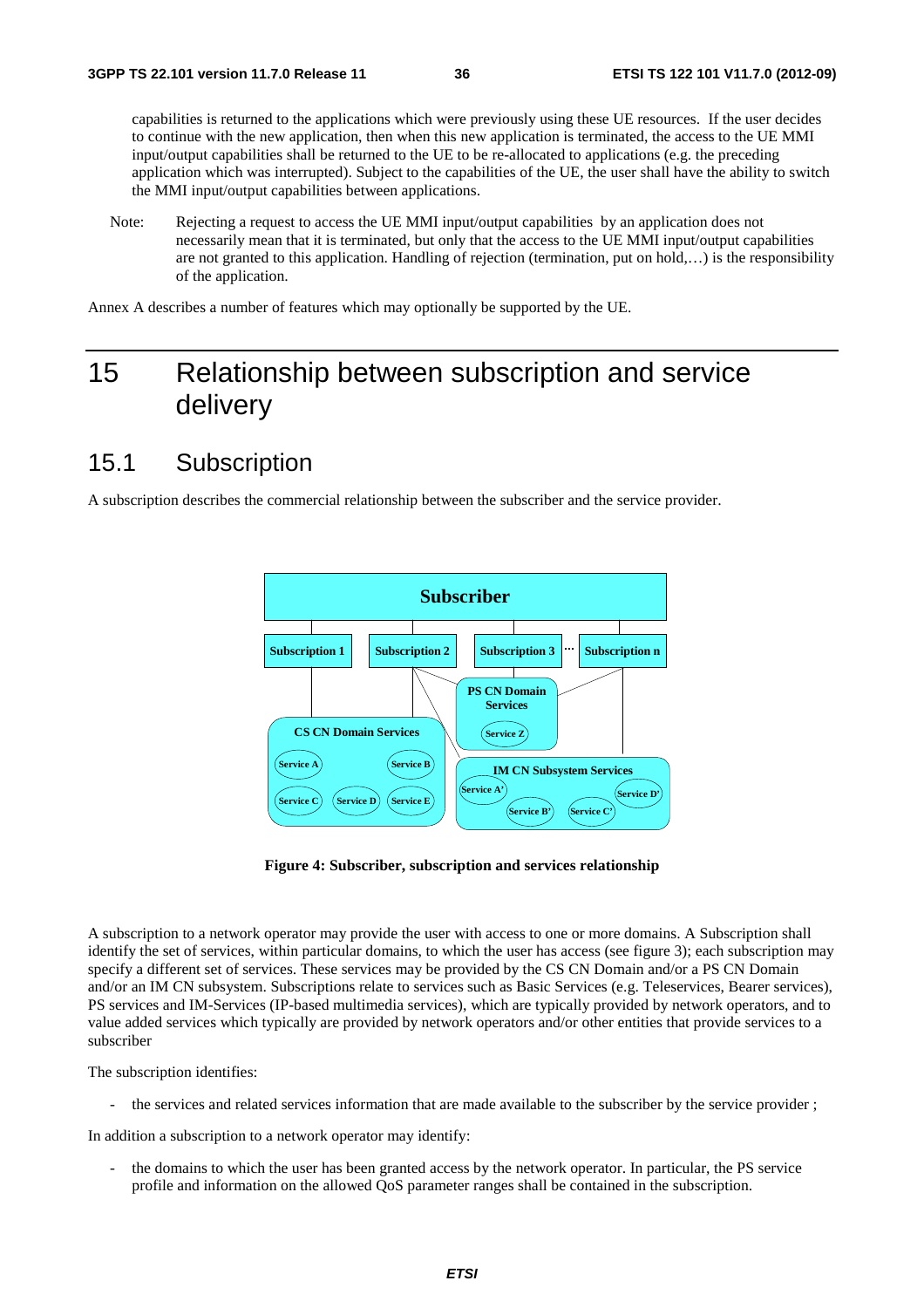- the identity of the subscriber within these domains. Note: The identity of a subscriber in the CS CN domain and PS CN domain (e.g. her IMSI) may potentially be different to her identity in the IM CN subsystem
- the radio access systems over which the subscriber may access their services e.g. UTRAN, GERAN, EUTRAN, I-WLAN.

## 15.2 Other concepts associated with services

#### **Provision of services:**

An action to make a service available to a subscriber. The provision may be:

- general: where the service is made available to all subscribers (subject to compatibility restrictions enforced) without prior arrangements being made with the service provider;
- pre-arranged: where the service is made available to an individual subscriber only after the necessary arrangements have been made with the service provider.

#### **Withdrawal:**

An action taken by the service provider to remove an available service from a subscriber's access. The withdrawal may be:

- general: where the service is removed from all subscribers provided with the service;
- specific: where the service is removed on an individual basis from subscribers provided with the service.
- NOTE: Access to the IM subsystem requires IP connectivity provided, for example, through provision of the PS CN domain.

## 15.3 Requirements concerning service delivery

In general it is a requirement to allow the use of independent services simultaneously (i.e. Basic, PS, IP multimedia and operator specific).

- 1. The network usage shall be based on the services identified within the subscription, the terminal capabilities and, where applicable, roaming agreements between operators.
- 2. The Home environment shall be able to decide on the service delivery in a roaming scenario. I.e. it shall control how services are delivered in line with the subscription.
- 3. If an offered or required service (e.g. voice) could be provided with different technologies within the serving network, the decision on service delivery shall be based on preferences identified in the user profile and serving network capabilities and conditions (e.g. load).
- 4. If the user profile does not allow an alternative service delivery method and the requested delivery method is not available in the serving network the service shall not be provided to the subscriber. This applies also to data bearer services with defined QoS parameters (or parameter ranges).

#### Examples:

- A terminating voice call for a subscriber with a dual/multi mode terminal (e.g.UTRAN/GERAN) could be delivered in a hybrid network as IM service or CS voice call (TS11). The delivery decision is based on the preferences of service delivery within the user profile and the network conditions. If there is no preference information of the Home environment available the decision is made only on the network conditions from the serving network.
- A terminating data service (e.g. PS with QoS for real time audio) where the network cannot provide the QoS at call setup. Both the originating and terminating application shall be informed about the possible QoS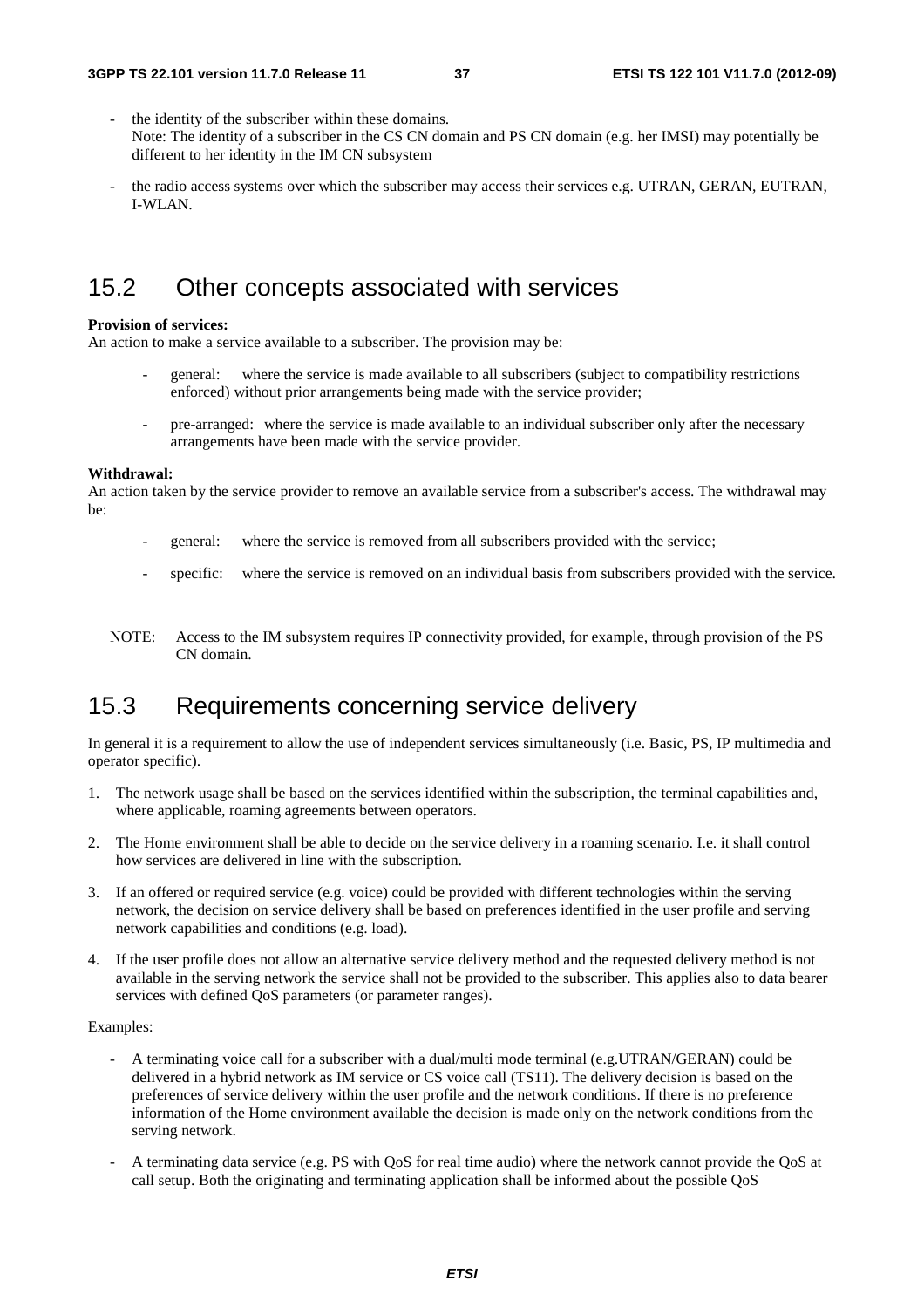configuration for that call. The further handling (setup continuation, termination) depends on the decisions of the applications.

#### 15.3.1 Mobile Originated Voice calls

When a ME capable of offering voice service both on CS and IMS is CS attached and IMS registered MO CS Voice calls (TS11) and MO IMS voice services shall be originated on the domain specified by the Home operator policy or users preferences. The Home Operator policy shall have precedence to user preferences.

#### 15.3.2 Mobile Terminated Voice calls

When a ME capable of offering voice service both on CS and IMS, MT CS Voice calls (TS11) and MT IMS voice services shall be delivered over the domain specified by the Home operator policy or users preferences. The Home Operator policy shall have precedence to user preferences. If the call delivery attempt fails in one domain, if specified by operator policy, it should be possible to attempt the delivery in the other domain or the call/communication forwarding supplementary services [41, 40] may be invoked if provisioned.

Note: The delivery decision will take into account aspects such as IMS registration and CS attachment status.

# 16 Charging principles

The cost of the call may cover the cost of sending, transporting, delivery and storage. The cost of call related signalling may also be included. Provision shall be made for charging based on time, destination, location, volume, bandwidth, access technology and quality. Charges may also be levied as a result of the use of value added services.

It shall be possible for information relating to chargeable events to be made available to the home environment at short notice. The requirements shall include:

- Immediately after a chargeable event is completed;
- At regular intervals of time, volume or charge during a chargeable event.
- Delivery of the location of the terminal to the home environment, e.g. cell identification;

Standardised mechanisms of transferring charging information are required to make these requirements possible.

It should be possible for multiple leg calls (e.g. forwarded, conference or roamed) to be charged to each party as if each leg was separately initiated. However, in certain types of call, the originating party may wish/be obliged to pay for other legs (e.g. SMS MO may also pay for the MT leg.).

It shall be possible to charge according to the location (e.g. cell, or zone) and access technology that are being used to access network services.

Provision shall be made for the chargeable party to be changed during the life of the call. There shall be a flexible billing mechanism which may include the use of stored value cards, credit cards or similar devices.

The chargeable party (normally the calling party) shall be provided with an indication of the charges to be levied (e.g. via the called number automatically or the Advice of Charge supplementary service) for the duration of the call (even though the user may change service environment)The user shall be able to make decisions about the acceptable level of accumulated charge dynamically or through their service profile.

If a user is to be charged for accepting a call then their consent should be obtained. This may be done dynamically or through their service profile.

Charging and accounting solutions shall support the shared network architecture so that end users can be appropriately charged for their usage of the shared network, and network sharing partners can be allocated their share of the costs of the shared network resources.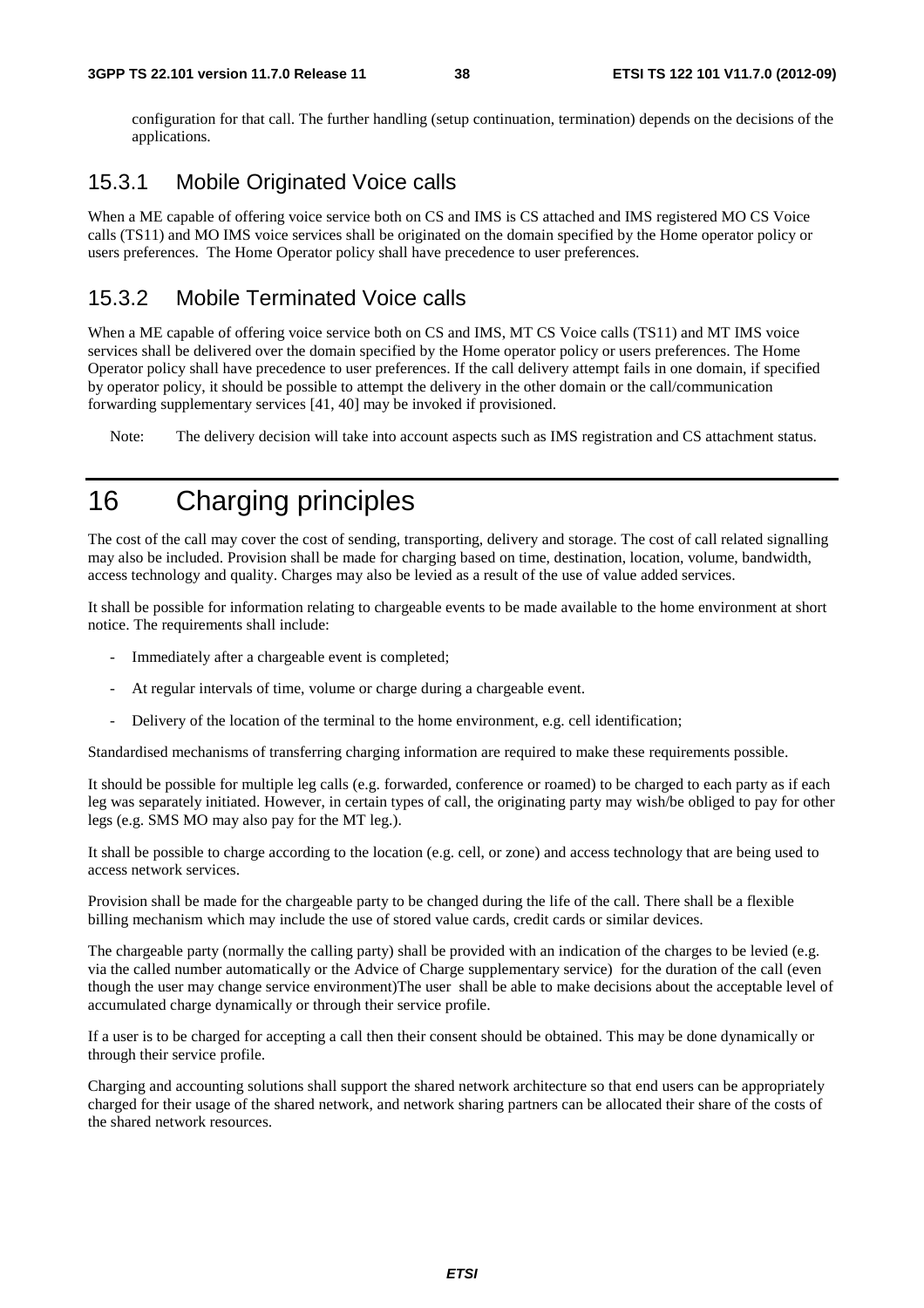# 17 Roaming

## 17.1 Assumptions

In order to roam, the following applies:

- Mobile terminal can connect to the radio access network.
- Authentication (charging/billing network) must occur in order to get access to services (except for emergency calls).
- The services offered to a roaming subscriber may be restricted by the capabilities of the visited network, and the roaming agreement between the visited and the home environment.

## 17.2 Principle

Long term evolution of the IM CN subsystem shall not be restricted by the short/mid term inter-domain roaming requirements.

## 17.3 Requirements



**Figure 5: Roaming requirements** 

- The personalised services & capabilities available in a visited network are dependent upon the subscription options in the home environment. This does not preclude the visited network offering additional services, or access to content providers.
- Roaming from this release's home environment to CS (this release or earlier) visited network is required
- Roaming from this release's home environment to IM CN subsystem visited network is required
- Roaming from this release's home environment to PS (this release or earlier) visited network is required
- Roaming from previous releases' home environment (or earlier) to this release CS visited network is required
- Roaming from previous releases' home environment (or earlier) to this release PS visited network is required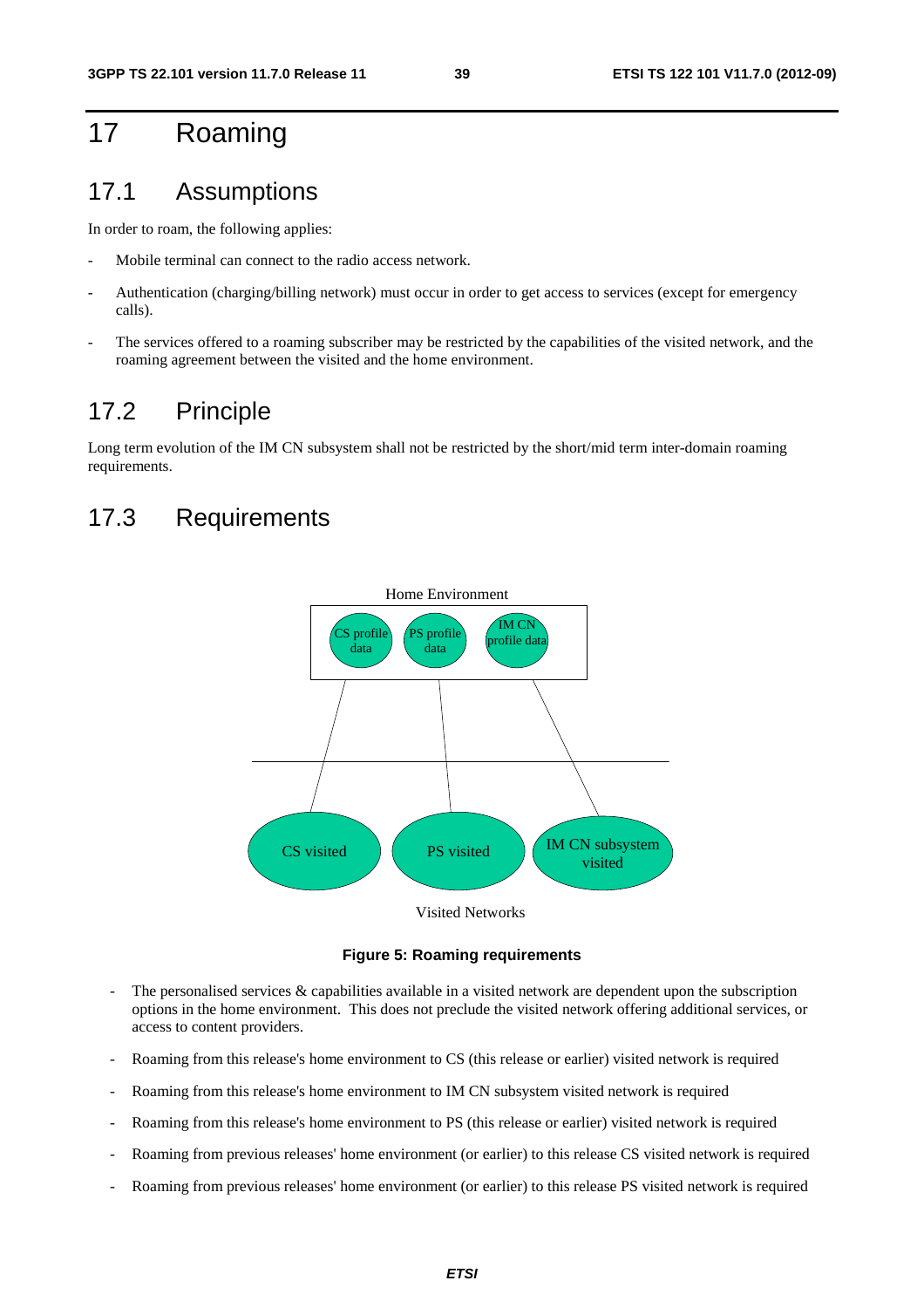Note: When an operator allows a subscriber to roam to different domains, the home environment needs to provide subscription data to the visited network . The mapping between service data of the different domains is not standardised; it is determined by the home environment and may be influenced by roaming agreements.

# 18 Handover Requirements

Any handover required to maintain an active service while a user is mobile within the coverage area of a given network, shall be seamless from the user"s perspective. However handovers that occur between different radio environments may result in a change of the quality of service experienced by the user.

It shall be possible for users to be handed over between different networks subject to appropriate roaming/commercial agreements.

For further information see 3GPP TS 22.129 [9].

# 19 Network Selection

Network selection procedures are defined in 3GPP TS 22.011 [11].

Other procedures may be offered by the UE.

# 20 Security

Security matters are considered in 3GPP TS 21.133 [15] and 3GPP TS 33.120 [16].

# 21 Voice Call Continuity

## 21.1 General

The 3GPP system shall be able to provide continuity between CS voice services (Teleservice 11[14]) and the full duplex speech component of IMS multimedia telephony service [40] with no negative impact upon the user"s experience of the voice service. This functionality is known as voice call continuity. Voice call continuity shall be executed when continuation of a voice service is required based on operator policy across a change in the connection of the UE to the 3GPP system as the user moves from using the CS domain to using IMS and vice versa.

The user experience shall be unaffected by the transition from a CS voice service to a full duplex speech component of IMS multimedia telephony and vice versa, and the user shall experience no disruption in the voice service provided. The voice service is continued with the same ME.

It shall be possible to support Voice call continuity between IMS and the CS domain belonging to different operators; i.e., when the user"s IMS services are under the control of the home IMS and the user is roaming in the coverage of the visited CS network.

It shall be possible for an operator to enable or disable Voice call continuity for a given subscriber e.g. based on roaming conditions, terminal capabilities.

## 21.2 Support of Supplementary Services

The voice call continuity user"s experience shall be such that, to the greatest degree possible, a consistency of service is provided regardless of the underlying communication infrastructure and technology. With regard to supplementary services, the general principle is that CS-based supplementary services only apply whilst a VCC subscriber is in the CS domain and equivalent services over IMS only apply whilst a VCC subscriber is in the IMS domain, although there are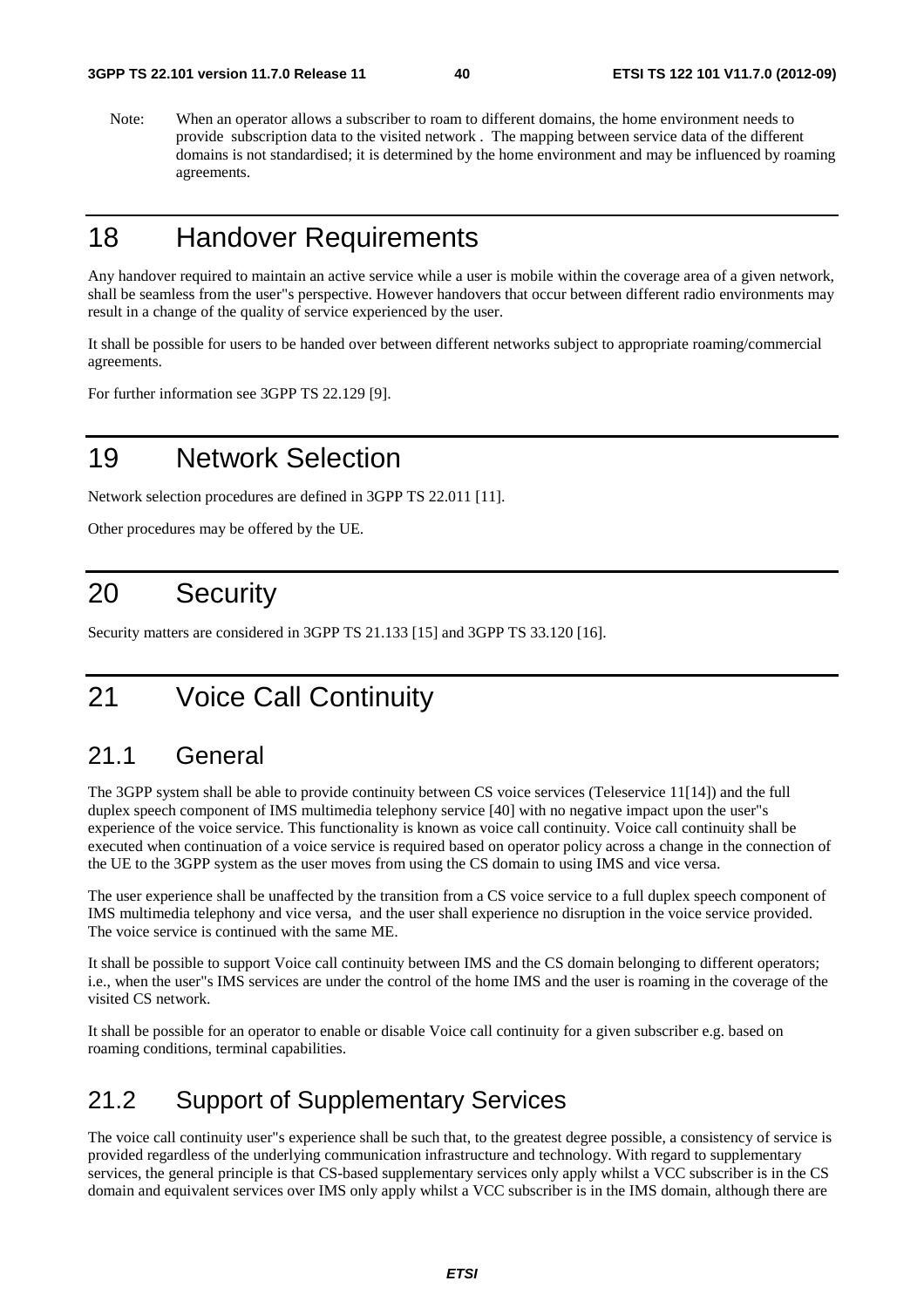exceptions listed below. It is not required to synchronise the supplementary service settings of the CS domain with the related service settings of the IMS (e.g. different forwarding numbers may apply over CS and over IMS).

The following supplementary services apply. The impact on the supplementary services in case the VCC is executed for the calling party, the called party, or both is described below.

#### 21.2.1 Line Identification Services

A user who has subscribed to the CLIP Supplementary Service and receives a call shall also receive the line identity or appropriate IMS information of the calling party.

The identity presentation is not changed for the duration of the call regardless of whether the call undergoes VCC.

If the CLIR Supplementary Service or IMS identity restriction is applicable to the call, then at call setup time the called user shall receive an indication that the identity is not available because of restriction.

The indication is not changed for the duration of the call regardless of whether the call undergoes VCC.

If COLP or a corresponding IMS service is applicable to a call the calling subscriber shall receive the connected line identity or appropriate IMS information at call setup time.

The identity presentation is not changed for the duration of the call regardless of whether the call undergoes VCC.

If the COLR Supplementary Service or IMS identity restriction is applicable to the call, then the calling user shall receive an indication at call setup time that the identity of the connected party is not available because of restriction.

The indication is not changed for the duration of the call regardless of whether the call undergoes VCC.

#### 21.2.2 All Call Forwardings

It shall be possible to perform VCC on a call which was forwarded due to call forwarding supplementary services in the CS or redirecting services in the IMS.

#### 21.2.3 Call Waiting

The functionality of call waiting supplementary service in the CS domain shall not be affected by the user"s ability to undergo VCC.

Note: Whether the user will continue to receive call waiting notifications in the case their call is continued in the IMS will depend on whether a call waiting service is available in the IMS.

#### 21.2.4 Call Hold

It shall be possible to re-establish a call which has been put on hold before undergoing VCC, after the VCC has been performed.

#### 21.2.5 Multiparty

It shall be possible for any party in a multiparty call to undergo VCC and to stay in the call. It shall be possible to terminate the entire multiparty call when the served mobile subscriber releases even if she is connected via the IMS after undergoing VCC.

#### 21.2.6 All Call Barrings

If a call were to undergo VCC and that would result in the call being barred in the target domain/system, it shall be up to the home operator policy whether the call continues in the target domain/system, the call terminates, or VCC is not executed for the call.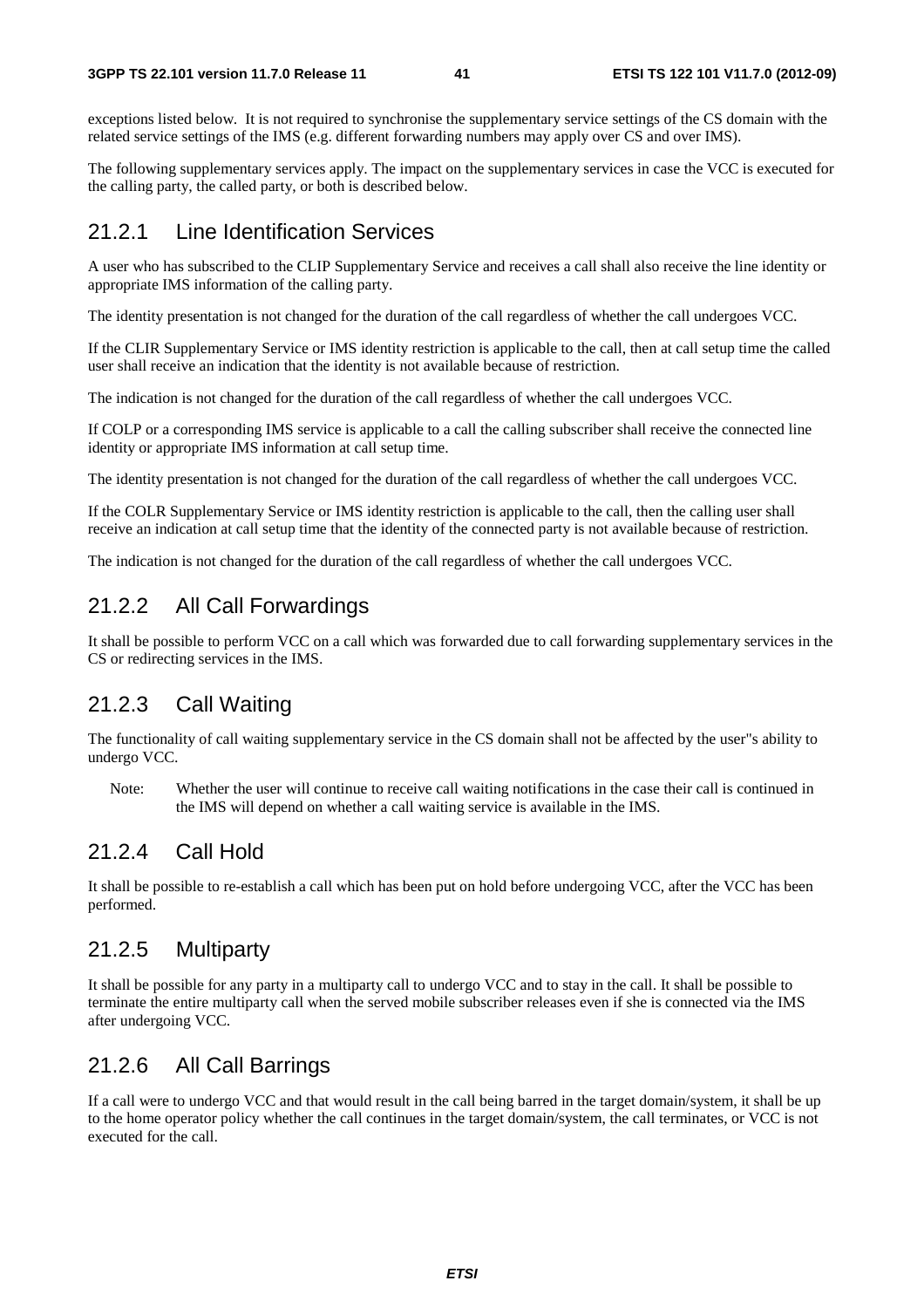#### 21.2.7 Void

#### 21.2.8 Void

#### 21.2.9 All other Supplementary Services

Other supplementary services are not discussed in this section as they do not apply to calls in progress (i.e. they apply to call set up only) or their support and/or the need for standardised implementation has not been identified as critical for VCC in this Release.

## 21.3 Quality of Service

Voice call continuity shall not adversely impact the quality of the voice service experienced by the user.

# 21.4 Security

Voice call continuity shall not adversely impact the security of the 3GPP system.

Security mechanisms of the 3GPP system shall be reused for voice call continuity.

## 21.5 Emergency calls

Voice call continuity for emergency calls shall be applicable to dual radio and single radio UEs.

Voice call continuity of emergency calls shall only be performed when all the following conditions are met:

- the source network is IMS:
- the target network supports emergency calls;
- the user is moving out of coverage;
- the source and target network belong to the same operator;
- the target network supports voice call continuity.

# 21.6 Charging

It shall be possible to indicate in the charging information that a VCC event has occurred (e.g., so that appropriate ratings can be applied for the CS and IMS parts of the continued voice call).

# 21.7 VCC Activation

It shall be possible to activate VCC based on operator policies, taking into account any of the following:

- Radio conditions e.g. radio quality thresholds and related hysteresis
- Coverage availability e.g: Always prefer I-WLAN, if certain SSID are available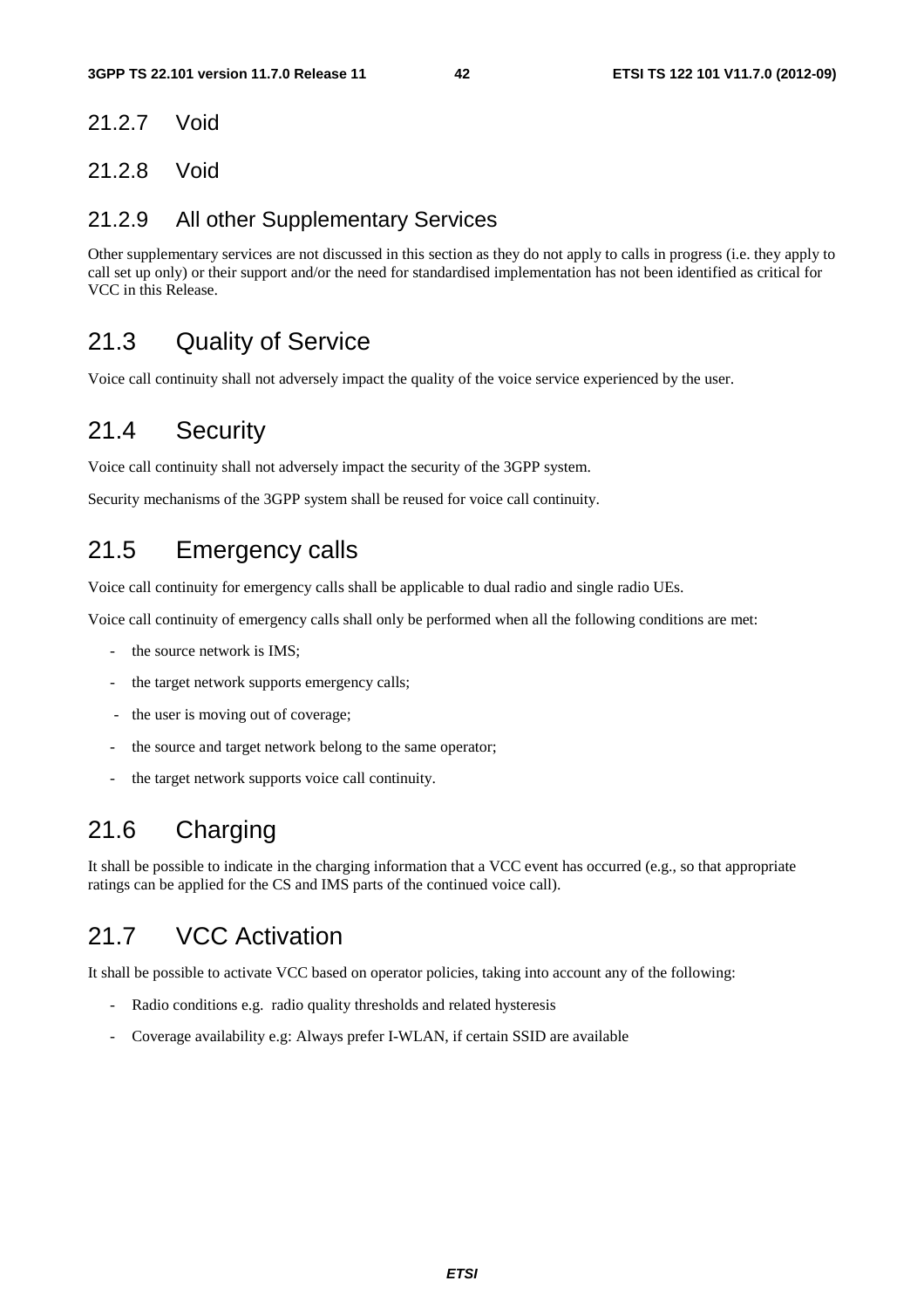# 22 IMS Centralized Services

#### 22.1 General

The ICS user shall receive both registered and unregistered services in a consistent manner when the user accesses IMS either via the CS or the PS domain (both of which can be supported by 3GPP access networks or non-3GPP access networks). Support of UEs enhanced with ICS capability as well as UEs without ICS capability shall be possible.

NOTE: The impacts to support non-3GPP CS domains to support of ICS are outside the scope of 3GPP.

#### 22.2 Service Consistency

Subscribers shall have a consistent user experience regardless of the domain used, subject to the constraints of the UE and access network.

## 22.3 Service Continuity

ICS shall support service continuity between CS and PS domains (both of which can be supported by 3GPP access networks or non-3GPP access networks), subject to the constraints of the UE and access networks.

Note : The impacts to support non 3GPP CS domains are outside the scope of 3GPP.

The service continuity shall include:

- Basic services
- Non mid-call services
- Mid-call services

The support of service continuity for fax and data (CS) media components is not required.

#### 22.4 IMS Services

The set of IMS services supported by ICS shall include at least the following, subject to the constraints of the UE and access networks:

- IMS Multimedia Telephony services, including:
	- speech,
	- video,
	- fax,
	- data (CS),
	- Supplementary services defined within [40]; and
	- Multimedia priority service.

Note: Other IMS hosted services supported by an operator or 3rd party may be supported.

ICS shall not limit the ICS user"s capability to make emergency calls

## 22.5 Roaming Support

An ICS user shall be able to receive full ICS support from the HPLMN while roaming in the VPLMN, subject to the constraints of the VPLMN (e.g. roaming agreements, operator policies).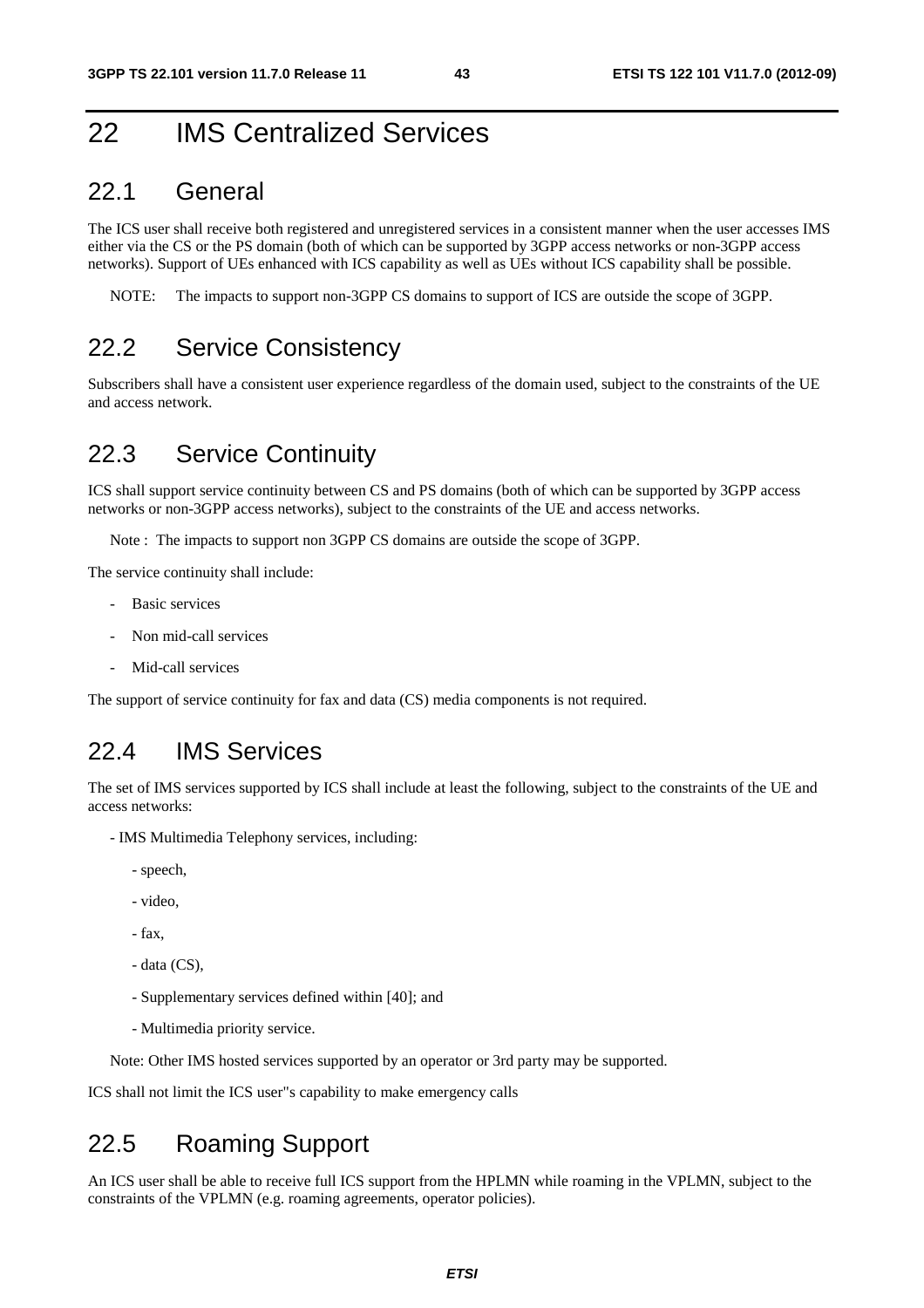The Home operator shall be able to control if the UE enhanced with ICS capability shall act without ICS capability while roaming.

# 23 CS IP interconnection requirements

#### 23.1 Introduction

CS IP interconnect represents the interconnection of MSC Server functionality between 2 CS networks over an underlying IP infrastructure.

### 23.2 IP interconnect

The IP connection used for CS IP interconnect shall be generic such that it can support all combinations of core network interconnection. E.g. the IP interconnection shall be shared between the IMS interconnection and the CS IP interconnection.

It shall be possible to handle the inter-connection of all services over this generic IP interface. The handling of security and charging shall also be generic for all IP interconnect scenarios.

## 23.3 MSC server interconnect

The following requirements apply at the interconnection point when two PLMNs are interconnected by means of IP transport technology for 2G and 3G CS services.

The system shall support the capability for CS service interoperability and interworking.

It shall be possible to apply operator defined policy at the interconnection point.

The system shall support the capability to control the session resources when two different network domains are connected that may have, for example, different IP addressing schemes.

The system shall support IP inter-connection between core networks either by direct connection or by using an intermediate carrier (e.g. GSMA IPX [43]).

The system shall support both bilateral interconnection between two carriers and multilateral interconnection (e.g GSMA IPX [43]) by means of intermediate carrier.

The system shall support either

- transparent relay of the IP signalling and traffic;
- service aware interconnection

The system shall support codec negotiation across one or multiple interconnects to minimise transcoding (and preferably eliminate it) to provide the highest quality service to the user.

# 24 Service Alignment & Migration

#### 24.1 Introduction

Services can be offered to the users via different service domains, e.g. certain teleservices and supplementary services via CS or Multimedia Telephony and supplementary services via IMS. Especially for the supplementary services given below a strong relationship exists from the user's point of view. Therefore means shall be provided to enable a consistent user experience when changing from one service domain to the other.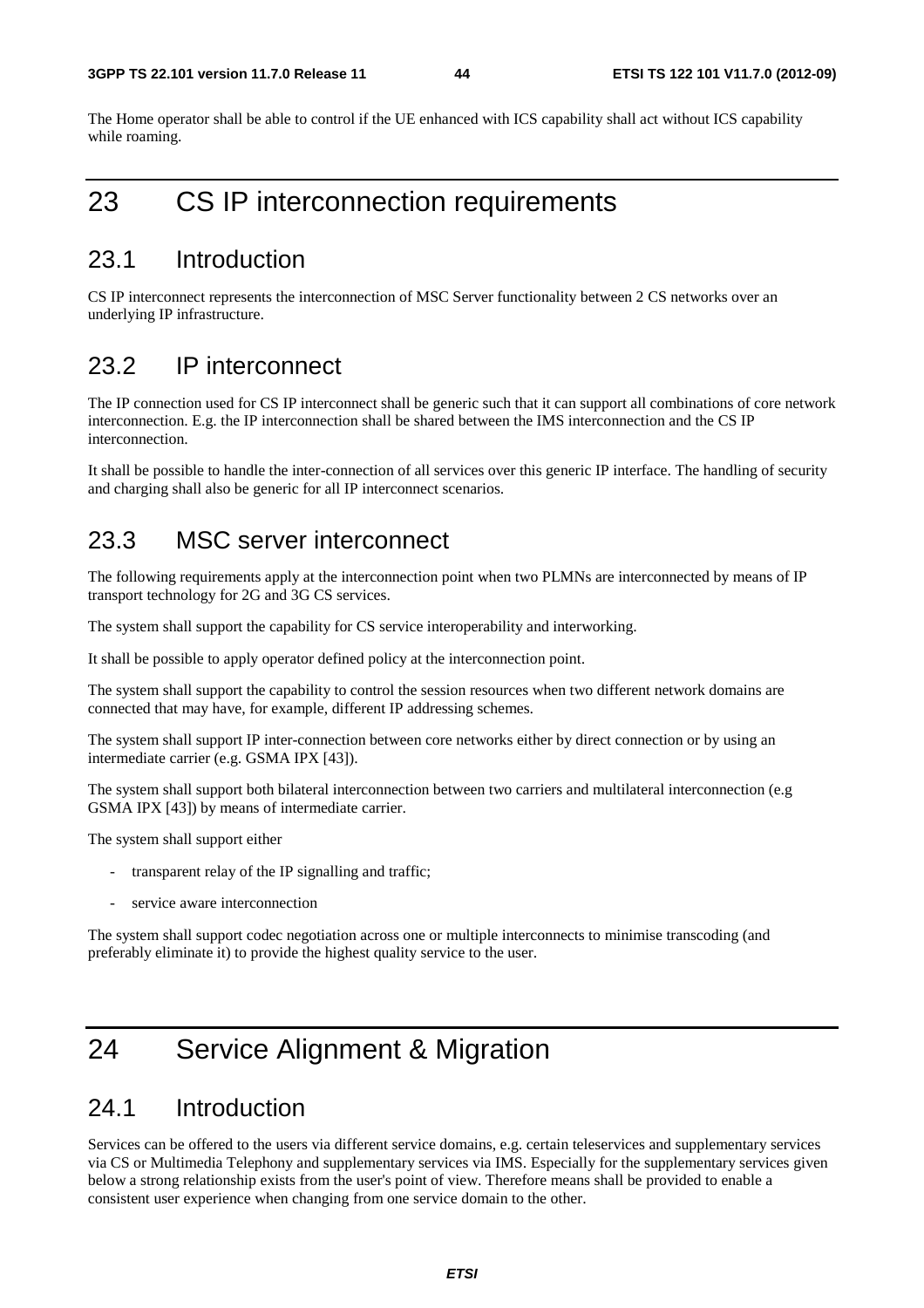The requirements in this clause are applicable during the migration to an ICS. The ability to synchronise the service settings will facilitate the migration from a CS to an IMS based network and will allow network operators maximum flexibility in their migration strategies.

## 24.2 Alignment of supplementary services settings

Based on user preferences and if provisioned by the home operator the network shall automatically synchronise the parameter settings of the supplementary services listed in the following table:

| CS Voice (TS11)<br><b>Supplementary Services</b> | <b>Equivalent Multimedia</b><br><b>Telephony Services in</b><br><b>IMS domain</b> | <b>Service Behaviour Required</b>                                                                                                                                                                                                                                   |
|--------------------------------------------------|-----------------------------------------------------------------------------------|---------------------------------------------------------------------------------------------------------------------------------------------------------------------------------------------------------------------------------------------------------------------|
| <b>CLIP/CLIR</b>                                 | OIP/OIR                                                                           | Consistency of presentation                                                                                                                                                                                                                                         |
| CoLP/CoLR                                        | <b>TIP/TIR</b>                                                                    | Consistency of presentation                                                                                                                                                                                                                                         |
| <b>CNAP</b>                                      | OIP/OIR                                                                           | Consistency of presentation                                                                                                                                                                                                                                         |
| Call Forwarding                                  | <b>CDIV</b>                                                                       | Call forwarding/CDIV shall work consistently no matter<br>which domain the user is in. The settings (e.g. forwarding<br>numbers) shall remain the same across domains for all the<br>parts of the service for which there is an equivalent.                         |
| Call Waiting                                     | <b>Communication Waiting</b>                                                      | The busy state of the user shall be available to both<br>domains so that this can be applied no matter from which<br>domain an incoming call/communication originates. The<br>activation status of Call Waiting and Communication<br>Waiting shall be synchronised. |
| Call Hold                                        | <b>Communication HOLD</b>                                                         | Any calls held in one domain shall remain held on moving<br>to a different domain. It shall be possible to re-establish a<br>call that was put on hold in another domain.                                                                                           |
| Multiparty                                       | <b>CONF</b>                                                                       | Any conference (multiparty) calls set up in one domain<br>shall remain in force if any user moves to another domain.                                                                                                                                                |
| <b>Closed User Group</b>                         | <b>Closed User Group</b>                                                          | Consistency required across domains                                                                                                                                                                                                                                 |
| <b>CCBS</b>                                      | <b>CCBS</b>                                                                       | Consistency required across domains                                                                                                                                                                                                                                 |
| Call Deflection                                  | Defined in CDIV                                                                   | Consistency required across domains                                                                                                                                                                                                                                 |
| <b>Explicit Call Transfer</b>                    | ECommT                                                                            | Consistency required across domains. The UE state (i.e. if<br>busy or not) shall be available in both domains to ensure<br>that this can be applied consistently.                                                                                                   |
| Call Barring                                     | <b>Communication Barring</b>                                                      | Call/ Communication Barring shall work consistently no<br>matter which domain the user is in. The settings (i.e.<br>barred numbers) shall remain the same across domains.                                                                                           |
| AoC                                              | AoC                                                                               | Consistent support across domains. If the user moves<br>from one domain to the other during the communication,<br>the AoC shall indicate the correct charge for the total<br>duration of the communication.                                                         |

The operator shall be able to provision the user with the possibility to define which of the above settings shall be synchronised automatically and which settings can exist independently of each other. E.g. a user might decide that the activation status of CLIP/OIP, CLIR/OIR, Call Waiting/Communication Waiting etc. is synchronised but that the call forwarding status and forwarded-to-number is different from the communication diversion settings and the diverted-toparty address.

If the synchronisation of supplementary services, which use the UE's busy state for invocation, is activated the busy state of the UE shall be available in both domains.

Note: The "user not reachable" or "user not logged in" conditions in the different domains are independent of each other. This means, e.g. not being registered in the IMS does not affect the invocation of CFNRc in the CS domain.

Synchronisation of settings means that the most recent changes which have been applied in one domain are propagated to the other domain.

There are certain circumstances under which the synchronisation will fail e.g. when a user inserts a SIP URI as diverted-to-party address in the IMS domain which has no Tel URI associated with it. In such a case there is no valid setting for the CS domain for this particular parameter and therefore the CS domain service setting shall remain unchanged. The user may receive a notification about the failure of the synchronisation procedure and its cause.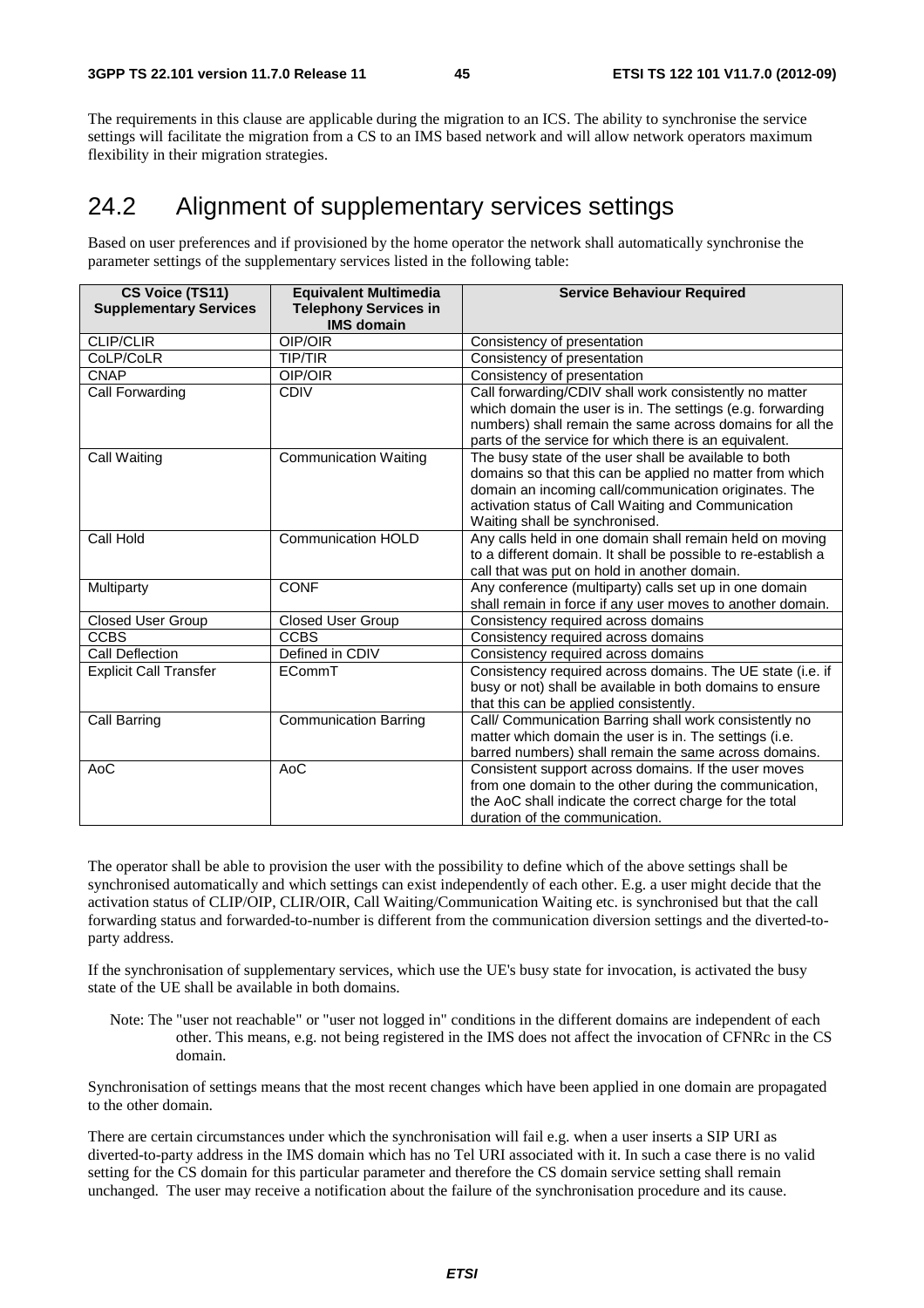# 25 System optimisation for communication with specific characteristics

#### 25.A Void

# 25.B Numbering Resource Efficiency

The following optional requirement is intended to provide better numbering resource efficiency for UEs that only require packet switched services.

- A network operator shall be able to provide PS only subscriptions with or without assigning an MSISDN.
- Remote triggering shall be supported with or without assigning an MSISDN.
- Remote UE configuration shall be supported without the use of an MSISDN.
- NOTE: Current remote UE configuration solutions (i.e. Device Management and Over-the-Air configuration) are mainly based on SMS, which assumes the use of MSISDNs.

## 25.C Network provided destination for uplink data

The Network Provided Destination for Uplink Data feature is intended for use when all data from a UE is to be directed to a network provided destination address.

- For uplink data communication, the network shall be able to direct all uplink PS data traffic to a network provided destination address.
- Note: This feature may be used, for example, when all data from an electricity meter is sent to a server maintained by the network operator.

## 25.D PS only subscriptions

The system shall support subscriptions that only allow packet based services and Mobile Terminated SMS.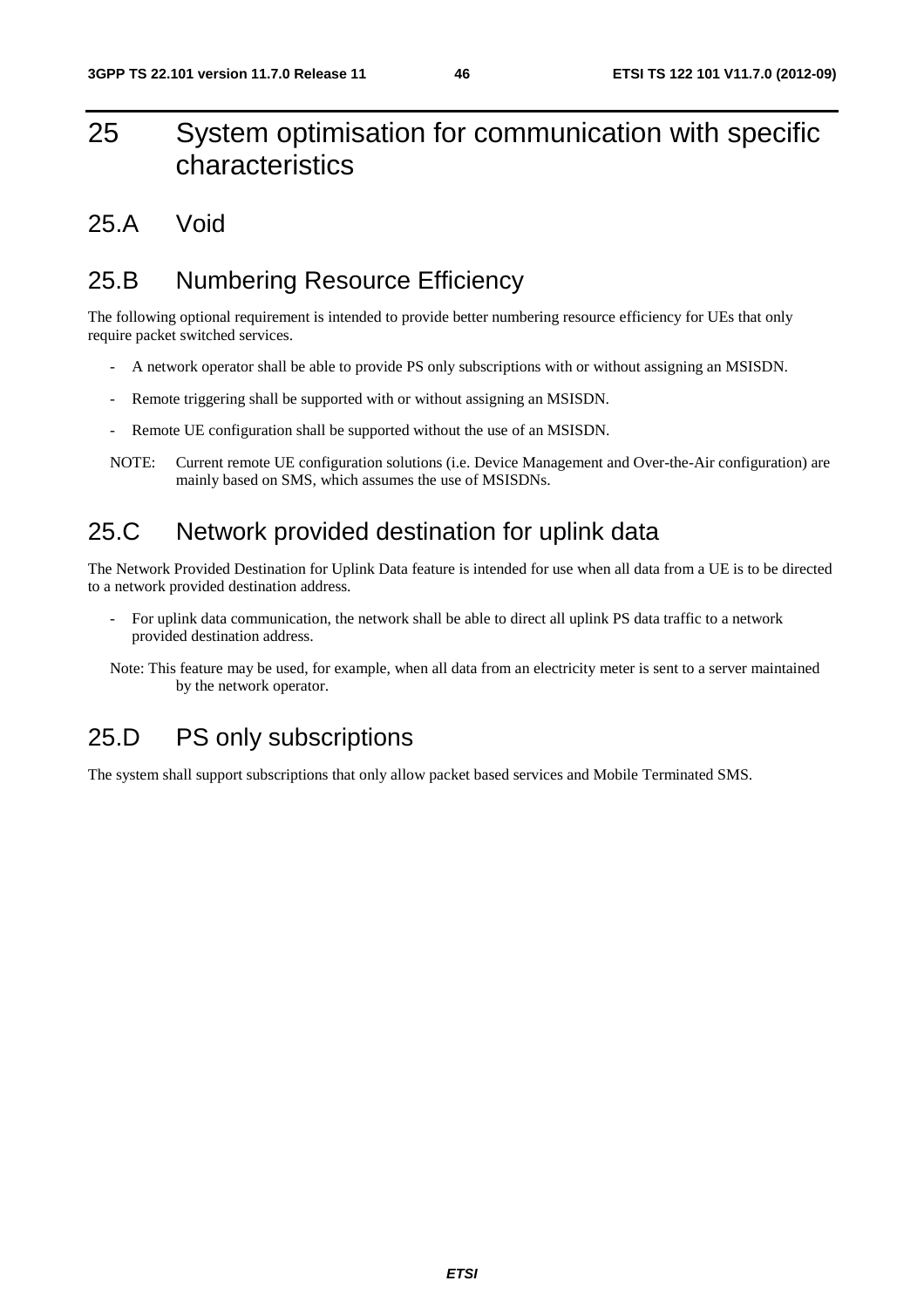# Annex A (normative): Description of optional user equipment features

## A.1 Display of called number

This feature enables the caller to check before call setup whether the selected number is correct.

# A.2 Indication of call progress signals

Indications shall be given such as tones, recorded messages or visual display based on signalling information returned from the PLMN. On data calls, this information may be signalled to the DTE.

Call progress indicators are described in 3GPP TS 22.001 [4].

# A.3 Country/PLMN indication

The country/PLMN indicator shows in which PLMN the UE is currently registered. This indicator is necessary so that the user knows when "roaming" is taking place and that the choice of PLMN is correct. Both the country and PLMN will be indicated. When more than one visited PLMN is available in a given area such information will be indicated.

The PLMN name is either:

- Stored in the ME and associated with the MCC+MNC combination received on the broadcast channel;
- NITZ (see 22.042 [17]) (in which case it overrides the name stored in the UE);
- stored in the USIM in text and /or graphic format and associated with the MCC+MNC combination, and optionally the LAI, received on the broadcast channel (in which case it overrides the name stored in the UE and – if present – the NITZ name).

It shall be possible to store on the USIM at least 10 PLMN Identifications (MCC+MNC combination and optionally the LAI) for which the same PLMN name shall be displayed.

The PLMN name stored in the USIM has the highest priority, followed by the PLMN name provided by NITZ. The PLMN name stored in the ME has the lowest priority.

If the PLMN name stored in the USIM is not available in text format and the UE is unable to display the graphic format, the PLMN name provided by NITZ has the highest priority, the PLMN name stored in the ME has the next priority.

## A.4 Service Provider Name indication

The service provider name is stored in the USIM in text and/or optionally graphic format. It shall be possible to associate at least 10 PLMN Identifications (MCC+MNC combination) with the same SP Name.

When registered on the HPLMN, or one of the PLMN Identifications used for Service Provider Name display:

- (i) The SP Name shall be displayed;
- (ii) Display of the PLMN Name is an operator"s option by setting the appropriate fields in the USIM (i.e. the Service Provider name shall be displayed either in parallel to the PLMN Name or instead of the PLMN Name).

When registered on neither the HPLMN, nor one of the PLMN Identifications used for Service Provider Name display:

- (i) The PLMN name shall be displayed;
- (ii) Display of the SP Name is an operator"s option by setting the appropriate fields in the USIM.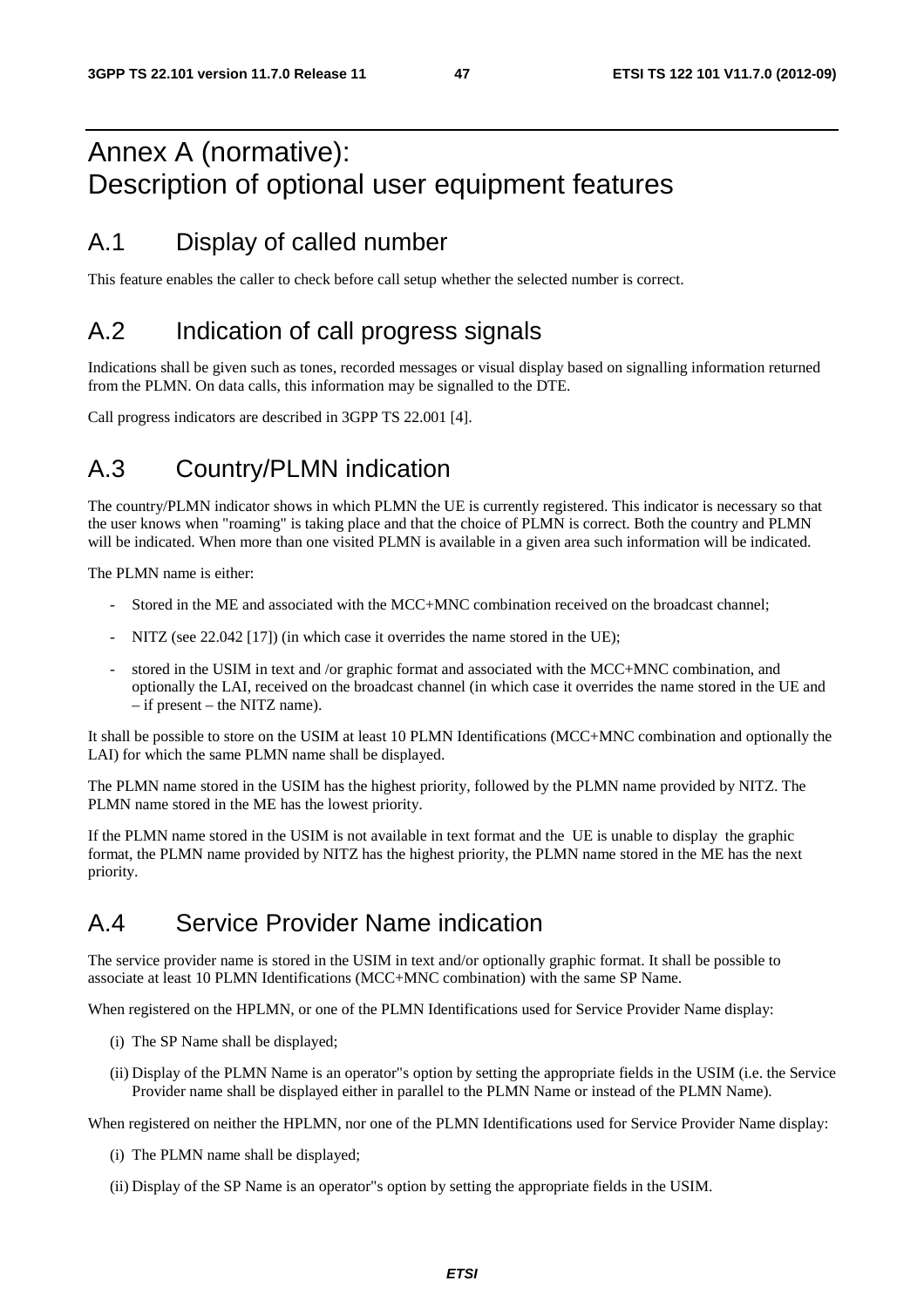If the UE is unable to display the full name of the Service Provider the name is cut from the tail end. The storage of Service Provider name and options, and choice of options, shall be under control of the network operator.

## A.4a Core Network Operator Name indication

It shall be possible for the UE to display the name of the core network operator the user has selected.

## A.5 Keypad

A physical means of entering numbers, generally, though not necessarily, in accordance with the layout shown in figure A.1.

See also 3GPP TS 22.030 [6] (Man-Machine Interface).

Additional keys may provide the means to control the UE (e.g. to initiate and terminate calls).





## A.6 Short message indication and acknowledgement

This feature allows the delivery of short messages to a UE from a service centre. Such messages are submitted to the service centre by a telecommunications network user who can also request information of the status of the message by further interrogation of the service centre. The service centre then transmits the message to an active UE user.

The UE must therefore provide an indication to the user that a message has been received from the service centre and must also send an acknowledgement signal to the PLMN to show that this indication has been activated. The PLMN then returns this acknowledgement to the service centre.

The short message service teleservice is described in specification 3GPP TS 22.003 [14].

## A.7 Short message overflow indication

An indication shall be given to the user of the short message service when an incoming message cannot be received due to insufficient available memory.

### A.8 International access function

Provision is made for a direct, standard method of gaining international access. For this purpose the UE may have a key whose primary or secondary function is marked "+". This is signalled over the air interface and would have the effect of generating the international access code in the network. It may be used directly when setting up a call, or entered into the memory for abbreviated dialling.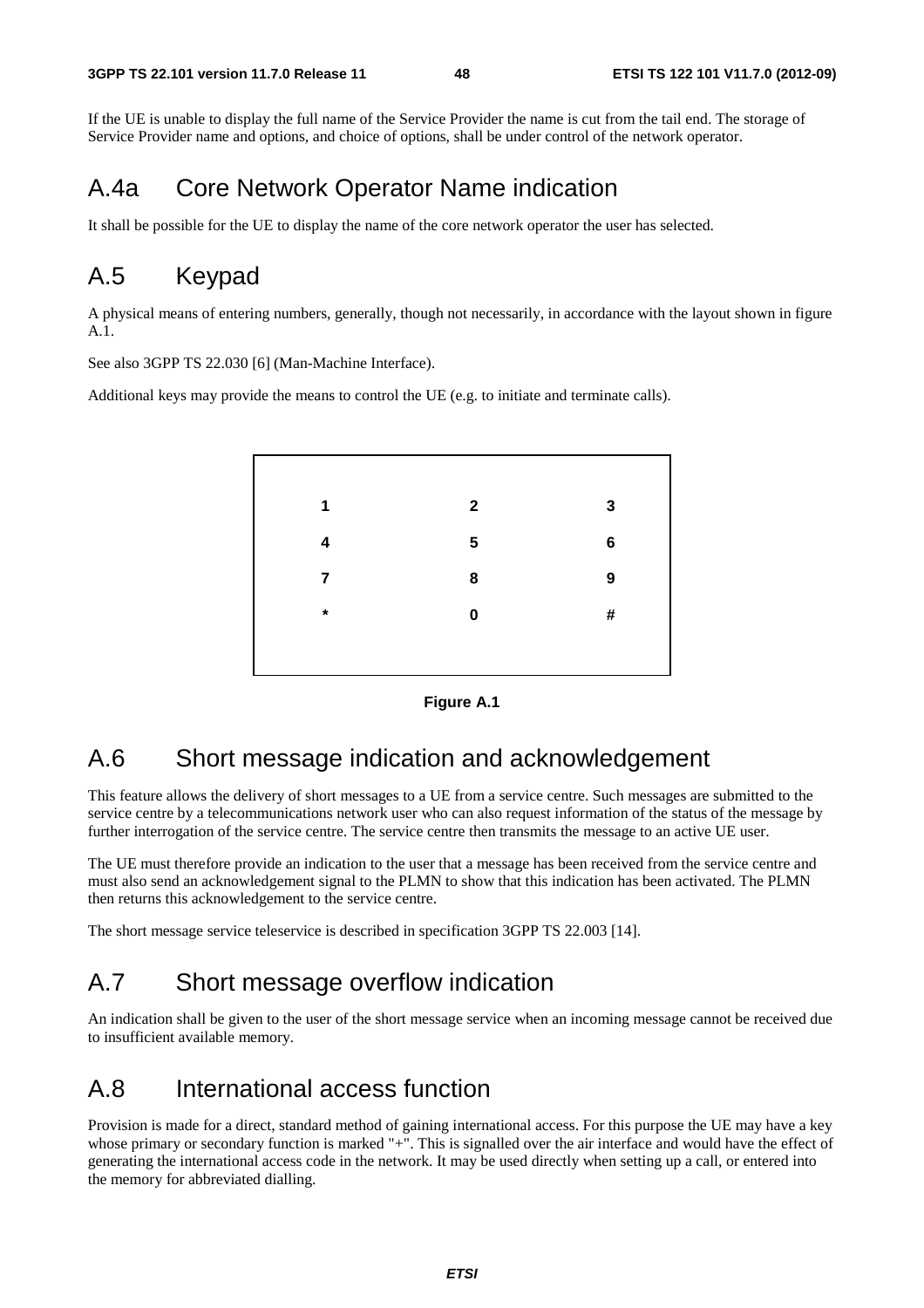This feature is of benefit since the international access code varies between CEPT countries, which might cause confusion to a user, and prevent the effective use of abbreviated dialling when roaming internationally. Users may still place international calls conventionally, using the appropriate international access code.

## A.9 Service Indicator (SI)

An indication is given to the user that there is adequate signal strength (as far as can be judged from the received signal) to allow a call to be made. Additionally the network should be capable of providing, and the UE may display, an indication of the serving cells' capabilities e.g. GPRS, HSDPA, HSUPA.

If indicated by the registered network, the UE in idle mode may display an indication of one of the radio access technologies provided to the UE in the network on which the UE is registered with the following priority order: E-UTRAN, UTRAN, GERAN.

Displaying the serving cell's capabilities and the access technology are mutually exclusive.

## A.10 Dual Tone Multi Frequency (DTMF)

The UE shall be capable of initiating DTMF in accordance with specifications 3GPP TS 22.003 [14]. Optionally, the UE may provide a suppress function which allows the user to switch off the DTMF function.

## A.11 On/Off switch

The UE may be provided with a means of switching its power supply on and off. Switch-off shall be "soft", so that on activation, the UE completes the following housekeeping functions: termination of a current call, detach (where applicable) and storing required data in the SIM/USIM before actually switching off. As far as possible, this procedure should also apply on power failure (e.g. remote switch-off or low battery).

## A.12 Sub-Address

This feature allows the mobile to append and/or receive a sub-address to a Directory Number, for use in call set-up, and in those supplementary services that use a Directory Number.

## A.13 Short Message Service Cell Broadcast

The Short Message Service Cell Broadcast enables the mobile equipment to receive short messages from a message handling system.

The short message service cell broadcast teleservice is described in specification 3GPP TS 22.003 [14]

## A.14 Short Message Service Cell Broadcast DRX

This feature enables a mobile equipment to save on battery utilization, by allowing the mobile equipment to not listen during the broadcast of messages the subscriber is not interested in.

## A.15 Support of the extended Short message cell broadcast channel

This feature allows a mobile equipment by supporting of the extended Short message cell broadcast channel to enhance the capacity of the service. The support of the extended channel has low priority, i.e. the UE can interrupt the reading of this channel if idle mode procedures have to be executed.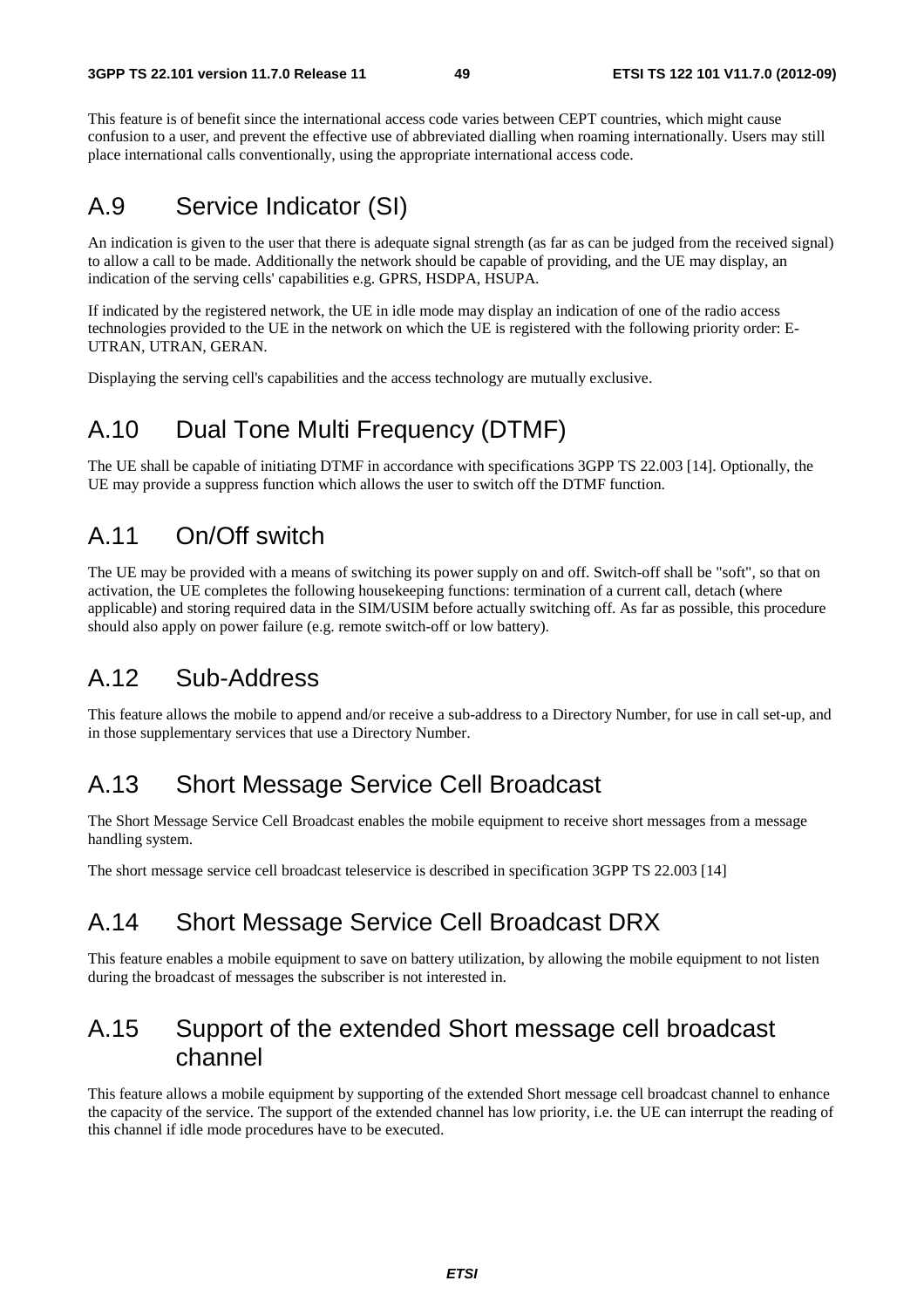## A.16 Network Identity and Timezone

The feature provides the means for serving PLMNs to transfer current identity, universal time and the local timezone to mobile equipments, and for the mobile equipments to store and use this information. This enhances roaming by permitting accurate indication of PLMN identities that are either newer than the ME or have changed their name since the ME was sold. Additionally time and timezone information can be utilized by MEs as desired.

The network name time and timezone information will normally be transferred from the network to the ME:

- 1) Upon registering on the network.
- 2) When the UE geographically relocates to a different Local Time Zone.
- 3) When the network changes its Local Time Zone, e.g. between summer and winter time.
- 4) When the network changes its identity.
- 5) At any time during a signalling connection with mobile equipment.

Further details of this feature are described in 3GPP TS 22.042 [15].

# A.17 Network's indication of alerting in the UE

This feature provides the means for serving PLMNs to transfer to a UE an indication that may be used by the UE to alert the user in a specific manner in the following cases:

- mobile terminating call
- network initiated USSD
- network initiated Mobile Originated (MO) connection, if the ME supports the "network initiated MO connection " feature.

Eight different indications are defined, whether the mobile terminating traffic is a call or USSD or related to the network initiated MO connection procedure. These indications are sent by the network and received by the UE:

- Three of these indications are used as levels, reflecting some kind of urgency: level 0 indicates that the UE shall not alert the user for USSD and remain silent in the case of call, level 2 shall be considered by the UE as more important than level 1 for the purpose of alerting the user.
- The five other indications are used as categories, identifying different types of terminating traffic. The UE shall inform the user in a specific manner for each of these five categories. Nevertheless, the possible forms of the alert (different ringing tones, displayed text, graphical symbols...) is still up to the mobile manufacturer (some forms of alerts can be simultaneously used, e.g. ringing tones and text on the display).

The management of the feature by the UE requires for the handling of categories that :

- the SIM/USIM stores for each category an informative text (maximum 25 characters per category) describing the type of terminating traffic associated with the category. This information could be used by the UE when alerting the user (display on the screen). It is necessary for the network operator to be able to change the meaning of each category.
- The user has the ability to set up his/her own association between the type of terminating traffic (identified by each category) and the different types of alert provided by the UE. To help the user in this choice, the UE uses the informative text associated with each category (as stored in the SIM/USIM). The UE should keep this association when switched off.

Default settings should also be defined in the ME for the following cases :

when the UE receives a call, USSD or a request for a network initiated MO connection with no alerting indication,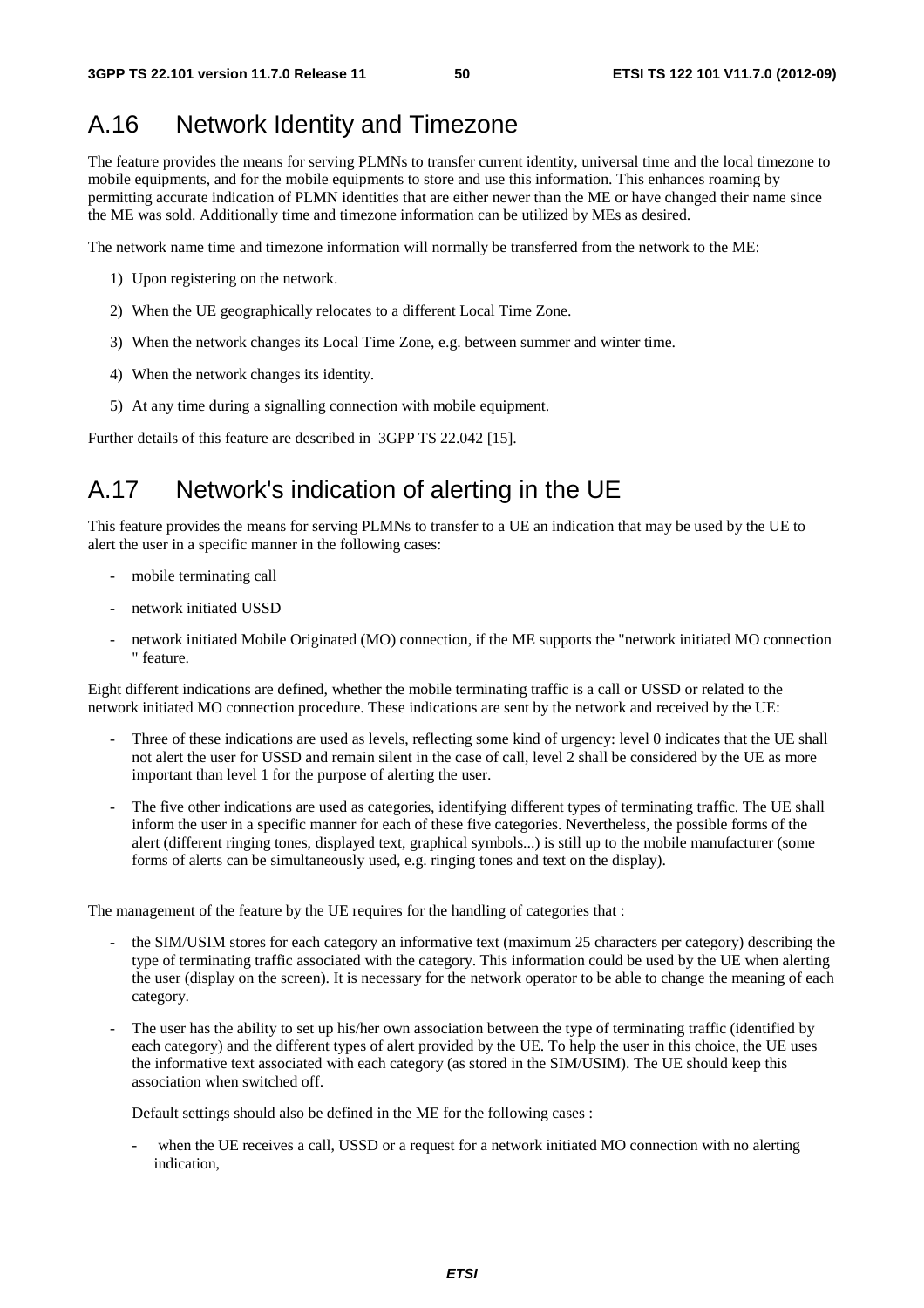when the UE receives a call, USSD or a request for a network initiated MO connection with a category of alerting not defined in the SIM/USIM.

 These default settings should be separated per type of mobile terminated traffic received (call, USSD or request for a network initiated MO connection).

A UE supporting the feature shall act according to the following points in case of mobile terminating traffic :

- when a mobile terminating traffic is received without any indication (level or category), the ME shall act as if it was not supporting the feature, i.e. use a default alert (e.g. associated with this type of mobile terminating traffic).
- if a level is indicated, the UE shall use an alert enabling the user to differentiate between the three levels.
- if a category is indicated, then :
	- if the SIM/USIM used in the UE does not store any information on that feature, the UE shall ignore the category received with any mobile terminating traffic and act as if it was not supporting the feature, i.e. use a default alert (e.g. associated with this type of mobile terminating traffic).
	- if the category is not defined in the SIM/USIM, the UE shall act as if it was not supporting the feature, i.e. use a default alert (e.g. associated with this type of mobile terminating traffic).
	- if the category is defined in the SIM/USIM, the UE shall use the alert associated with this category. In addition, it would be very useful for the user to be notified of the informative text associated with this category (e.g on the display).

Some interactions between this feature and other services related to alerting are described below :

- the call waiting service has priority on this feature, i.e. the call waiting tone will be played and not the alert derived by this feature. If possible, two different indications should be given to the user (e.g. the call waiting tone and a text on the display indicating call waiting, and in addition a text relative to the type of the new call received).
- the presentation of the calling line identity takes priority on this feature, if it is not possible to display this information and another information related to this feature.
- In case of interaction between this feature and UE specific features to alert the user (e.g. whole silent mode), the user should still be able to differentiate between the different levels or different types of terminating traffic, even if the alert itself may be changed.

# A.18 Network initiated Mobile Originated (MO) connection

The "Network Initiated Mobile Originated connection" feature allows the network to ask the mobile equipment to establish a mobile originated connection. The serving PLMN provides the mobile equipment with the necessary information which is used by the mobile equipment to establish the connection.

Currently only the network initiated mobile originated call feature is specified. It is mandatory for a UE supporting CCBS and is used in the case of a CCBS recall.

# A.19 Abbreviated dialling

The directory number or part of it is stored in the mobile equipment together with the abbreviated address. After retrieval the directory number may appear on the display.

Abbreviated dialling numbers stored in the UE or USIM may contain wild characters.

If wild characters are used to indicate missing digits, each wild character shall be replaced for network access or supplementary service operation, by a single digit entered at the keypad. The completed directory number is transmitted on the radio path.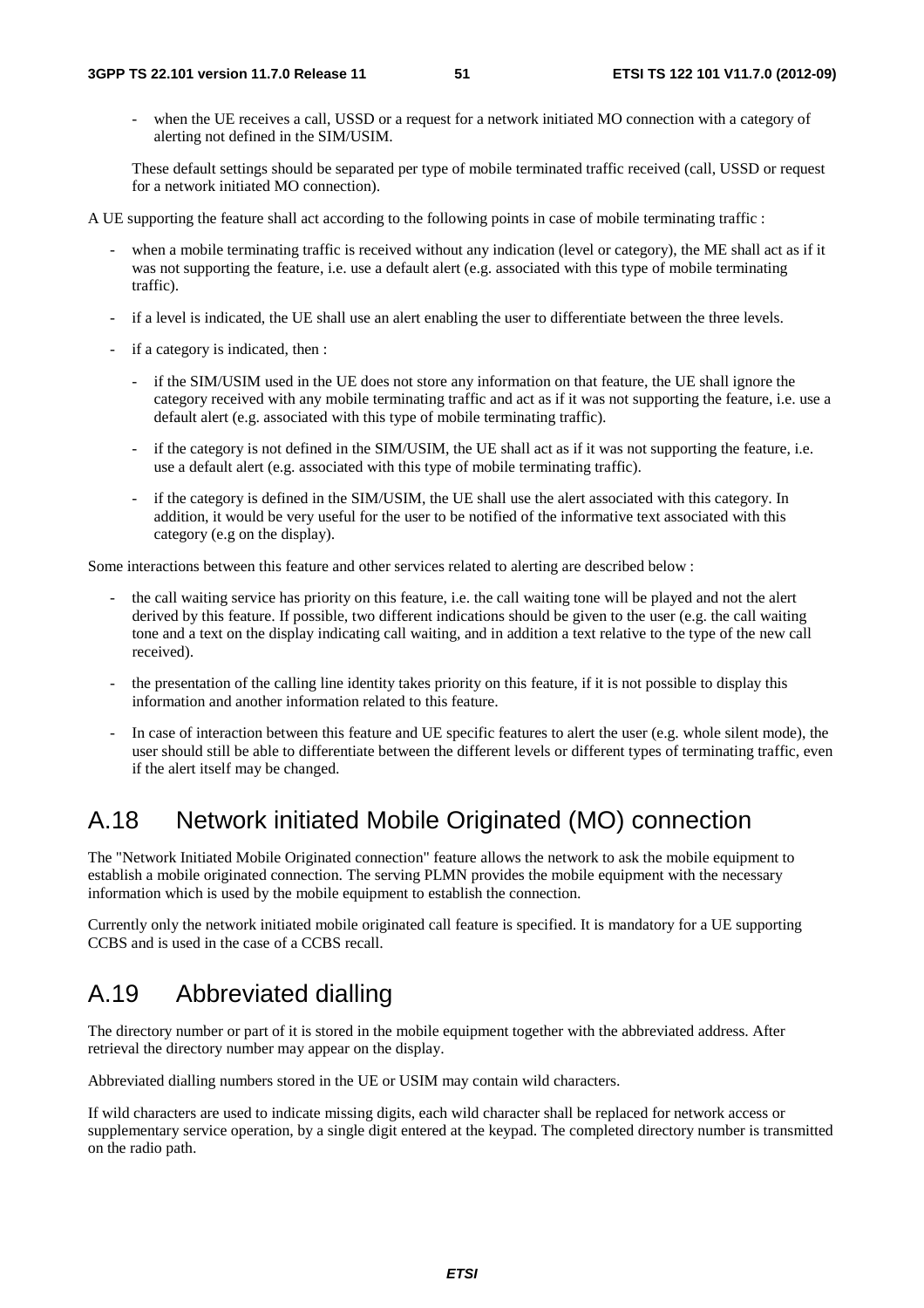# A.20 Barring of Dialled Numbers

This feature provides a mechanism so that by the use of an electronic lock it is possible to place a bar on calling any numbers belonging to a pre-programmed list of numbers in the SIM/USIM.

Barred Dialling Numbers stored in the /USIM may contain wild characters.

Under control of PIN2, "Barred Dialling Mode" may be enabled or disabled. The selected mode is stored in the SIM/USIM.

Under PIN2 control, it shall be possible to add, modify or delete a particular "Barred Dialling Number" (BDN) and to allocate or modify its associated comparison method(s). This BDN may have the function of an abbreviated dialling number / supplementary service control (ADN/SSC), overflow and/or sub-address.

When BDN is inactive, no special controls are specified, and the barred dialling numbers may be read (though not modified or deleted, except under PIN2 control) as if they were normal abbreviated dialling numbers. Access to keyboard and normal abbreviated dialling numbers (including sub-address) is also permitted.

When Barring of Dialled Numbers is active:

- Considering a number dialled by the user, if it exists a BDN for which there is a successful comparison (see below) between that BDN and the dialled number, then the ME shall prevent the call attempt to that number. If there is no BDN to fulfil those conditions, the call attempt is allowed by the ME.

With each BDN is associated one (or a combination of) comparison method(s) used between that BDN and the number dialled by the user. At least three different comparison methods are possible:

- The comparison is made from the first digit of that BDN, from the first digit of the dialled number and for a number of digits corresponding to the length of the BDN.
- The comparison is made from the first digit of that BDN, from any digit of the dialled number and for a number of digits corresponding to the length of the BDN.
- The comparison is made backwards from the last digit of that BDN, from the last digit of the dialled number and for a number of digits corresponding to the length of the BDN.
- If a BDN stored in the SIM/USIM contains one or more wild characters in any position, each wild character shall be replaced by any single digit when the comparison between that BDN and the dialled number is performed.
- If a BDN contains a sub-address, and the same number without any sub-address or with that sub-address is dialled, the ME shall prevent the call attempt to that number.
- Numbers specified as "barred" may only be modified under PIN2 control.
- If the ME does not support barring of dialled numbers, the UE with a BDN enabled USIM shall not allow the making of calls and the UE with BDN enabled SIM shall not allow the making or receiving of calls. However, this feature does not affect the ability to make emergency calls.

If "Fixed Number Dialling" and "Barring of Dialled Numbers" are simultaneously active, the dialled number shall be checked against the two features before the ME allows the call attempt. In that case, a dialled number will only be allowed by the ME if it is in the FDN list and if the comparison between that number and any number from the BDN list is not successful.

The UE may support other selective barrings, e.g. applying to individual services (e.g. telephony, data transmission) or individual call types (e.g. long distance, international calls).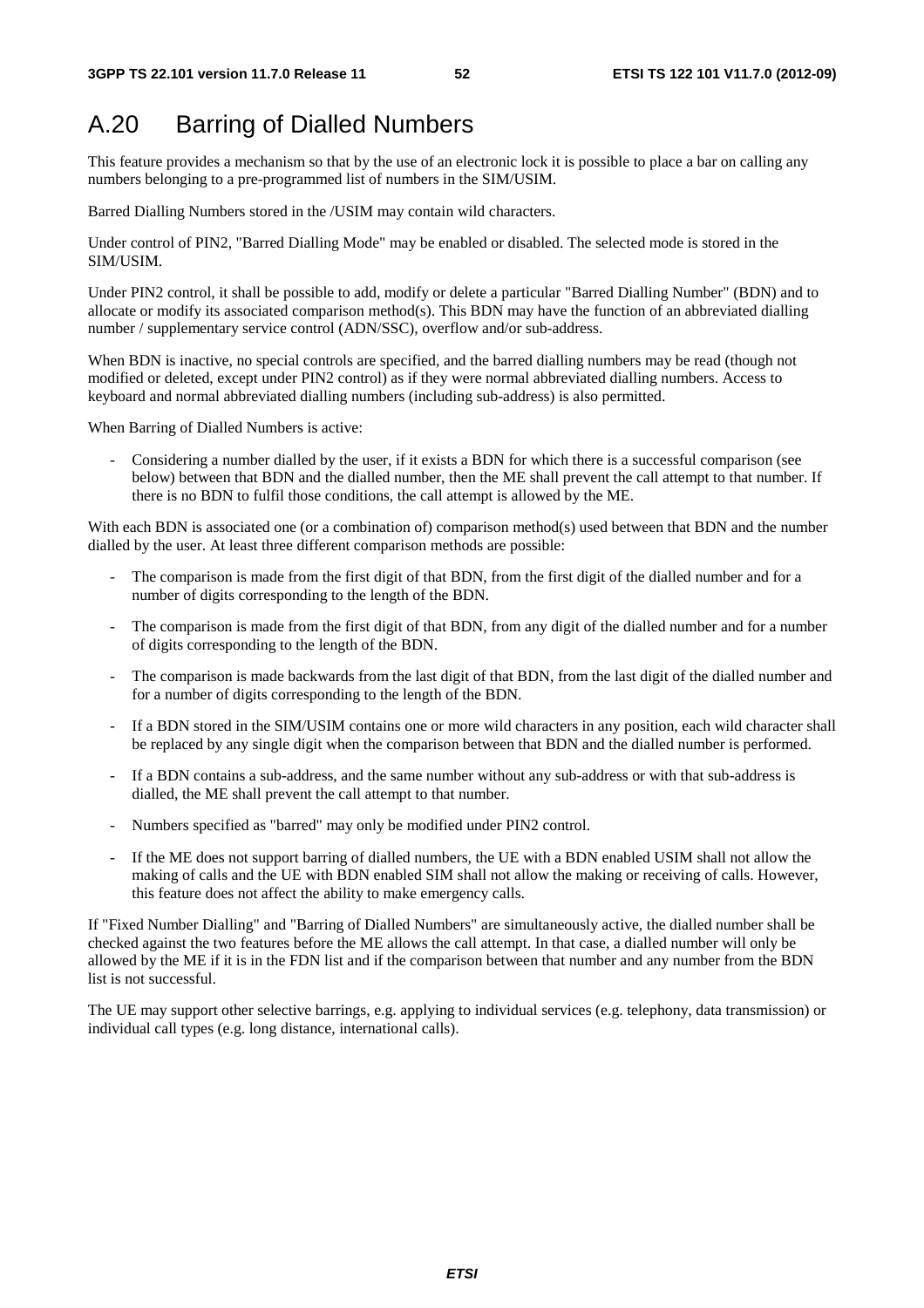## A.21 DTMF control digits separator

Provision has been made to enter DTMF digits with a telephone number, and upon the called party answering the UE shall send the DTMF digits automatically to the network after a delay of 3 seconds ( $\pm$  20 %). The digits shall be sent according to the procedures and timing specified in 3GPP TS 24.008 [13].

The first occurrence of the "DTMF Control Digits Separator" shall be used by the ME to distinguish between the addressing digits (i.e. the phone number) and the DTMF digits. Upon subsequent occurrences of the separator, the UE shall pause again for 3 seconds ( $\pm$  20 %) before sending any further DTMF digits.

To enable the separator to be stored in the address field of an Abbreviated Dialling Number record in the SIM/USIM, the separator shall be coded as defined in 3GPP TS 31.102 [19]. The telephone number shall always precede the DTMF digits when stored in the SIM/USIM.

The way in which the separator is entered and display in the UE, is left to the individual manufacturer's MMI.

MEs which do not support this feature and encounter this separator in an ADN record of the SIM/USIM will treat the character as "corrupt data" and act accordingly.

## A.22 Selection of directory number in messages

The Short Message Service (SMS), Cell Broadcast Service (CBS), Multimedia Message Service (MMS), Network Initiated USSD or Network Response to Mobile Originated USSD message strings may be used to convey a Directory Number, which the user may wish to call.

## A.23 Last Numbers Dialled (LND)

The Last "N" Numbers dialled may be stored in the SIM/USIM and/or the ME. "N" may take the value up to 10 in the SIM/USIM. It may be any value in the ME. The method of presentation of these to the user for setting up a call is the responsibility of the UE but if these numbers are stored in both the SIM/USIM and the UE, those from the SIM/USIM shall take precedence.

## A.24 Service Dialling Numbers

The Service Dialling Numbers feature allows for the storage of numbers related to services offered by the network operator/service provider in the SIM/USIM (e.g. customer care). The user can use these telephone numbers to make outgoing calls, but the access for updating of the numbers shall be under the control of the operator.

NOTE: No MMI is envisaged to be specified for these numbers and it is left to mobile manufacturer implementations.

A specific example of Service Dialling Numbers is the storage of mailbox dialling numbers on the SIM/USIM for access to mailboxes associated with Voicemail, Fax, Electronic Mail and Other messages.

## A.25 Fixed number dialling

This feature provides a mechanism so that by the use of an electronic lock it is possible to place a bar on calling any numbers other than those pre-programmed in the SIM/USIM.

Under control of PIN 2, "Fixed Dialling Mode" may be enabled or disabled. The mode selected is stored in the SIM/USIM.

Fixed Dialling Numbers (FDNs) are stored in the SIM/USIM in the Fixed Dialling Number field. FDN entries are composed of a destination address/Supplementary Service Control. Destination addresses may have the format relevant to the bearer services/teleservices defined in [21] and [14]. FDN entries may take the function of an Abbreviated Dialling Number/Supplementary Service Control (ADN/SSC), Overflow and/or sub-address. Fixed Dialling Numbers stored in the SIM/USIM may contain wild card characters.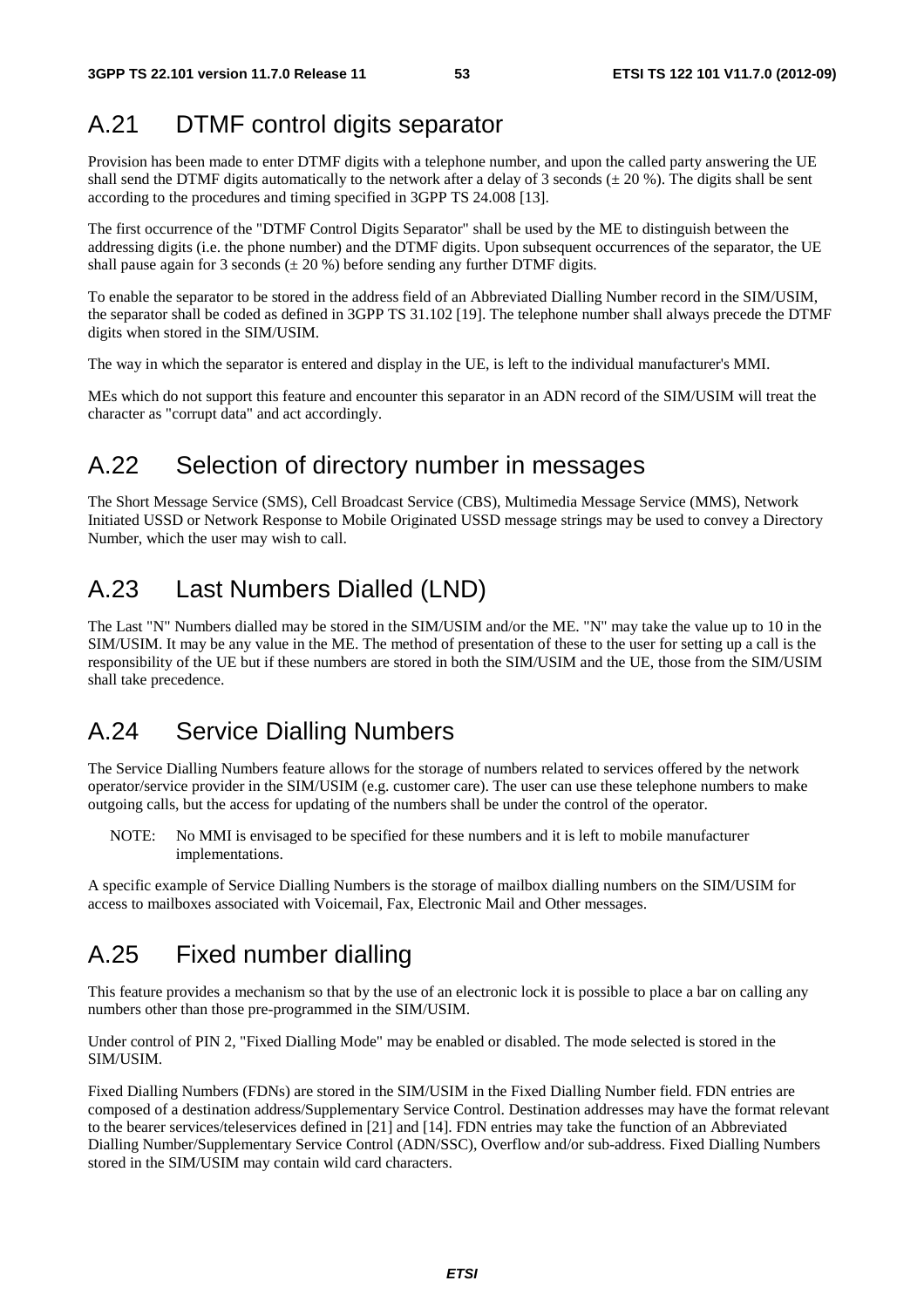The Fixed Dialling feature is optional, however when Fixed Dialling Mode is enabled, an ME supporting the feature shall;

- Prevent the establishment of bearer services/teleservices to destination addresses which are not in FDN entries on a per bearer service/teleservice basis. The list of bearer services/teleservices excluded from the FDN check shall be stored in the SIM/USIM. Those bearer services/teleservices are characterised by their service code as described in [23]. For instance if the SMS teleservices is indicated in this list, SMS can be sent to any destination. By default, the ME shall prevent the establishment of any bearer service/teleservice to destination addresses which are not in FDN entries.
- Only allow modification, addition or deletion of Fixed Number Dialling entries under control of PIN2.
- Allow the establishment of bearer services/teleservice to destination addresses stored in FDN entries. For SMS, the Service Center address and the end-destination address shall be checked.
- Support the reading and substitution of wildcards in any position of an FDN entry, via the ME MMI.
- Allow the user to replace each wildcard of an FDN entry by a single digit, on a per call basis without using PIN2. The digit replacing the wildcard may be used for network access or supplementary service operation.
- Only allow Supplementary Service (SS) Control (in Dedicated or Idle mode) if the SS control string is stored as an FDN entry.
- Allow the extension of an FDN entry by adding digits to the Fixed Dialling number on a per call basis.
- Allow the emergency numbers (see Section 8.4) to be called, even if it is not an FDN entry.
- Allow normal access to ADN fields (i.e. allow ADN entries to be modified, added or deleted) and the keyboard.
- Allow use of ADNs subject to the FDN filter.

When FDN is disabled, an ME supporting FDN shall;

- Allow FDN entries to be read as though they were normal ADN entries.
- Only allow modification, addition or deletion of Fixed Number Dialling entries under control of PIN2.
- Allow normal access to ADN fields and the keyboard.

If the ME does not support FDN, the UE shall not allow the making of calls when Fixed Dialling is enabled in the USIM, and the UE shall not allow the making or receiving of calls when Fixed Dialling is enabled in the SIM. However, emergency calls (112 and other user defined emergency numbers) shall still be possible.

NOTE: Wildcards are stored on the SIM/USIM. The wildcard coding is given in 3GPP TS 31.102 [19].

## A.26 Message Waiting Indication

A short message may be used to provide and indication to the user about the status and number of types of messages waiting on systems connected to the PLMN. The ME shall present this indication as an icon on the screen, or other MMI indication, and store the indication status on the SIM/USIM to allow the status to be retained through power off/on, SIM/USIM movement between UEs etc.

The ME shall be able to accept and acknowledge these message waiting status short messages irrespective of the memory available in the SIM/USIM.

## A.27 Requirements for the transfer of eCall Minimum Set of Data (MSD)

With the exception of the following specific requirements, considered necessary for the satisfactory operation of the eCall service, all existing TS12 emergency call requirements shall apply.

An eCall shall consist of a TS12 emergency call supplemented by a minimum set of emergency related data (MSD). The MSD e.g. vehicle identity, location information and other parameters, is defined by CEN [46].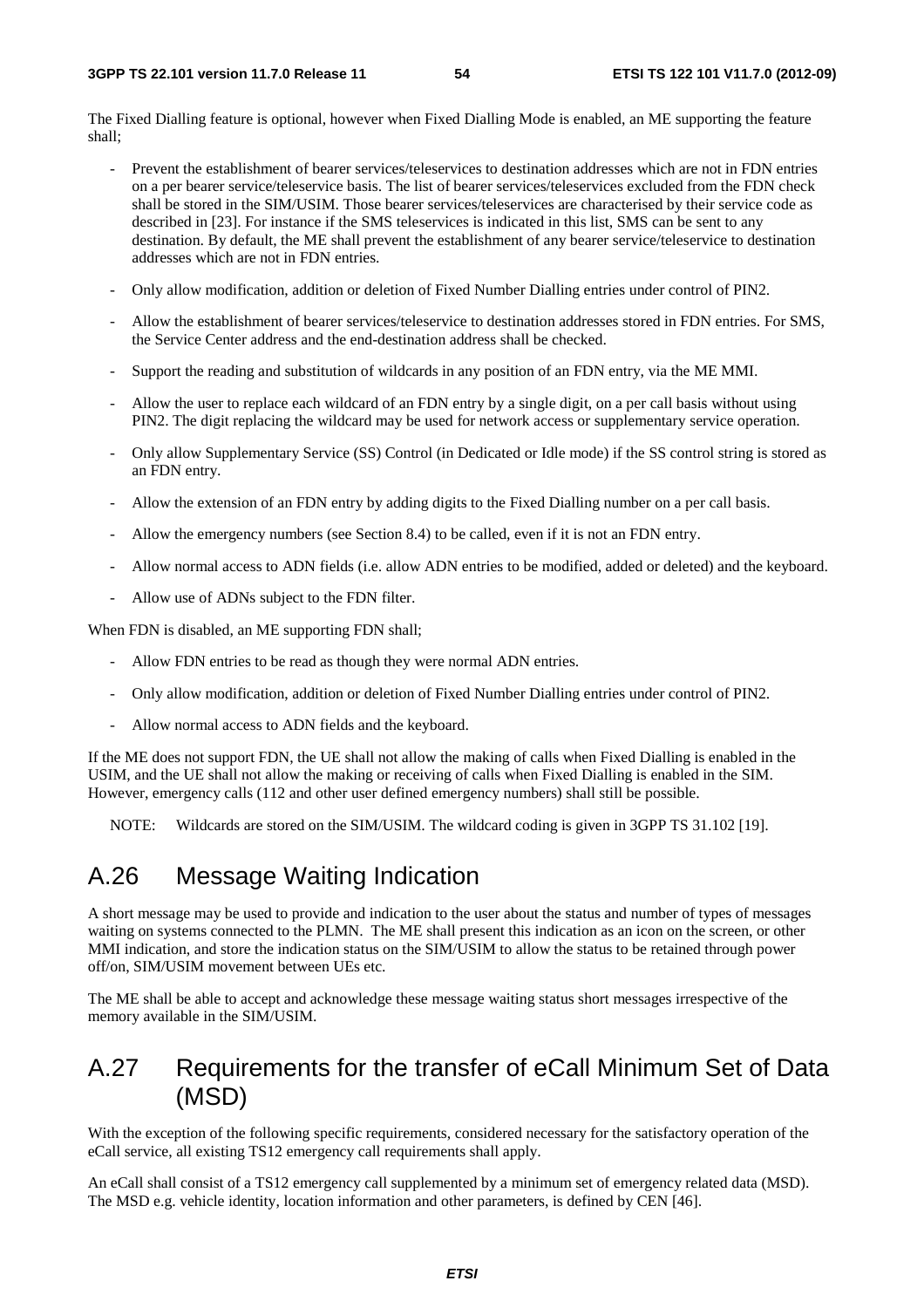- An eCall may be initiated automatically, for example due to a vehicle collision, or manually by the vehicle occupants;
- An IVS, or other UE designed to support eCall functionality, shall include in the emergency call set-up an indication that the present call is either a Manually Initiated eCall (MIeC) or an Automatically Initiated eCall (AIeC).
- The Minimum Set of Data (MSD) sent by the In vehicle System (IVS) to the network shall not exceed 140 bytes;
- The MSD should typically be made available to the PSAP within 4 seconds measured from the time when end to end connection with the PSAP is established;
- Should the MSD component not be included in an eCall, or is corrupted or lost for any reason, then this shall not affect the associated TS12 emergency call speech functionality.
- A call progress indication shall be provided to the user whilst the MSD transmission is in progress.
- To reduce the time taken to establish an eCall an IVS whilst in eCall only mode, may receive network availability information whilst not registered on a PLMN.
- PLMNs should make use of eCall indicators, received in the emergency call set-up, to differentiate eCalls from other TS12 emergency calls.
- The MIeC and AIeC should be used by the serving network to filter and route eCalls to dedicated, eCall equipped, PSAPs.
- Where the eCall indicators are not supported by the serving network, the time needed for the PSAP eCall modem to differentiate between eCalls and other TS12 calls, before routing the call to an operator, shall not exceed 2 seconds from when the IVS receives notification that the PSAP has answered the call.
- The PSAP shall be given an indication that the incoming call is an eCall.

Throughout the duration of the emergency call and following receipt of the MSD by the PSAP

- It shall be possible for the PSAP to send a confirmation to the IVS that the MSD has been acted upon.
- It shall be possible for the PSAP to request the IVS to re-send its most recent MSD.
- It shall be possible for the PSAP to instruct the IVS to terminate the eCall.

## A.28 Requirements for "In Case of Emergency" (ICE) information

The In Case of Emergency (ICE) information are used to enable first responders, such as paramedics, fire-fighters, and police officers, to contact a victim"s emergency contact(s) in order to identify the victim and obtain important medical information or other information required during an emergency.

A UE shall have the capability to store one or more 'ICE information' on the UICC. The 'ICE information' shall list the type of information which is to be configured by the mobile operator as described in the table below.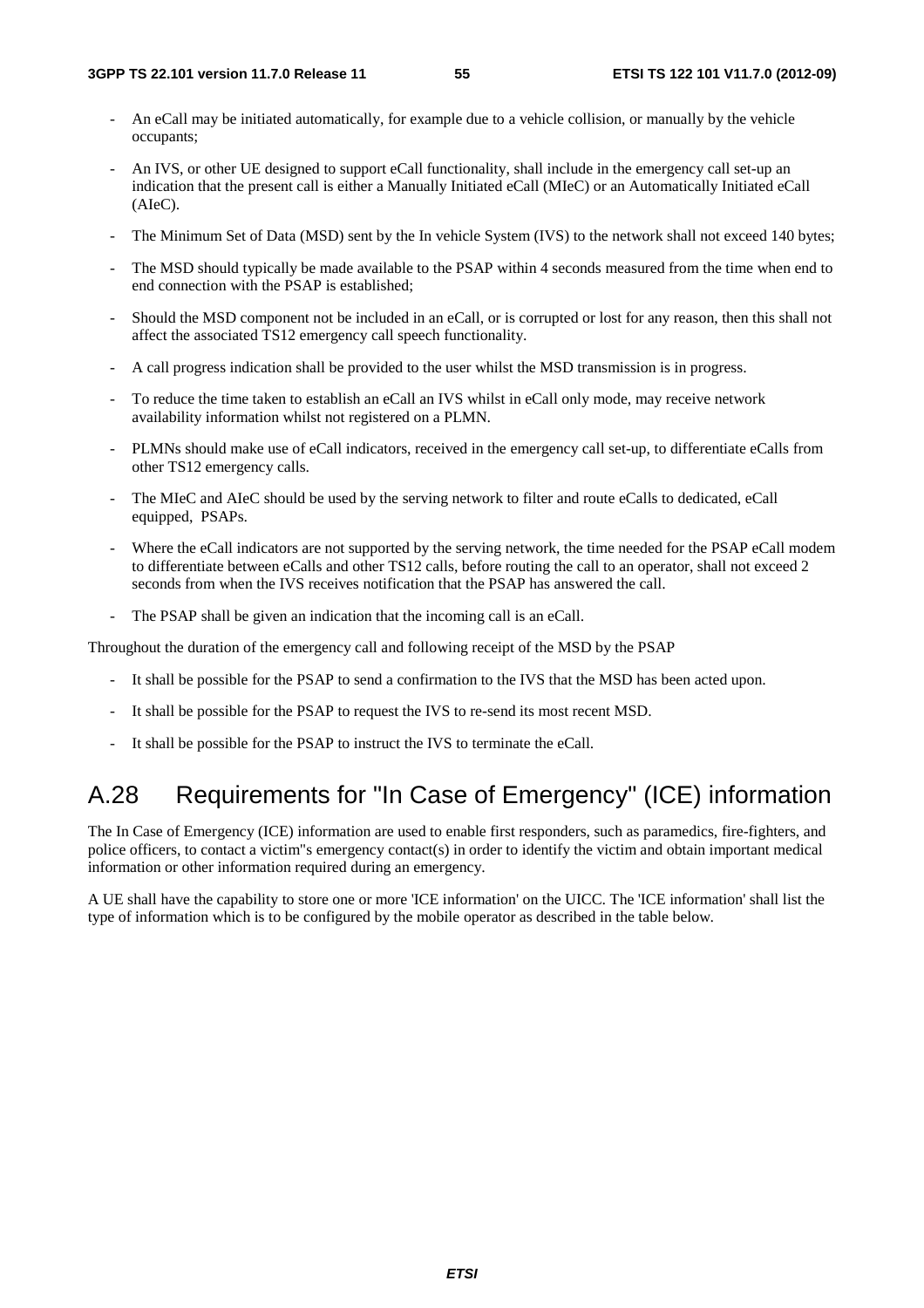**Table A.28.1: "ICE information" description** 

|                    | <b>ICE</b>                                                                                                                                                                                                                                                                                                                                                                  | <b>ICE</b>                                                                               |                                                                                                                                                                                                                                                                                                                                                                                                                                                                                                                                                                                                                                                                                                                                    | <b>ICE</b>                                                                                     | <b>ICE</b>                                                                              |  |
|--------------------|-----------------------------------------------------------------------------------------------------------------------------------------------------------------------------------------------------------------------------------------------------------------------------------------------------------------------------------------------------------------------------|------------------------------------------------------------------------------------------|------------------------------------------------------------------------------------------------------------------------------------------------------------------------------------------------------------------------------------------------------------------------------------------------------------------------------------------------------------------------------------------------------------------------------------------------------------------------------------------------------------------------------------------------------------------------------------------------------------------------------------------------------------------------------------------------------------------------------------|------------------------------------------------------------------------------------------------|-----------------------------------------------------------------------------------------|--|
|                    | information                                                                                                                                                                                                                                                                                                                                                                 | information                                                                              |                                                                                                                                                                                                                                                                                                                                                                                                                                                                                                                                                                                                                                                                                                                                    | information                                                                                    | information                                                                             |  |
|                    | type format                                                                                                                                                                                                                                                                                                                                                                 | type value                                                                               |                                                                                                                                                                                                                                                                                                                                                                                                                                                                                                                                                                                                                                                                                                                                    | value 2                                                                                        | value n                                                                                 |  |
| <b>Description</b> | <b>Two formats</b><br>shall be<br>defined in this<br>release:<br>1- Phone<br>number format.<br>For the phone<br>number format<br>it shall be<br>possible to<br>store a name<br>and a phone<br>number.<br>2- Free format.<br>It shall be<br>possible for<br>the mobile<br>operator to<br>provision zero,<br>one or several<br>instances of a<br>given format<br>on the UICC. | It shall be<br>possible to<br>store this<br>information in<br>text or graphic<br>format. | It shall be<br>possible to<br>have at least<br>one ICE<br>information<br>value field. If<br>more than one<br>information<br>value fields are<br>required it shall<br>be indicated by<br>the ICE<br>information<br>type format.<br>It shall be<br>possible for the<br>subscriber to<br>add, modify,<br>view, or delete<br>any ICE<br>information<br>value.<br>For the free<br>format ICE<br>information<br>type format, it<br>shall be<br>possible to<br>store<br>information in<br>text or graphic<br>format.<br>For pre-defined<br><b>ICE</b> information<br>type formats<br>the ME should<br>adapt the input<br>mode to the<br>type of the ICE<br>information<br>value (e.g.<br>numerical<br>mode for<br>phone number<br>input). | <b>Present only if</b><br>explicitly<br>indicated by<br>the ICE<br>information<br>type format. | Present only if<br>explicitly<br>indicated by<br>the ICE<br>information<br>type format. |  |

The following table provides an example of ICE information stored on the UICC: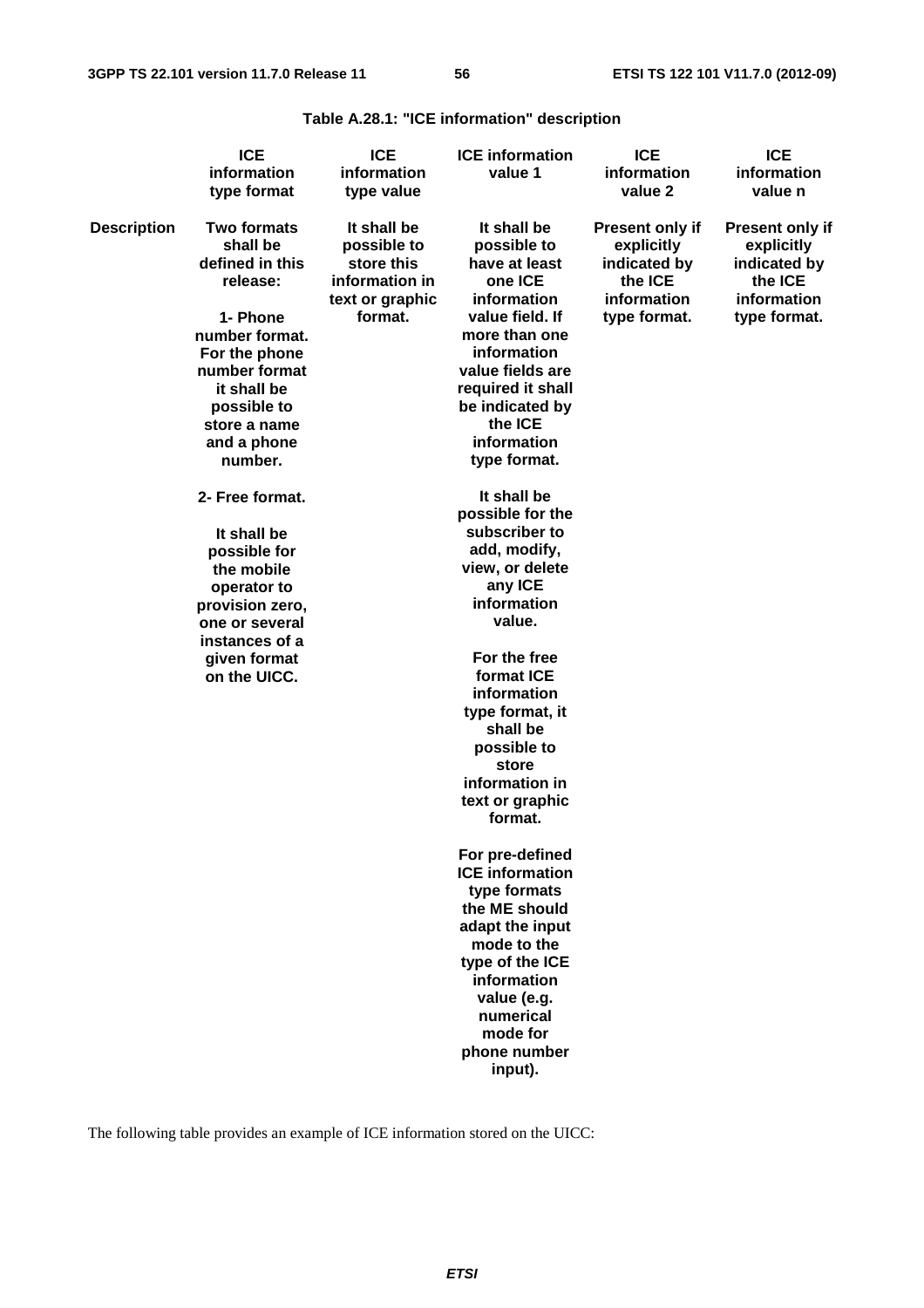| ICE information type | ICE information type value        | ICE information value 1                             | ICE information value 2 |
|----------------------|-----------------------------------|-----------------------------------------------------|-------------------------|
| <b>Phone Number</b>  | "Contact in case of<br>emergency" | My Wife                                             | $+3364566$              |
| <b>Phone Number</b>  | "Contact in case of<br>emergency" | <b>Family Smith</b>                                 | $+3364565$              |
| <b>Phone Number</b>  | "Contact in case of<br>emergency" | My Family doctor: Dr.<br>Jones                      | $+33643234$             |
| <b>Free Format</b>   | "Medical Information"             | My blood type is $A+$ , I am<br>allergic to etc.    | N/A                     |
| Free Format          | "Home Postal Address"             | 15 rue de la Paix, Paris,<br>France                 | N/A                     |
| Free Format          | 'Language'                        | French                                              | N/A                     |
| Free Format          | 'Travel Information'              | London, from $3rd$ July. to<br>$29^{th}$ July, 2008 | N/A                     |

|  |  |  | Table A.28.2: 'ICE information' example |  |
|--|--|--|-----------------------------------------|--|
|--|--|--|-----------------------------------------|--|

Provision is made for direct and unambiguous read access from the UE to ICE information stored on the UICC.

The subscriber may choose not to enter any ICE information.

The default configuration for this information shall be that they are accessible even when the security features on either the UE or UICC have been enabled (e.g. the keypad is locked). It shall be possible for the subscriber to change this default setting to prevent accessibility to the ICE information (i.e. a user configurable setting in the UICC indicates whether the ICE information on the UICC shall be displayed or not, if the ICE access procedure described in TS 22.030 [6] is invoked).

The unlocking of ICE information shall not allow access to other secure information on the UICC or UE. The ICE information value should not be accessible to ME or UICC applications.

The ICE access procedure is described in TS 22.030 [6].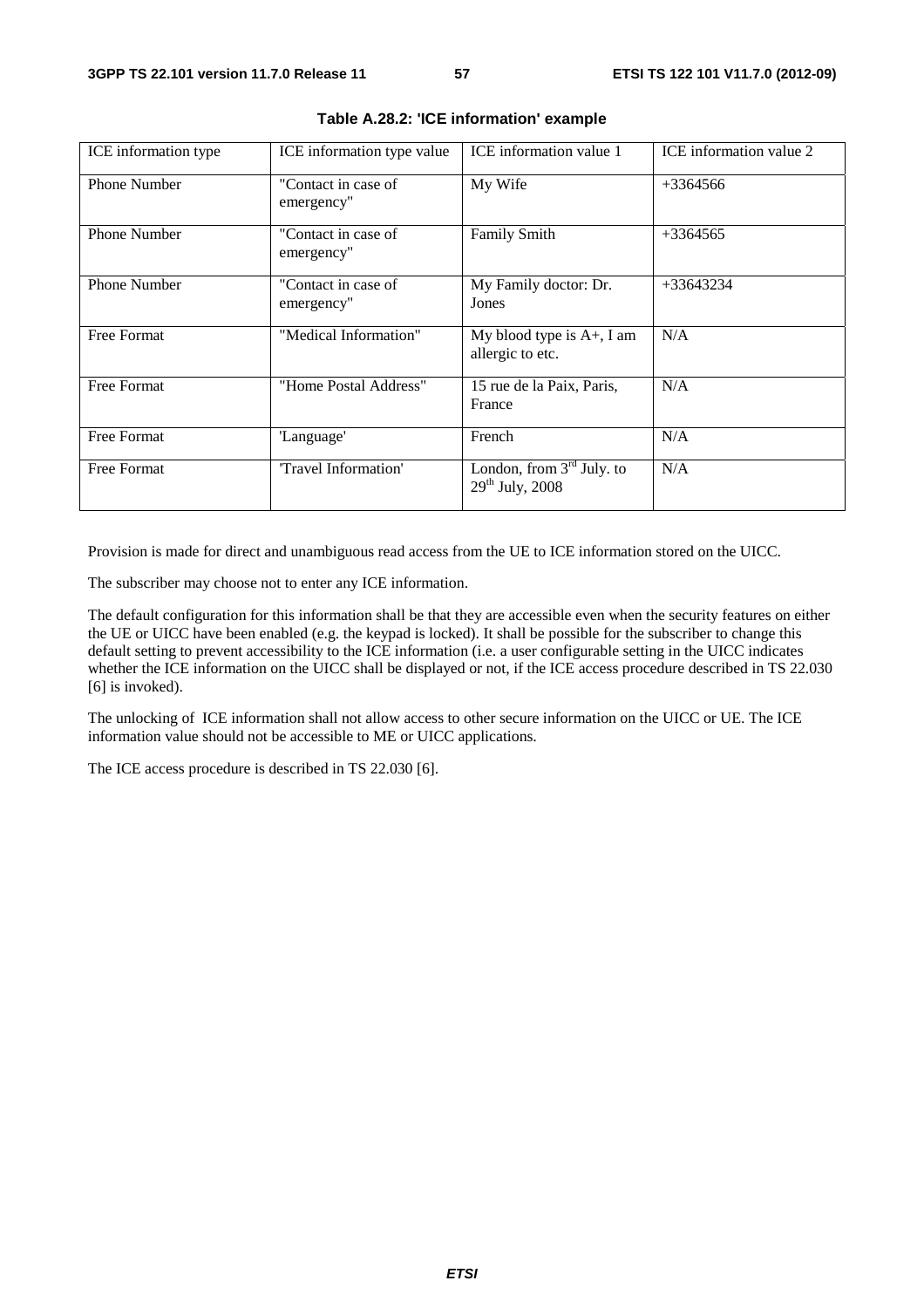# Annex B (informative): Additional number use case

Company X is customer of operator Z and has a subscription for voice and data with 10 SIM cards. The company also decides to subscribe to the private numbering plan feature of operator Z. A certain corporate phone number is assigned to company X, e.g. +43 676 88888 xx (with xx being the extensions of the users), and they can freely choose the extensions for up to 100 SIM cards.

Initially company X take the existing 10 SIM cards (with the existing MSISDNs) and integrate them into the private numbering plan by assigning the extensions 11 to 20 to these cards via a web portal. This is not a permanent assignment, the extensions can be changed easily any time, old SIMs can be deleted from the private numbering plan and new ones can be integrated whenever necessary. Special privileges or restrictions can be chosen on a per SIM basis via the portal and special tariffs apply.

The CEO of company X calls a customer. The customer's phone displays the corporate number + extension of the CEO as CLI. After a while the customer decides to call back the CEO and uses the corporate number + extension as MSISDN. Later they also exchange some short messages, again the corporate number + extension of the CEO is used as sender's MSISDN.

For all these calls and short messages operator  $Z$  is able to collect charging records containing the corporate number + extension.

The CEO also uses her smart phone to establish PS connections to browse the internet and to access the intranet via the operator's gateway. The corporate number + extension is used for authentication and authorisation in the company's intranet and its web applications. Charging for PS connections by operator Z is also based on this number.

In general the users in company X are not aware of their 'real' underlying MSISDNs in the system, they only see the corporate number + their extension and there is no need for them to know the underlying MSISDN.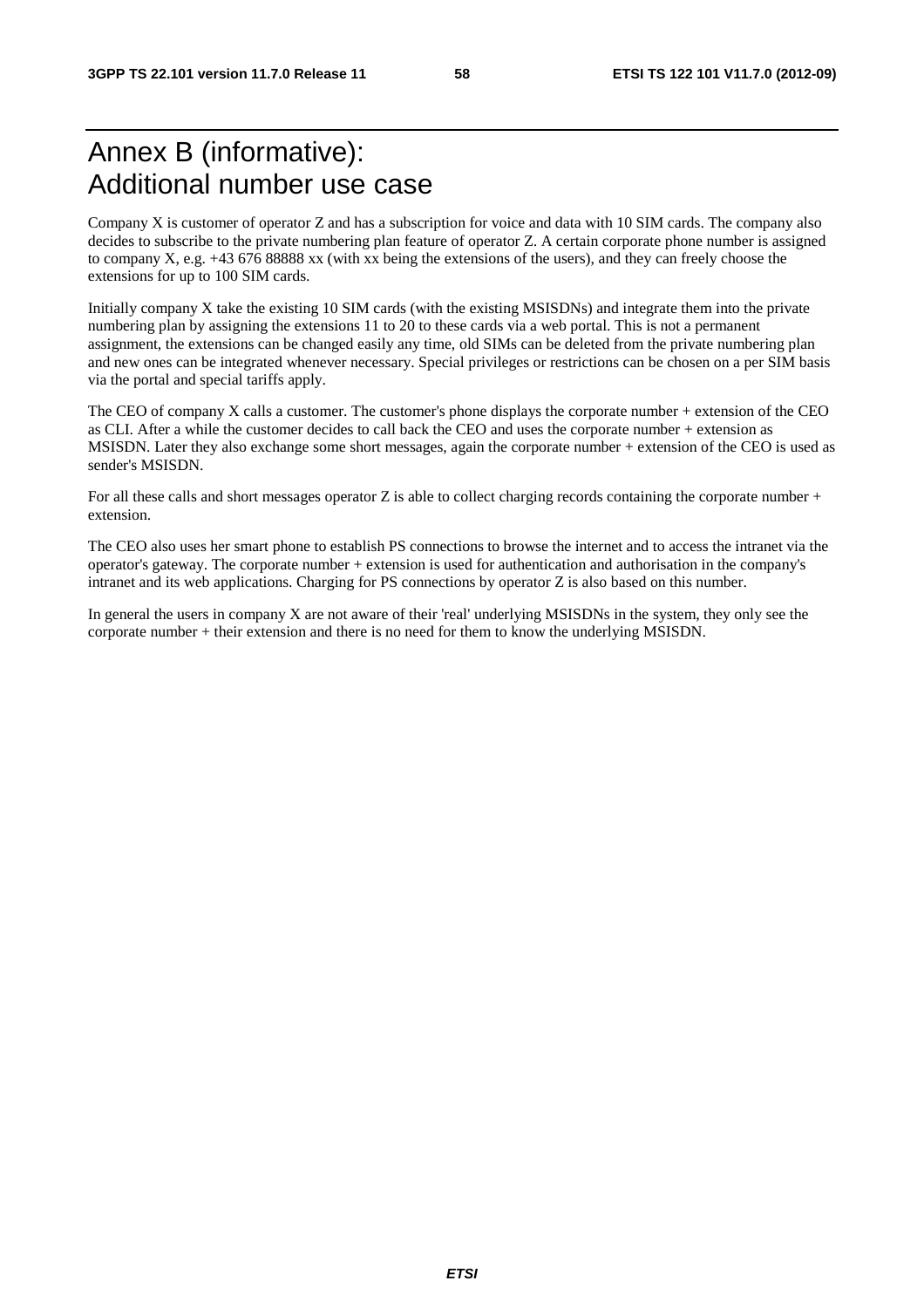# Annex C (informative): Change history

| <b>Change history</b>  |                                           |                    |                                          |                       |                                                                                                                                                                             |  |  |  |  |  |
|------------------------|-------------------------------------------|--------------------|------------------------------------------|-----------------------|-----------------------------------------------------------------------------------------------------------------------------------------------------------------------------|--|--|--|--|--|
| SMG No.                | TDoc. No.                                 | CR. No.            | <b>Section</b><br>affected               | <b>New</b><br>version | Subject/Comments                                                                                                                                                            |  |  |  |  |  |
| <b>SMG#22</b>          | 302/97                                    | 001                | 4.6 (Role<br>Model)                      | 3.1.0                 | SMG3 queried the separation of network<br>operator into core and access, which, on<br>examination, SMG1 find unhelpful                                                      |  |  |  |  |  |
| <b>SMG#22</b>          | 319/97<br>(SMG1)<br><b>WPC</b><br>125/97) | 002                |                                          | $\overline{3.1.0}$    | Editorial Changes: FLMPTS was replaced by<br>IMT 2000, 2 new references given, additional<br>clarifications.                                                                |  |  |  |  |  |
| <b>SMG#22</b>          | 320/97                                    | 003                | 8.5, 9.3,<br>9.5, 17                     | 3.1.0                 | Changes on Emergency Calls, User<br>identification, Multiple profiles and additional<br>handover requirements.                                                              |  |  |  |  |  |
| After<br><b>SMG#23</b> | SMG1<br>433u/97<br>965/97                 | 004                |                                          | Draft<br>3.2.0        | Based on Approved Changes at SMG#22<br>Distributed at SMG1 in Dresden Nov 3-7, 97<br>to be Approved at SMG#24                                                               |  |  |  |  |  |
| <b>SMG#24</b>          | 966/97                                    | 005                | Sections<br>8, 9, 11                     | 3.2.1                 | Restructuring of sections 8,9 and 11 to gather<br>all requirements relating to multiple<br>subscriptions into one section and to improve<br>the clarity.                    |  |  |  |  |  |
| <b>SMG#24</b>          | 967/97                                    | 006                | Section<br>8.1                           | 3.2.1                 | To improve the accuracy of text on numbering<br>principles and minor editorial change to<br>section 8.1                                                                     |  |  |  |  |  |
| <b>SMG#27</b>          | 98-0551                                   | 007                | Section<br>4.6 and<br>misc.              | 3.3.0                 | Removal of commercial role model from the<br>specification in order to improve clarity                                                                                      |  |  |  |  |  |
| $SMG\#27$              | 98-0552<br>(Not<br>Approved)              | 008                | New Section<br>18<br>(Not Applied)       | 3.3.0                 | To include requirements for network selection in service<br>principles: NOT APPROVED > NOT APPLIED                                                                          |  |  |  |  |  |
| Pre-<br><b>SMG#28</b>  | (SMG1 Tdoc<br>98-0893)<br>99-040          | 008 r4<br>Rejected | <b>New</b><br>Section 18<br>Applied      | [Draft<br>3.4.0]      | Added Network Selection section - Agreed by<br>correspondence - Jan 13, 1999 - Prepared with<br>CRs applied with revision marks                                             |  |  |  |  |  |
| <b>SMG#27</b>          | 98-0553                                   | 009                | Section 4.3                              | 3.3.0                 | To remove unnecessary reference to IN and B-<br><b>ISDN</b>                                                                                                                 |  |  |  |  |  |
| <b>SMG#27</b>          | 98-0682                                   | 010                | Section 11                               | 3.3.0                 | To improve the clarity of service requirements<br>for multiple user profiles                                                                                                |  |  |  |  |  |
| Pre-<br><b>SMG#28</b>  | (SMG1<br>Tdoc<br>98-0869)<br>99-040       | 011                | Sections 1.<br>2, 3, 4, 9, 10,<br>12, 17 | Draft 3.4.0           | Clean up for UMTS phase 1<br>Agreed at SMG1 Rome                                                                                                                            |  |  |  |  |  |
| Pre-<br><b>SMG#28</b>  | (SMG1)<br>Tdoc<br>98-852)<br>99-040       | 012                | Sections<br>3,8,9,11,14,1<br>5           | Draft 3.4.0           | Changes in IC card and terminal service requirements<br>Agreed at SMG1 Rome                                                                                                 |  |  |  |  |  |
| Pre-<br><b>SMG#28</b>  | (SMG1)<br>Tdoc<br>98-0894)<br>99-040      | 013r1              | Section<br>3.2<br>& 4.3                  | Draft<br>3.4.0        | Clarification of general requirements for efficient use of<br>radio resources<br>Agreed by correspondence - Jan 13, 1999 - Prepared<br>with CRs applied with revision marks |  |  |  |  |  |
| <b>NOTE</b>            |                                           |                    |                                          | Draft 3.4.0           | SMG1 agreed only                                                                                                                                                            |  |  |  |  |  |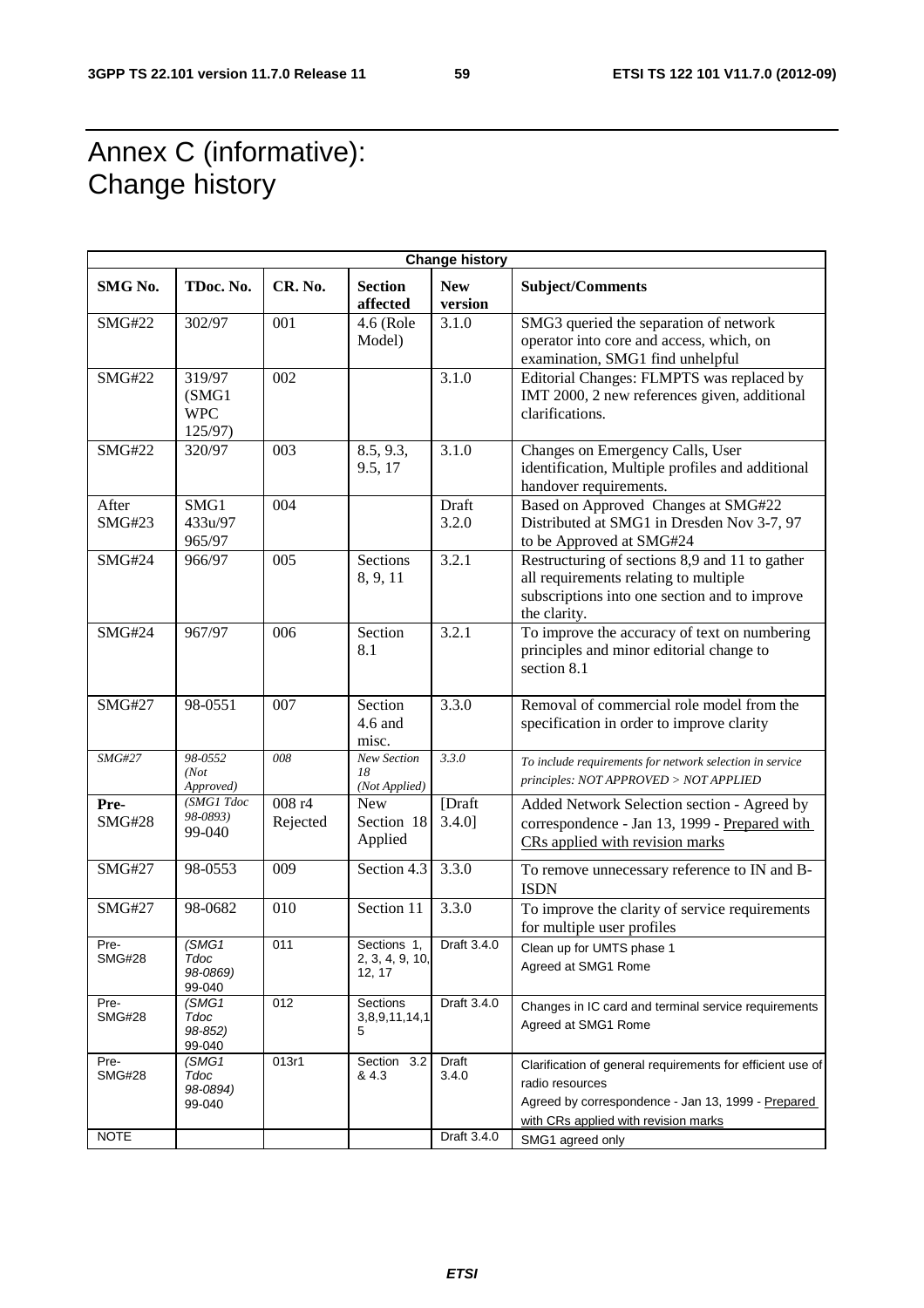$\mathbf{r}$ 

L,

| <b>Change history</b> |           |                 |                            |                       |                                                                                                                                                                                      |  |  |  |
|-----------------------|-----------|-----------------|----------------------------|-----------------------|--------------------------------------------------------------------------------------------------------------------------------------------------------------------------------------|--|--|--|
| SMG No.               | TDoc. No. | CR. No.         | <b>Section</b><br>affected | <b>New</b><br>version | <b>Subject/Comments</b>                                                                                                                                                              |  |  |  |
| pre-<br><b>SMG#28</b> | 99-040    | 015<br>Rejected | 17                         | Draft 3.4.0           | According to the outcome of the SMG 1 ad-hoc<br>meeting on handover issues it is proposed that inter-<br>operator handover is not required for UMTS phase<br>1. (rejected by smg#28) |  |  |  |
| <b>SMG#28</b>         | 99-305    | 008r5           | Revised<br>Section 18      | 3.4.0                 | Network Selection presented at SMG#28 in<br>2201 008r4 was further revised and Approved at<br>SMG#28.                                                                                |  |  |  |
| <b>NOTE</b>           |           |                 |                            | 3.4.0                 | Removal of Section 12 on UPT with CR 011 causes a<br>skip section from Section 11 to 13.                                                                                             |  |  |  |

| <b>Change history</b> |                     |                     |             |      |              |                |                         |                                                                                                                                                                                    |       |            |    |
|-----------------------|---------------------|---------------------|-------------|------|--------------|----------------|-------------------------|------------------------------------------------------------------------------------------------------------------------------------------------------------------------------------|-------|------------|----|
| <b>TSG SA#</b>        | SA Doc.             | SA1 Doc             | <b>Spec</b> | CR   | <b>Rev</b>   | Rel            |                         | <b>Cat Subject/Comment</b>                                                                                                                                                         | Old   | <b>New</b> | WI |
| $SP-03$               | SP-99104            | S1-99202            | 22.101      | A016 |              | R99            | B                       | Control of supplementary<br>services (GSM 02.04), may use<br>MMI procedures specified in<br>GSM 02.30 and existing GSM<br>MMI related MS features (GSM<br>02.07) may also be used. | 3.4.0 |            |    |
| Post-<br>SA#3         |                     |                     | 22.101      |      |              | R99            |                         | Updated Logo,                                                                                                                                                                      | 3.5.0 | 3.5.1      |    |
| $SP-04$               | SP-99229            | S1-99387            | 22.101      | 021  |              | R99            | B                       | MultiNumbering: It will be<br>possible for multiple MSISDNs<br>to be associated with a single<br>subscription.                                                                     | 3.5.0 | 3.6.0      |    |
| SP-04                 | SP-99226            | S1-99395            | 22.101      | 020  | 7            | R99            | В                       | Emergency: To route the call to<br>the appropriate emergency<br>service if more than one<br>emergency number is supported<br>in a country.                                         | 3.5.0 | 3.6.0      |    |
| $SP-05$               | SP-99439            | S1-99737            | 22.101      | 025  |              | <b>R99</b>     | В                       | Support of SAT by USIM                                                                                                                                                             | 3.6.0 | 3.7.0      |    |
| SP-05                 | SP-99439            | S1-99816            | 22.101      | 024  |              | R99            | B                       | Clarification on the usage on 2G<br>SIM and 3G USIM                                                                                                                                | 3.6.0 | 3.7.0      |    |
| SP-05                 | SP-99435            | S1-99851            | 22.101      | 022  |              | R99            | C                       | <b>Clarification of Emergency Call</b><br>requirements                                                                                                                             | 3.6.0 | 3.7.0      |    |
| SP-06                 | SP-99524            | S1-991031           | 22.101      | 029  |              | <b>R99</b>     | B                       | <b>Emergency Call</b>                                                                                                                                                              | 3.7.0 | 3.8.0      |    |
| $SP-06$               | SP-99527            | S1-991038           | 22.101      | 028  |              | R99            | $\overline{\text{c}}$   | <b>FDN</b>                                                                                                                                                                         | 3.7.0 | 3.8.0      |    |
| SP-06                 | SP-99519            | S1-991026           | 22.101      | 026  |              | R99            | D                       | Mainly editorial update for<br>GSM/3GPP use.                                                                                                                                       | 3.7.0 | 3.8.0      |    |
| SP-07                 | SP-000060           | S1-000112           | 22.101      | 030  |              | <b>R99</b>     | Α                       | Support of encryption in GPRS<br>mobile stations                                                                                                                                   | 3.8.0 | 3.9.0      |    |
| SP-07                 | SP-000070 S1-000137 |                     | 22.101      | 031  |              | <b>R99</b>     | F                       | <b>Fixed Dialing Number (FDN)</b>                                                                                                                                                  | 3.8.0 | 3.9.0      |    |
| SP-08                 | SP-000210 S1-000271 |                     | 22.101      | 033  |              | <b>R99</b>     | D                       | Network selection procedures<br>removed from section 16.<br>reference to 22.011 added                                                                                              | 3.9.0 | 3.10.0     |    |
| SP-08                 | SP-000200 S1-000350 |                     | 22.101      | 035  |              | <b>R99</b>     | В                       | <b>Emergency Calls and numbers</b><br>used                                                                                                                                         | 3.9.0 | 3.10.0     |    |
| SP-08                 | SP-000201 S1-000362 |                     | 22.101      | 038  |              | R99            | F                       | CS multimedia support                                                                                                                                                              | 3.9.0 | 3.10.0     |    |
| <b>SP-08</b>          | SP-000202 S1-000326 |                     | 22.101      | 039  |              | R99            | F                       | <b>Clarification for USIM</b><br>Application selection                                                                                                                             | 3.9.0 | 3.10.0     |    |
| SP-08                 | SP-000210 S1-000270 |                     | 22.101      | 034  |              | <b>R00</b>     | D                       | Network selection procedures<br>removed from section 16,<br>reference to 22.011 added                                                                                              | 3.9.0 | 4.0.0      |    |
| <b>SP-08</b>          | SP-000200 S1-000351 |                     | 22.101      | 036  |              | <b>R00</b>     | B                       | <b>Emergency Calls and numbers</b><br>used                                                                                                                                         | 3.9.0 | 4.0.0      |    |
| SP-08                 | SP-000213 S1-000352 |                     | 22.101      | 037  |              | <b>R00</b>     | B                       | <b>Emergency Call enhancements</b>                                                                                                                                                 | 3.9.0 | 4.0.0      |    |
| SP-09                 | SP-000383 S1-000603 |                     | 22.101      | 040  |              | R <sub>4</sub> | B                       | Multimedia messaging                                                                                                                                                               | 4.0.0 | 4.1.0      |    |
| $SP-09$               |                     | SP-000383 S1-000605 | 22.101      | 041  |              | R4             | $\overline{\mathsf{c}}$ | Service Management<br>requirements                                                                                                                                                 | 4.0.0 | 4.1.0      |    |
| SP-09                 | SP-000430 S1-000700 |                     | 22.101      | 042  | $\mathbf{1}$ | R <sub>4</sub> | F                       | General corrections and<br>clarifications to 22.101 for<br>Release 2000                                                                                                            | 4.0.0 | 4.1.0      |    |
| SP-09                 | SP-000383 S1-000598 |                     | 22.101      | 046  |              | R4             | D                       | Editorial changes to 22.101 for<br>Release 2000                                                                                                                                    | 4.0.0 | 4.1.0      |    |
| <b>SP-09</b>          | SP-000430 S1-000698 |                     | 22.101      | 047  | 1            | R <sub>4</sub> | $\overline{\text{c}}$   | <b>Numbering Principles</b>                                                                                                                                                        | 4.0.0 | 4.1.0      |    |
| $SP-09$               | SP-000383 S1-000620 |                     | 22.101      | 048  |              | R4             | C                       | Service evolution                                                                                                                                                                  | 4.0.0 | 4.1.0      |    |
| SP-09                 | SP-000391 S1-000573 |                     | 22.101      | 049  |              | R <sub>4</sub> | D                       | <b>Emergency Call</b>                                                                                                                                                              | 4.0.0 | 4.1.0      |    |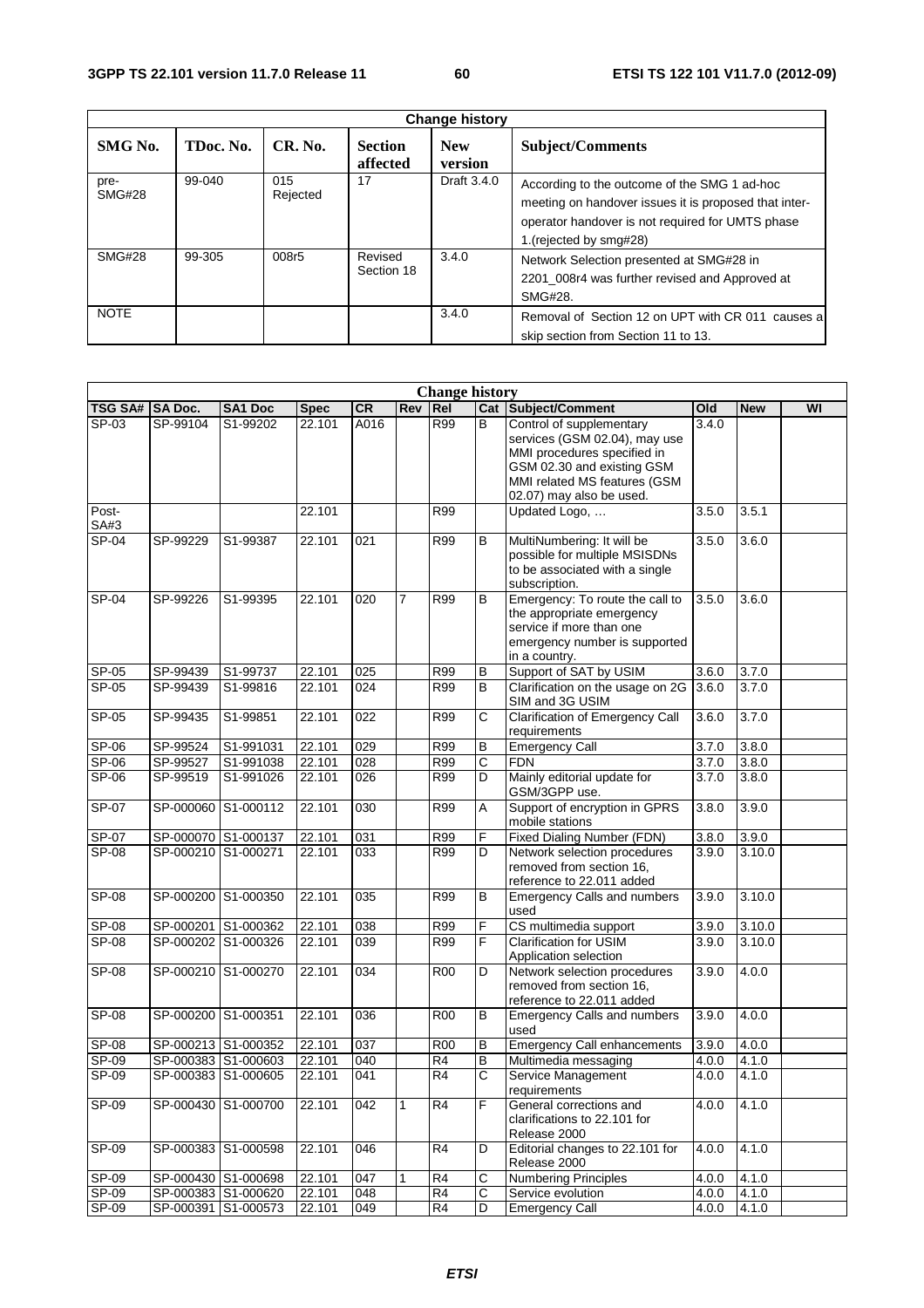| $SP-09$<br>$SP-09$ | SP-000405 S1-000649<br>SP-000383 S1-000625 |           | 22.101<br>22.101 | 050<br>043       |   | R4<br>$\overline{R5}$ | B<br>F                | <b>Text Conversation</b><br><b>Classification of services</b>                                                                                                  | 4.0.0<br>4.0.0 | 4.1.0<br>5.0.0 |                            |
|--------------------|--------------------------------------------|-----------|------------------|------------------|---|-----------------------|-----------------------|----------------------------------------------------------------------------------------------------------------------------------------------------------------|----------------|----------------|----------------------------|
| $SP-09$            | SP-000383 S1-000622                        |           | 22.101           | 044              |   | R5                    | B                     | IP multimedia services                                                                                                                                         | 4.0.0          | 5.0.0          |                            |
| SP-09              | SP-000383 S1-000621                        |           | 22.101           | 045              |   | $\overline{R5}$       | B                     | IP multimedia session for                                                                                                                                      | 4.0.0          | 5.0.0          |                            |
|                    |                                            |           |                  | $\overline{051}$ |   |                       |                       | IM Number portability                                                                                                                                          |                |                |                            |
| $SP-09$            | SP-000430 S1-000699                        |           | 22.101           |                  |   | R5                    | C                     |                                                                                                                                                                | 4.0.0          | 5.0.0          |                            |
| $SP-09$            | SP-000430 S1-000701                        |           | 22.101           | 052              |   | $\overline{R5}$       | F                     | Introduction of IM CN                                                                                                                                          | 4.0.0          | 5.0.0          |                            |
| $SP-09$            | SP-000383 S1-000704                        |           | 22.101           | 053              |   | R5                    | F                     | Subscription                                                                                                                                                   | 4.0.0          | 5.0.0          |                            |
| $SP-09$            | SP-000383 S1-000705                        |           | 22.101           | 054              |   | R <sub>5</sub>        | F                     | Roaming                                                                                                                                                        | 4.0.0          | 5.0.0          |                            |
| $SP-10$            | SP-000533 S1-000799                        |           | 22.101           | 059              |   | $Rel-5$               | A                     | <b>Deleting Encrypted USIM-ME</b><br>interface                                                                                                                 | 5.0.0          | 5.1.0          | TEI4                       |
| $SP-11$            | SP-010053 S1-010072                        |           | 22.101           | $\overline{063}$ |   | Rel-5                 | Α                     | Handling of interactions between<br>applications requiring the access<br>to UE resources                                                                       | 5.1.0          | 5.2.0          | Service<br>Clean up<br>R99 |
| $SP-11$            | SP-010054 S1-010208                        |           | 22.101           | 065              |   | Rel-5                 | Α                     | PLMN name indication                                                                                                                                           | 5.1.0          | 5.2.0          | TEI4                       |
| SP-11              | SP-010055 S1-010179                        |           | 22.101           | 067              |   | Rel-5                 | A                     | CR to 22.101 on Introduction of<br><b>CPHS</b> features                                                                                                        | 5.1.0          | 5.2.0          | UICC1-<br><b>CPHS</b>      |
| $SP-11$            | SP-010056 S1-010210                        |           | 22.101           | 069              |   | Rel-5                 | A                     | Display of service provider name 5.1.0<br>in the UE                                                                                                            |                | 5.2.0          | TEI4                       |
| $SP-11$            | SP-010057 S1-010250                        |           | 22.101           | $\overline{070}$ |   | Rel-5                 | C                     | CR to 22.101 on Clarifications<br>on IMS emergency call support                                                                                                | 5.1.0          | 5.2.0          | EMC1-PS                    |
| $SP-12$            | SP-010262 S1-010505                        |           | 22.101           | $\overline{072}$ |   | Rel-5                 | A                     | Replacement of references to<br>23.121 for R4 onwards                                                                                                          | 5.2.0          | 5.3.0          | TEI4                       |
| $SP-12$            | SP-010258 S1-010574                        |           | 22.101           | $\overline{073}$ |   | Rel-5                 | $\overline{\text{c}}$ | Subscription and Provisioning                                                                                                                                  | 5.2.0          | 5.3.0          | TEI <sub>5</sub>           |
| SP-12              | SP-010255 S1-010577                        |           | 22.101           | 075              |   | Rel-5                 | Α                     | Addition of a Streaming<br>paragraph                                                                                                                           | 5.2.0          | 5.3.0          | <b>PSTREA</b><br>М         |
| $SP-12$            | SP-010263 S1-010351                        |           | 22.101           | $\overline{077}$ |   | $Rel-5$               | A                     | CS Multimedia fallback to<br>speech                                                                                                                            | 5.2.0          | 5.3.0          | TEI4                       |
| $SP-12$            | SP-010253 S1-010595                        |           | 22.101           | 080              |   | $Rel-5$               | A                     | <b>Clarification of PLMN Name</b><br>Indication and Service Provider<br>Name Indication feature.                                                               | 5.2.0          | 5.3.0          | <b>SPANME</b>              |
| SP-13              | SP-010441                                  | S1-010832 | 22.101           | 084              |   | Rel-5                 | Α                     | Addition of a statement on<br>parameter storage on the<br>SIM/USIM.                                                                                            | 5.3.0          | 5.4.0          | TEI4                       |
| $SP-13$            | SP-010436 S1-010889                        |           | 22.101           | 086              | 1 | Rel-5                 | F                     | Definition of Home Environment                                                                                                                                 | 5.3.0          | 5.4.0          | VHE <sub>1</sub>           |
| $SP-15$            | SP-020052 S1-020609                        |           | 22.101           | $\overline{087}$ |   | Rel-5                 | B                     | CR 22.101 Rel.5 B Service<br>change and fallback for UDI/RDI<br>multimedia calls                                                                               | 5.4.0          | 5.5.0          | <b>SCUDIF</b>              |
| SP-15              | SP-020049 S1-020510                        |           | 22.101           | 088              |   | Rel-5                 | $\mathsf C$           | CR to 22.101on IMS access                                                                                                                                      | 5.4.0          | 5.5.0          | 43000                      |
| SP-15              | SP-020051                                  | S1-020613 | 22.101           | 089              |   | $Rel-5$               | C                     | CR to 22.101 on on USIM<br>support in Rel-5 GSM only<br>terminals                                                                                              | 5.4.0          | 5.5.0          | UICC1                      |
| $SP-15$            | SP-020050 S1-020658                        |           | 22.101           | 090              |   | Rel-5                 | C                     | CR to 22.101 on Access to IMS<br>services using ISIM<br>Note: special dispensation was<br>given by SA #15 to allow some<br>leeway on the section<br>numbering. | 5.4.0          | 5.5.0          | <b>TEI/ISIM</b>            |
| SP-15              | SP-020045 S1-020457                        |           | 22.101           | 092              |   | Rel-5                 | Α                     | Editorial CR to correct terms and 5.4.0<br>references                                                                                                          |                | 5.5.0          | <b>CORRECT</b>             |
| $SP-15$            | SP-020126                                  |           | 22.101           | 093              |   | Rel-5                 | F                     | Correction of references to<br>obsolete SIP RFC 2543 IETF<br>specification                                                                                     | 5.4.0          | 5.5.0          | IMS-CCR                    |
| SP-16              | SP-020381                                  |           | 22.101           | 095              | 1 | Rel-5                 | F                     | CR to 22.101 v5.5.0 on REL5<br>clean up                                                                                                                        | 5.5.0          | 5.6.0          | <b>IMS</b>                 |
| SP-16              | SP-020255 S1-020848                        |           | 22.101           | 096              |   | Rel-6                 | D                     | CR to 22.101 v5.5.0 on Editorial<br>for REL6                                                                                                                   | 5.5.0          | 6.0.0          | <b>IMS</b>                 |
| $SP-17$            | SP-020557 S1-021849                        |           | 22.101           | 103              |   | Rel-6                 | F                     | Clarification of SIM support in<br>Rel-6                                                                                                                       | 6.0.0          | 6.1.0          | TEI4                       |
| SP-17              | SP-020557 S1-021755                        |           | 22.101           | 104              |   | Rel-6                 | B                     | CR to 22.101 Removal of<br>implementation details for<br>directory number in SMS and<br>other services                                                         | 6.0.0          | 6.1.0          | TEI6                       |
| SP-17              | SP-020557 S1-021775                        |           | 22.101           | 105              |   | $\overline{Rel}$ -6   | F                     | CR to 22.101 Rel-6 Clean up of<br>IMS Rel 6 to re-instate<br>requirements                                                                                      | 6.0.0          | 6.1.0          | <b>IMS</b>                 |
| SP-18              | SP-020658 S1-022064                        |           | 22.101           | 107              |   | Rel-6                 | В                     | CR to 22.101 on IMS number                                                                                                                                     | 6.1.0          | 6.2.0          | <b>IMS</b>                 |
| SP-18              | SP-020658 S1-022119                        |           | 22.101           | 108              |   | Rel-6                 | B                     | portability rev of 1909<br>CR to 22.101 Rel 6 on<br>Emergency calls                                                                                            | 6.1.0          | 6.2.0          | EMC1                       |
|                    |                                            |           |                  |                  |   |                       |                       |                                                                                                                                                                |                |                |                            |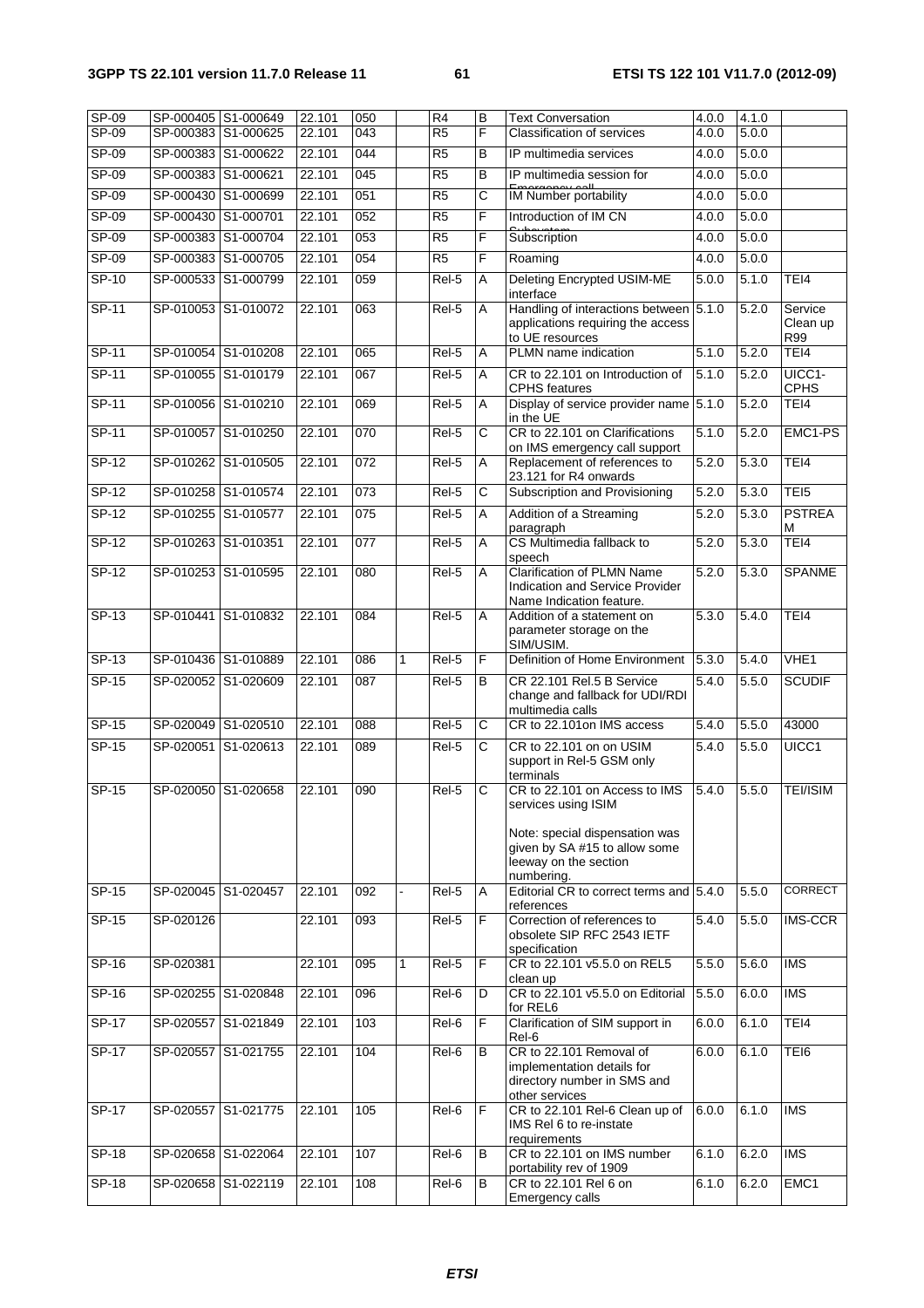| $SP-18$      |                     | SP-020666 S1-022263 | 22.101 | 109              |    | Rel-6   | $\overline{B}$        | CR to 22,101 on WLAN                                                                                      | 6.1.0 | 6.2.0 | <b>WLAN</b>      |
|--------------|---------------------|---------------------|--------|------------------|----|---------|-----------------------|-----------------------------------------------------------------------------------------------------------|-------|-------|------------------|
| $SP-18$      |                     | SP-020651 S1-022340 | 22.101 | $\overline{113}$ |    | Rel-6   | A                     | interworking<br>CR to 22.101 on Support of SIM                                                            | 6.1.0 | 6.2.0 | TEI <sub>5</sub> |
| SP-19        |                     | SP-030022 S1-030215 | 22.101 | 114              |    | Rel-6   | B                     | and USIM in REL-6<br>Simultaneous connection to<br>3GPP systems and I-WLANs                               | 6.2.0 | 6.3.0 | <b>WLAN-CR</b>   |
| $SP-19$      | SP-030035 S1-030269 |                     | 22.101 | 115              |    | Rel-6   | В                     | <b>Requirements for Network</b><br>Sharing in Rel-6                                                       | 6.2.0 | 6.3.0 | NTShar-<br>CR    |
| SP-19        | SP-030148 S1-030257 |                     | 22.101 | 117              | L. | Rel-6   | A                     | CR to 22.101 Rel 6 on SIM<br>support                                                                      | 6.2.0 | 6.3.0 | TEI <sub>5</sub> |
| $SP-20$      | SP-030351           |                     | 22.101 | 125              | 1  | $Rel-6$ | Α                     | <b>Alignment of Subscriber</b><br>Identification requirements to<br>current implementation                | 6.3.0 | 6.4.0 | TEI <sub>5</sub> |
| $SP-21$      | SP-030457 S1-030911 |                     | 22.101 | 128              |    | Rel-6   | Α                     | Clarification on USIM-based<br>access to IMS                                                              | 6.4.0 | 6.5.0 | <b>IMS</b>       |
| $SP-21$      | SP-030492 S1-031049 |                     | 22.101 | 132              |    | Rel-6   | $\overline{\text{c}}$ | Cleanup and modifications on<br>identification of emergency<br>numbers in 22.101 Rel-6                    | 6.4.0 | 6.5.0 | EMC1             |
| $SP-21$      | SP-030534 S1-031061 |                     | 22.101 | 134              | 1  | Rel-6   | Α                     | Support of Release 4 SIM in<br>Release 6                                                                  | 6.4.0 | 6.5.0 | TEI <sub>5</sub> |
| $SP-22$      |                     | SP-030700 S1-031339 | 22.101 | 135              |    | Rel-6   | B                     | <b>Automatic Device Detection</b>                                                                         | 6.5.0 | 6.6.0 | <b>TEI</b>       |
| <b>SP-22</b> |                     | SP-030700 S1-031342 | 22.101 | 136              |    | $Rel-6$ | $\overline{\text{c}}$ | <b>Correction of Core Network</b><br>emergency call requirements                                          | 6.5.0 | 6.6.0 | EMC1             |
| $SP-22$      |                     | SP-030687 S1-031344 | 22.101 | 137              |    | Rel-6   | С                     | Clarification of emergency call<br>requirements                                                           | 6.5.0 | 6.6.0 | EMC1             |
| $SP-22$      | SP-030790           |                     | 22.101 | 141              |    | Rel-6   | A                     | Removal of unnecessary<br>numbers from the ME default<br>emergency number list (Rel-6)                    | 6.5.0 | 6.6.0 | EMC1             |
| $SP-23$      |                     | SP-040084 S1-040198 | 22.101 | 145              |    | Rel-6   | Α                     | Alignment to TS 31.102 on<br>FDN/BDN unsupported terminal<br>procedure.                                   | 6.6.0 | 6.7.0 | <b>TEI</b>       |
| $SP-23$      | SP-040091           | S1-040215           | 22.101 | 146              |    | Rel-6   | В                     | Improvements to Circuit<br>Switched Video and Voice<br>Service procedures                                 | 6.6.0 | 6.7.0 | CS-VVS           |
| SP-23        |                     | SP-040101 S1-040258 | 22.101 | 150              |    | Rel-6   | D                     | Extraction of redundant WLAN<br>information - now in WLAN<br>TS22.234                                     | 6.6.0 | 6.7.0 | <b>WLAN</b>      |
| SP-23        |                     | SP-040101 S1-040262 | 22.101 | 151              |    | Rel-6   | D                     | Extraction of redundant WLAN<br>related simultaneous connection<br>information [ now in WLAN<br>TS22.234] | 6.6.0 | 6.7.0 | <b>WLAN</b>      |
| $SP-24$      |                     | SP-040288 S1-040427 | 22.101 | 152              |    | Rel-6   | F                     | Correction of UICC related text.                                                                          | 6.7.0 | 6.8.0 | TEI              |
| <b>SP-24</b> | SP-040292 S1-040537 |                     | 22.101 | 154              |    | Rel-6   | F                     | <b>Editorial Correction of R5</b><br>reference                                                            | 6.7.0 | 6.8.0 | IMS2             |
| $SP-24$      | SP-040301           | S1-040513           | 22.101 | 153              |    | Rel-7   | $\overline{B}$        | Termination of location privacy<br>override for emergency calls                                           | 6.7.0 | 7.0.0 | LCS2;<br>EMC1    |
| <b>SP-27</b> |                     | SP-050058 S1-050161 | 22.101 | 158              |    | Rel-7   | <b>IA</b>             | Clean-up in Core Network<br><b>Operator Name Indication</b><br>section (22.101)                           | 7.0.0 | 7.1.0 | NTShar           |
| $SP-27$      |                     | SP-050059 S1-050252 | 22.101 | 160              |    | Rel-7   | Α                     | Removal of Reference to TS<br>22.121                                                                      | 7.0.0 | 7.1.0 | TEI7             |
| <b>SP-28</b> |                     | SP-050216 S1-050519 | 22.101 | 163              |    | Rel-7   | Α                     | Clarification on optionality of<br>Service Provider Name<br>indication                                    | 7.1.0 | 7.2.0 | TEI-6            |
| $SP-28$      | SP-050225 S1-050581 |                     | 22.101 | 164              |    | Rel-7   | В                     | Voice call continuity<br>requirements                                                                     | 7.1.0 | 7.2.0 | <b>VCC</b>       |
| $SP-29$      |                     | SP-050522 S1-050793 | 22.101 | 0165             |    | Rel-7   | F                     | Correction of emergency<br>number example                                                                 | 7.2.0 | 7.3.0 | TEI7             |
| SP-29        |                     | SP-050522 S1-050873 | 22.101 | 0166             |    | Rel-7   | F                     | Requirements on the type of<br>emergency                                                                  | 7.2.0 | 7.3.0 | TEI7             |
| $SP-29$      |                     | SP-050522 S1-050796 | 22.101 | 0167             |    | Rel-7   | $\overline{C}$        | Modification to chapter 4.2 on<br>service capabilities                                                    | 7.2.0 | 7.3.0 | TEI7             |
| $SP-29$      |                     | SP-050518 S1-050896 | 22.101 | 0168             |    | $Rel-7$ | F                     | Refinement of general<br>description of VCC                                                               | 7.2.0 | 7.3.0 | <b>VCC</b>       |
| $SP-29$      |                     | SP-050518 S1-050897 | 22.101 | 0169             |    | Rel-7   | C                     | Charging requirements for voice<br>call continuity                                                        | 7.2.0 | 7.3.0 | <b>VCC</b>       |
| SP-29        |                     | SP-050518 S1-050936 | 22.101 | 0171             | 1  | Rel-7   | C                     | <b>Clarification of VCC Triggers</b>                                                                      | 7.2.0 | 7.3.0 | <b>VCC</b>       |
| $SP-29$      |                     | SP-050522 S1-050906 | 22.101 | 0172             |    | Rel-7   | F                     | Clarification on the identification<br>of emergency numbers                                               | 7.2.0 | 7.3.0 | EMC1             |
| $SP-29$      |                     | SP-050522 S1-050883 | 22.101 | 0173             |    | Rel-7   | В                     | Provisioning parameters stored<br>on USIM                                                                 | 7.2.0 | 7.3.0 | TEI7             |
| $SP-29$      |                     | SP-050518 S1-050934 | 22.101 | 0174             |    | Rel-7   | $\overline{C}$        | <b>Supplementary Service</b><br>Requirements for VCC                                                      | 7.2.0 | 7.3.0 | <b>VCC</b>       |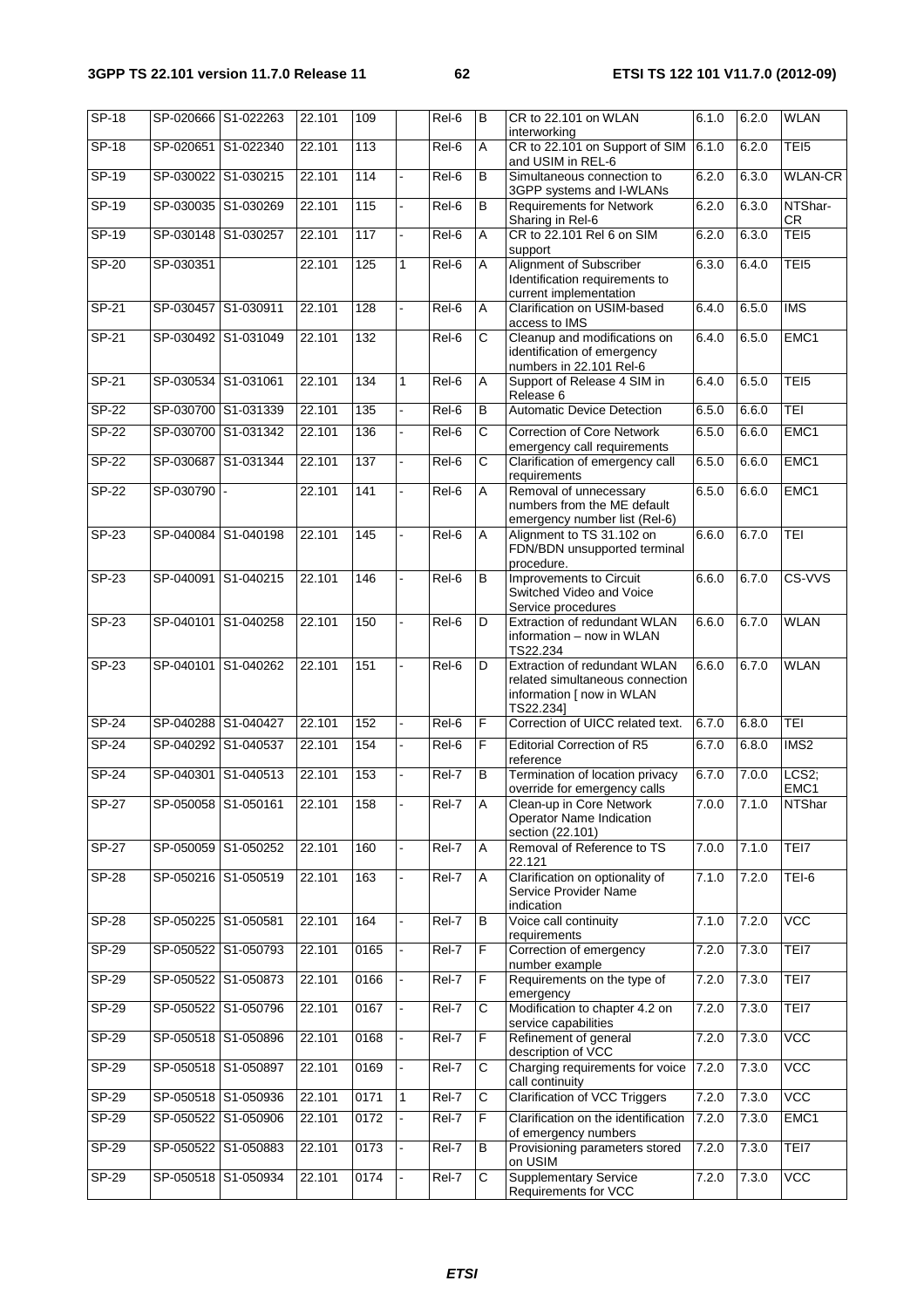| $SP-30$      |                     | SP-050750 S1-051145 | 22.101 | 0176 |                | Rel-7   | F              | Correcting reference to OMA<br>DM and Client provisioning<br>specifications                                                   | 7.3.0 | 7.4.0 | TEI7             |
|--------------|---------------------|---------------------|--------|------|----------------|---------|----------------|-------------------------------------------------------------------------------------------------------------------------------|-------|-------|------------------|
| SP-30        |                     | SP-050746 S1-051209 | 22.101 | 0177 |                | Rel-7   | F              | Clarification of supplementary<br>servces requirements for VCC                                                                | 7.3.0 | 7.4.0 | $\overline{VCC}$ |
| SP-30        |                     | SP-050746 S1-051220 | 22.101 | 0178 |                | Rel-7   | F              | <b>Clarification of VCC Triggers</b>                                                                                          | 7.3.0 | 7.4.0 | $\overline{VCC}$ |
| $SP-30$      |                     | SP-050737 S1-051236 | 22.101 | 0179 |                | Rel-7   | Α              | Introduction of Cell capability<br>indicator                                                                                  | 7.3.0 | 7.4.0 | TEI6             |
| SP-30        | SP-050805           |                     | 22.101 | 0180 | 1              | $ReI-7$ | B              | Emergency sip uri to be stored<br>in MT                                                                                       | 7.3.0 | 7.4.0 | EMC1             |
| SP-31        | SP-060207           |                     | 22.101 | 0182 | $\mathbf{1}$   | Rel-8   | F              | Inclusion of AIPN within the<br>3GPP service principles<br>specification                                                      | 7.4.0 | 8.0.0 | <b>AIPN</b>      |
| $SP-32$      | SP-060448           |                     | 22.101 | 0186 | 1              | Rel-8   | F              | Corrections to align the Rel-8<br>and (latest) Rel-7 versions of TS<br>22.101                                                 | 8.0.0 | 8.1.0 | TEI8             |
| $SP-32$      | SP-060316 S1-060561 |                     | 22.101 | 0187 |                | Rel-8   | B              | <b>VCC Additional flexibility</b>                                                                                             | 8.0.0 | 8.1.0 | VCC              |
| $SP-32$      | SP-060315 S1-060621 |                     | 22.101 | 0191 |                | Rel-8   | Α              | Clarification of IMS voice service                                                                                            | 8.0.0 | 8.1.0 | <b>VCC</b>       |
| <b>SP-32</b> | SP-060435           |                     | 22.101 | 0192 | 1              | Rel-8   | В              | QoS Parameters Provisioning                                                                                                   | 8.0.0 | 8.1.0 | TEI8             |
| SP-32        | SP-060449           |                     | 22.101 | 0193 | 2              | Rel-8   | B              | High Speed Interface between<br>the Terminal and the UICC                                                                     | 8.0.0 | 8.1.0 | TEI8             |
| SP-32        |                     | SP-060320 S1-060626 | 22.101 | 0194 |                | Rel-8   | F              | Clarification on handling of<br>emergency number                                                                              | 8.0.0 | 8.1.0 | TEI-8            |
| SP-33        | SP-060470           | S1-060939           | 22.101 | 0197 |                | $ReI-8$ | Α              | Clarification on Domain<br>Selection for MO and MT<br>Operations                                                              | 8.1.0 | 8.2.0 | TE <sub>18</sub> |
| $SP-33$      |                     | SP-060468 S1-060950 | 22.101 | 0199 |                | Rel-8   | A              | Emergency calls and ISIM                                                                                                      | 8.1.0 | 8.2.0 | EMC1             |
| $SP-33$      |                     | SP-060472 S1-060964 | 22.101 | 0200 |                | Rel-8   | В              | Requirements for the<br>determination of cell capability<br>usage - when requested by CN                                      | 8.1.0 | 8.2.0 | TEI8             |
| $SP-34$      | SP-060777 S1-061321 |                     | 22.101 | 0195 | 3              | Rel-8   | С              | Requirements for the addition of<br>a data component to TS12<br>emergency calls and eCall MSD<br>(data) transfer requirements | 8.2.0 | 8.3.0 | <b>TEMCD</b>     |
| $SP-34$      |                     | SP-060773 S1-061406 | 22.101 | 0201 |                | Rel-8   | В              | Serving Environment / Mobile                                                                                                  | 8.2.0 | 8.3.0 | TE <sub>18</sub> |
| $SP-34$      | SP-060765 S1-061347 |                     | 22.101 | 0204 |                | Rel-8   | Α              | Virtual Network Identification<br>Removal of IMS emergency call<br>identifier                                                 | 8.2.0 | 8.3.0 | EMC1             |
| $SP-35$      | SP-070130           | S1-070190           | 22.101 | 0205 | 1              | Rel-8   | D              | Addition of Evolved 3GPP<br>System description and<br>corrections to references                                               | 8.3.0 | 8.4.0 | SAE-R            |
| $SP-35$      |                     | SP-070134 S1-070299 | 22.101 | 0207 | 1              | Rel-8   | В              | <b>Registration in Densely-</b><br>populated area                                                                             | 8.3.0 | 8.4.0 | <b>RED</b>       |
| $SP-36$      |                     | SP-070355 S1-070673 | 22.101 | 0211 | 1              | Rel-8   | C              | Graphic format of PLMN name                                                                                                   | 8.4.0 | 8.5.0 | TEI8             |
| $SP-36$      |                     | SP-070354 S1-070802 | 22.101 | 0214 | $\overline{1}$ | Rel-8   | $\overline{A}$ | Alignment of SPDI definition<br>between TS22.101 and<br>TS31.102                                                              | 8.4.0 | 8.5.0 | TEI5             |
| $SP-36$      |                     | SP-070472 S1-070790 | 22.101 | 0215 | $\overline{2}$ | Rel-8   | F              | Correction of the backward<br>compatibility requirement for the<br><b>HSP</b> interface                                       | 8.4.0 | 8.5.0 | <b>TEI-8</b>     |
| $SP-37$      |                     | SP-070661 S1-071314 | 22.101 | 218  | 2              | Rel-8   | B              | ICS Requirements - General                                                                                                    | 8.5.0 | 8.6.0 | <b>ICS-RA</b>    |
| $SP-37$      |                     | SP-070661 S1-071315 | 22.101 | 221  | 2              | Rel-8   | В              | ICS Requirements - Service<br>Consistency                                                                                     | 8.5.0 | 8.6.0 | <b>ICS-RA</b>    |
| $SP-37$      | SP-070661           | S1-071316           | 22.101 | 222  | 2              | Rel-8   | В              | <b>ICS Requirements - Service</b><br>Continuity                                                                               | 8.5.0 | 8.6.0 | <b>ICS-RA</b>    |
| $SP-37$      |                     | SP-070661 S1-071317 | 22.101 | 225  | 2              | $Rel-8$ | В              | <b>ICS Requirements - IMS</b><br>Services                                                                                     | 8.5.0 | 8.6.0 | <b>ICS-RA</b>    |
| SP-37        |                     | SP-070662 S1-070995 | 22.101 | 216  | 1              | Rel-8   | C              | Clarification on graphic format of 8.5.0<br>PLMN name                                                                         |       | 8.6.0 | TEI8             |
| $SP-37$      | SP-070676           |                     | 22.101 | 217  | 4              | Rel-8   | В              | Requirements for eCall                                                                                                        | 8.5.0 | 8.6.0 | EData            |
| $SP-38$      |                     | SP-070850 S1-071712 | 22.101 | 0232 | 1              | Rel-8   | в              | ICS - Clarification of Service<br>Continuity                                                                                  | 8.6.0 | 8.7.0 | <b>ICSRA</b>     |
| <b>SP-38</b> |                     | SP-070850 S1-071713 | 22.101 | 0233 | 1              | Rel-8   | В              | ICS - Service Continuity<br>Requirements                                                                                      | 8.6.0 | 8.7.0 | <b>ICSRA</b>     |
| $SP-38$      |                     | SP-070850 S1-071714 | 22.101 | 0234 | 1              | Rel-8   | В              | <b>ICS - Roaming Support</b>                                                                                                  | 8.6.0 | 8.7.0 | <b>ICSRA</b>     |
| <b>SP-38</b> |                     | SP-070850 S1-071715 | 22.101 | 0235 | $\mathbf{1}$   | Rel-8   | В              | Clarify UE requirements for ICS                                                                                               | 8.6.0 | 8.7.0 | <b>ICS-RA</b>    |
| $SP-38$      |                     | SP-070861 S1-071932 | 22.101 | 0229 | 2              | Rel-8   | В              | <b>Requirements for Emergency</b><br>Call-Back                                                                                | 8.6.0 | 8.7.0 | TE <sub>18</sub> |
| $SP-38$      |                     | SP-070862 S1-071927 | 22.101 | 0241 | 2              | Rel-8   | В              | CS IP Interconnection<br>requirement                                                                                          | 8.6.0 | 8.7.0 | <b>IPINTERC</b>  |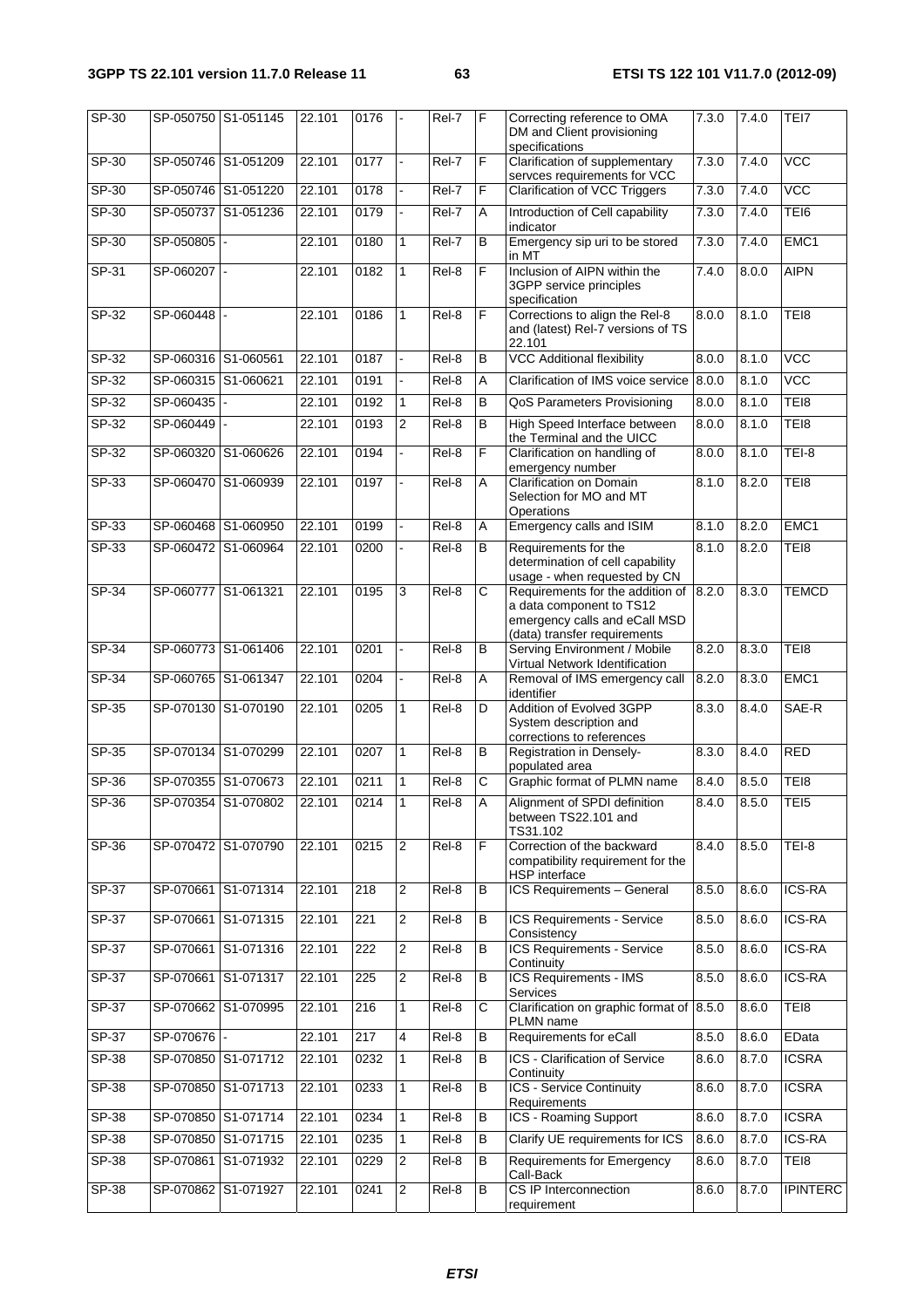| $SP-39$      | SP-080036 S1-080309 |                     | 22.101 | 0237 | 6              | Rel-8         | B              | Requirements for "In Case of<br>Emergency" (ICE) information                         | 8.7.0 | 8.8.0  | <b>ICE</b>                       |
|--------------|---------------------|---------------------|--------|------|----------------|---------------|----------------|--------------------------------------------------------------------------------------|-------|--------|----------------------------------|
| $SP-39$      | SP-080042 S1-080296 |                     | 22.101 | 0250 | $\mathbf{1}$   | Rel-8         | F              | Update the related contents<br>about "Evolved Packet System"                         | 8.7.0 | 8.8.0  | AIPN-SAE                         |
| $SP-39$      | SP-080041 S1-080297 |                     | 22.101 | 0251 | $\mathbf{1}$   | Rel-8         | F              | CS multimedia calls                                                                  | 8.7.0 | 8.8.0  | TEI8                             |
| <b>SP-39</b> | SP-080041 S1-080298 |                     | 22.101 | 0252 | $\mathbf{1}$   | Rel-8         | D              | correction of wrong referencing                                                      | 8.7.0 | 8.8.0  | TEI8                             |
| $SP-39$      | SP-080032 S1-080314 |                     | 22.101 | 0253 | 2              | Rel-8         | B              | Requirements for transfer for<br>data during emergency calls                         | 8.7.0 | 8.8.0  | EData                            |
| $SP-39$      | SP-080032 S1-080266 |                     | 22.101 | 0254 | 1              | Rel-8         | $\overline{B}$ | Requirements for the transfer of<br>eCall Minimum Set of Data                        | 8.7.0 | 8.8.0  | EData                            |
| SP-39        | SP-080043 S1-080337 |                     | 22.101 | 0255 | 2              | Rel-8         | B              | <b>RAT</b> indicator                                                                 | 8.7.0 | 8.8.0  | TEI8                             |
| SP-39        | SP-080039 S1-080287 |                     | 22.101 | 0256 | $\mathbf{1}$   | Rel-8         | В              | ICS requirement for roaming                                                          | 8.7.0 | 8.8.0  | <b>ICSRA</b>                     |
| <b>SP-39</b> | SP-080040 S1-080237 |                     | 22.101 | 0262 | $\mathbf{1}$   | Rel-8         | B              | Additional requirements for CS<br>IP interconnection                                 | 8.7.0 | 8.8.0  | <b>IPINTERC</b>                  |
| $SP-39$      | SP-080043 S1-080299 |                     | 22.101 | 0263 | 1              | Rel-8         | B              | <b>Addition of Unique Device</b><br>Identifier to Calling Line<br>Identification     | 8.7.0 | 8.8.0  | TE <sub>18</sub>                 |
| SP-39        | SP-080040 S1-080327 |                     | 22.101 | 0265 | 1              | Rel-8         | $\overline{B}$ | Clarification of requirements for<br>CS IP interconnection                           | 8.7.0 | 8.8.0  | <b>IPINTERC</b>                  |
| SP-40        | SP-080308 S1-080746 |                     | 22.101 | 0267 | $\mathbf{3}$   | Rel-8         | F              | <b>Emergency Call Interaction</b>                                                    | 8.8.0 | 8.9.0  | EMC1                             |
| $SP-40$      | SP-080299 S1-080581 |                     | 22.101 | 0269 | $\mathbf{1}$   | Rel-8         | С              | eCall call back requirements<br>clarification                                        | 8.8.0 | 8.9.0  | <b>EDATA</b>                     |
| $SP-40$      | SP-080298 S1-080735 |                     | 22.101 | 0270 | 3              | Rel-8         | F              | Common IMS Proposals -<br><b>Requirements for Emergency</b><br>Calls                 | 8.8.0 | 8.9.0  | CIMS_3G<br>PP <sub>2</sub>       |
| SP-40        | SP-080306 S1-080715 |                     | 22.101 | 0271 | 1              | Rel-8         | F              | Correction of reference for<br>PLMN architecture                                     | 8.8.0 | 8.9.0  | AIPN-SAE                         |
| $SP-40$      |                     | SP-080299 S1-080714 | 22.101 | 0272 | $\mathbf{1}$   | Rel-8         | F              | Corrections to general<br>requirements for emergency<br>calls                        | 8.8.0 | 8.9.0  | EData                            |
| $SP-40$      | SP-080308 S1-080560 |                     | 22.101 | 0274 |                | Rel-8         | F              | <b>Clarification of IMS Emergency</b><br>Calls                                       | 8.8.0 | 8.9.0  | EMC1                             |
| SP-40        |                     | SP-080299 S1-080743 | 22.101 | 0275 | 1              | Rel-8         | C              | Reconfigurable eCall only<br>terminal access to test and<br>reconfiguration services | 8.8.0 | 8.9.0  | <b>EDATA</b>                     |
| $SP-40$      | SP-080302 S1-080705 |                     | 22.101 | 0276 | ÷.             | $Rel-8$       | F              | Correction of ICE requirements                                                       | 8.8.0 | 8.9.0  | <b>ICE</b>                       |
| SP-40        | SP-080311 S1-080774 |                     | 22.101 | 0268 | 3              | Rel-9         | B              | <b>Requirements for Service</b><br>Alignment and Migration                           | 8.8.0 | 9.0.0  | ETWS-S1                          |
| $SP-41$      | SP-080498 S1-082192 |                     | 22.101 | 0282 | $\mathbf{1}$   | Rel-9         | F              | Clarification on IMS services<br>supported by ICS                                    | 9.0.0 | 9.1.0  | <b>ICSRA</b>                     |
| $SP-41$      | SP-080643           |                     | 22.101 | 0280 | 2              | Rel-9         | F              | RED optimization of location<br>update                                               | 9.0.0 | 9.1.0  | <b>RED</b>                       |
| $SP-42$      | SP-080884           |                     | 22.101 | 0290 | 6              | Rel-9         | Α              | <b>ICS Service Continuity</b>                                                        | 9.1.0 | 9.2.0  | CIMS8                            |
| SP-42        | SP-080779 S1-084415 |                     | 22.101 | 281  | 2              | Rel-9         | ΙB             | User Data Convergence<br>Requirements                                                | 9.1.0 | 9.2.0  | <b>UDC</b>                       |
| $SP-42$      | SP-080781 S1-084177 |                     | 22.101 | 0283 | 2              | $Rel-9$       | F              | VCC for emergency calls                                                              | 9.1.0 | 9.2.0  | IMS_EME<br>R_GPRS_<br><b>EPS</b> |
| $SP-42$      |                     | SP-080784 S1-084424 | 22.101 | 0290 | 3              | Rel-9         | С              | <b>ICS Service Continuity</b>                                                        | 9.1.0 | 9.2.0  | TEI9                             |
| $SP-42$      | SP-080783 S1-084404 |                     | 22.101 | 0299 | 3              | Rel-9         | В              | UICC applications access to<br><b>IMS</b>                                            | 9.1.0 | 9.2.0  | TEI9                             |
| $SP-42$      | SP-080781 S1-084096 |                     | 22.101 | 300  | ÷.             | Rel-9         | F              | Make IMS emergency calls<br>available in all access systems                          | 9.1.0 | 9.2.0  | TEI9                             |
| SP-43        |                     | SP-090079 S1-090174 | 22.101 | 0307 | $\mathbf{1}$   | Rel-9         | Α              | Clarification and enhancement<br>of ciphering indicator feature                      | 9.2.0 | 9.3.0  | TEI9                             |
| $SP-44$      |                     | SP-090377 S1-091407 | 22.101 | 0312 | $\overline{4}$ | Rel-9         | F              | Domain selection for emergency<br>call                                               | 9.3.0 | 9.4.0  | IMS_EME<br>R_GPRS_<br>EPS        |
| $SP-44$      |                     | SP-090369 S1-091393 | 22.101 | 0313 | $\blacksquare$ | Rel-9         | A              | eCall - PSAP acknowledgement<br>to the IVS                                           | 9.3.0 | 9.4.0  | Edata                            |
| $SP-45$      |                     | SP-090475 S1-093290 | 22.101 | 0315 | $\mathbf{1}$   | Rel-9         | A              | Minimise delay to emergency<br>voice calls                                           | 9.4.0 | 9.5.0  | <b>EDATA</b>                     |
| SP-45        |                     | SP-090480 S1-093282 | 22.101 | 321  | $\mathbf{1}$   | Rel-9         | F              | Domain selection for emergency<br>call                                               | 9.4.0 | 9.5.0  | IMS_EME<br>R_GPRS_<br><b>EPS</b> |
| SP-45        | SP-090483 S1-093286 |                     | 22.101 | 0316 | $\mathbf{1}$   | $Rel-10$ $F$  |                | Add reference to MSD<br>specification                                                | 9.4.0 | 10.0.0 | <b>EDATA</b>                     |
| $SP-45$      | SP-090484 S1-093341 |                     | 22.101 | 0320 | $\overline{4}$ | <b>Rel-10</b> | B              | Selected IP Traffic Offload                                                          | 9.4.0 | 10.0.0 | LIPA_SIP<br>то                   |
| $SP-45$      | SP-090483 S1-093261 |                     | 22.101 | 322  | 1              | $Rel-10$ $F$  |                | Clarification of emergency call                                                      | 9.4.0 | 10.0.0 | <b>TEI10</b>                     |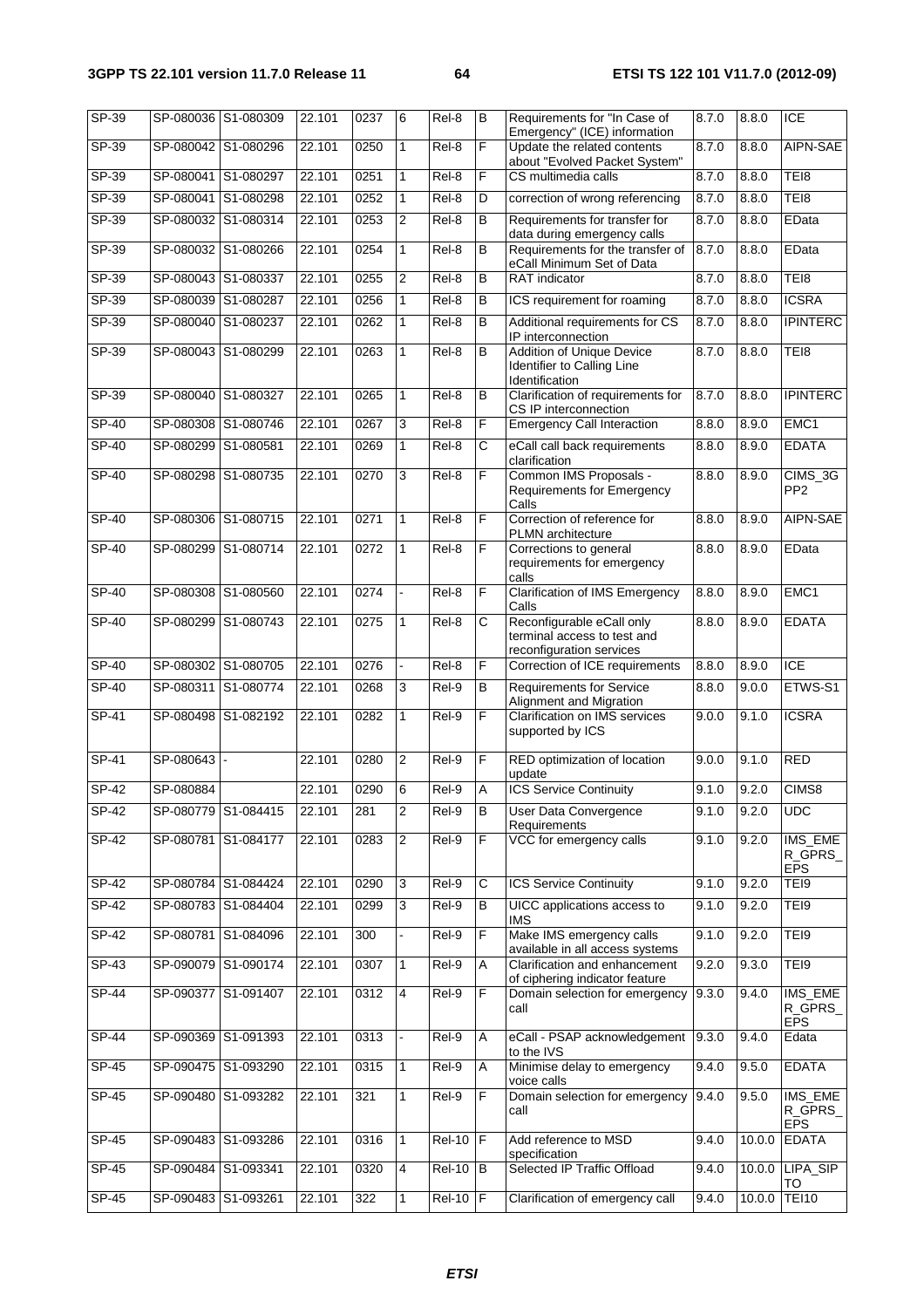|              |                     |                      |        |      |                |               |                       | back requirements                                                                                                  |               |                    |                                  |
|--------------|---------------------|----------------------|--------|------|----------------|---------------|-----------------------|--------------------------------------------------------------------------------------------------------------------|---------------|--------------------|----------------------------------|
| SP-46        |                     | SP-090887 S1-094259  | 22.101 | 0336 | $\mathbf{1}$   | <b>Rel-10</b> | $\overline{A}$        | Providing eCall indication to the                                                                                  | 10.0.0        |                    | 10.1.0 EDATA                     |
|              |                     |                      |        |      |                |               |                       | <b>PSAP</b>                                                                                                        |               |                    |                                  |
| $SP-46$      |                     | SP-090836 S1-094262  | 22.101 | 0338 |                | $Rel-10$ $A$  |                       | Remove requirement for<br>operator determined eCall call-<br>back duration.                                        |               |                    | 10.0.0 10.1.0 EDATA              |
| SP-46        |                     | SP-090842 S1-094272  | 22.101 | 0330 | $\mathbf{1}$   | $Rel-10$ A    |                       | User data repository shall be<br>possible to be shared among<br>different PLMNs that have<br>trusted relationships |               | 10.0.0 10.1.0 UDC  |                                  |
| SP-46        |                     | SP-090844 S1-094499  | 22.101 | 0327 | 2              | $Rel-10$      | $\overline{A}$        | Use of GTT-IP for IMS<br>emergency calls (mirror)                                                                  |               | 10.0.0 10.1.0 TEI9 |                                  |
| $SP-46$      |                     | SP-090846 S1-094496  | 22.101 | 0328 | $\mathbf{1}$   | $Rel-10$      | B                     | <b>ICS Enhancements</b>                                                                                            |               | 10.0.0 10.1.0      | <b>TEI10</b>                     |
| $SP-46$      |                     | SP-090849 S1-094300  | 22.101 | 0325 | 3              | $Rel-10$      | B                     | Roaming and Mobility aspects<br>for Selected IP Traffic Offload                                                    |               | 10.0.0 10.1.0      | LIPA_SIP<br>TO                   |
| $SP-47$      | SP-100187 S1-100321 |                      | 22.101 | 0339 | $\overline{2}$ | <b>Rel-10</b> | B                     | SIPTO requirements common<br>for macro network and H(e)NB<br>subsystems                                            | 10.1.0        | 10.2.0             | LIPA_SIP<br>TO                   |
| $SP-47$      | SP-100188 S1-100445 |                      | 22.101 | 0332 | 6              | $Rel-10$      | C                     | Clarification to Emergency call<br>selection prioritization                                                        | 10.1.0        | 10.2.0             | <b>TEI10</b>                     |
| $SP-47$      | SP-100188 S1-100442 |                      | 22.101 | 0340 | $\mathbf{1}$   | $Rel-10$      | $\overline{\text{c}}$ | Clarification on ICS wrt data<br>(CS) and fax                                                                      | 10.1.0 10.2.0 |                    | <b>TEI10</b>                     |
| $SP-47$      | SP-100191 S1-100431 |                      | 22.101 | 0343 | $\overline{2}$ | $Rel-10$      | B                     | IMS emergency call<br>enhancements                                                                                 |               | 10.1.0 10.2.0      | <b>IESE</b>                      |
| <b>SP-48</b> |                     | SP-100431 S1-101060r | 22.101 | 0347 | 6              | $ReI-10$      | B                     | Addition of Requirement for<br><b>UDC Data Model</b>                                                               | 10.2.0        | 10.3.0             | <b>TEI10</b>                     |
| $SP-48$      |                     | SP-100401 S1-101067  | 22.101 | 0350 |                | $Rel-10$      |                       | Correction of reference                                                                                            | 10.2.0        | 10.3.0 IESE        |                                  |
| SP-49        |                     | SP-100585 S1-102403  | 22.101 | 0353 | $\overline{2}$ | $Rel-11$ B    |                       | SIPTO mobility/continuity                                                                                          |               | 10.3.0 11.0.0      | SIPTO_S<br>С                     |
| SP-51        |                     | SP-110168 S1-110088  | 22.101 | 0360 |                | <b>Rel-11</b> | F                     | <b>Clarification on Service</b><br>Continuity for SIPTO                                                            |               | 11.0.0 11.1.0      | SIPTO_S<br>С                     |
| $SP-52$      |                     | SP-110373 S1-111410  | 22.101 | 0367 | 3              | $Rel-11$      | l B                   | IMS emergency call<br>requirements for additional<br>media types                                                   |               | 11.1.0 11.2.0      | <b>NOVES</b>                     |
| $SP-52$      | SP-110376 S1-111209 |                      | 22.101 | 0369 |                | $ReI-11$ ID   |                       | Removing text discrepancy<br>between Rel-10 and Rel-11 for<br><b>UDC Data Model</b>                                |               | 11.1.0 11.2.0      | <b>TEI11</b>                     |
| SP-52        | SP-110418           |                      | 22.101 | 0372 | 2              | <b>Rel-11</b> | A                     | IMS emergency calls                                                                                                | 11.1.0        | 11.2.0             | IMS_EME<br>R_GPRS_<br><b>EPS</b> |
|              |                     |                      |        |      |                |               |                       | Correction of typo on cover page 11.2.0                                                                            |               | 11.2.1             |                                  |
| SP-53        |                     | SP-110582 S1-112392  | 22.101 | 0373 | $\mathbf{1}$   | $Rel-11$      | ĪF                    | SIPTO in the Mobile Operator<br>Network and Local<br>Residential/Enterprise Network                                | 11.2.0        | 11.3.0             | <b>TEI11</b>                     |
| $SP-53$      | SP-110576 S1-112101 |                      | 22.101 | 0379 |                | <b>Rel-11</b> | B                     | IMS emergency call support with 11.2.0 11.3.0 NOVES<br>other media handover<br>considerations                      |               |                    |                                  |
| $SP-53$      |                     | SP-110576 S1-112344  | 22.101 | 0380 | $\mathbf{1}$   | $Rel-11$ B    |                       | Notification of IMS emergency                                                                                      |               |                    | 11.2.0 11.3.0 NOVES              |
| SP-53        |                     | SP-110576 S1-112350  | 22.101 | 0385 | $\mathbf{3}$   | <b>Rel-11</b> | B                     | call support with other media<br>Domain Selection for IMS<br>emergency calls with additional<br>media types        | 11.2.1        | 11.3.0             | <b>NOVES</b>                     |
| $SP-53$      |                     | SP-110579 S1-112385  | 22.101 | 0374 | $\mathbf{1}$   | $Rel-11$ F    |                       | <b>SIPTO Service Continuity</b>                                                                                    |               |                    | 11.2.0 11.3.0 SIPTO_S            |
| $SP-53$      |                     | SP-110579 S1-112393  | 22.101 | 0378 | 2              | <b>Rel-11</b> | C                     | Clarification on collection of<br>traffic and signalling for SIPTO                                                 | 11.2.0 11.3.0 |                    | SIPTO_S                          |
| $SP-53$      |                     | SP-110582 S1-112025  | 22.101 | 0376 | ÷.             | <b>Rel-11</b> | F                     | Correction of clause numbers<br>and editorial corrections                                                          | 11.2.1        | 11.3.0             | <b>TEI11</b>                     |
| SP-53        | SP-110651           | S1-112328            | 22.101 | 0383 | $\mathbf{3}$   | $Rel-11$ $F$  |                       | Moving "Network provided<br>destination for uplink data"<br>requirement from 22.368 into<br>22.101                 | 11.2.1        | 11.3.0             | <b>SIMTC</b>                     |
| $SP-53$      |                     | SP-110651 S1-112329  | 22.101 | 0384 | $\overline{4}$ | $Rel-11$ F    |                       | Moving PS-Only requirements<br>from 22.368 into 22.101                                                             |               |                    | 11.2.1 11.3.0 SIMTC              |
| SP-54        |                     | SP-110811 S1-113245  | 22.101 | 0387 | $\mathbf{1}$   | $Rel-11$ F    |                       | <b>IMS Multimedia Emergency</b><br>Session support for UEs in<br><b>Limited Service Mode</b>                       |               |                    | 11.3.0 11.4.0 NOVES              |
| SP-54        |                     | SP-110811 S1-113249  | 22.101 | 0388 | $\overline{2}$ | $ReI-11$ $F$  |                       | Correction and removal of<br>inconsistencies to IMS<br>Emergency call when using<br>other media                    | 11.3.0        |                    | 11.4.0 NOVES                     |
| SP-54        |                     | SP-110811 S1-113248  | 22.101 | 0390 | $\overline{2}$ | $Rel-11$ F    |                       | Indication of supported media<br>during an IMS multimedia<br>emergency session                                     |               |                    | 11.3.0 11.4.0 NOVES              |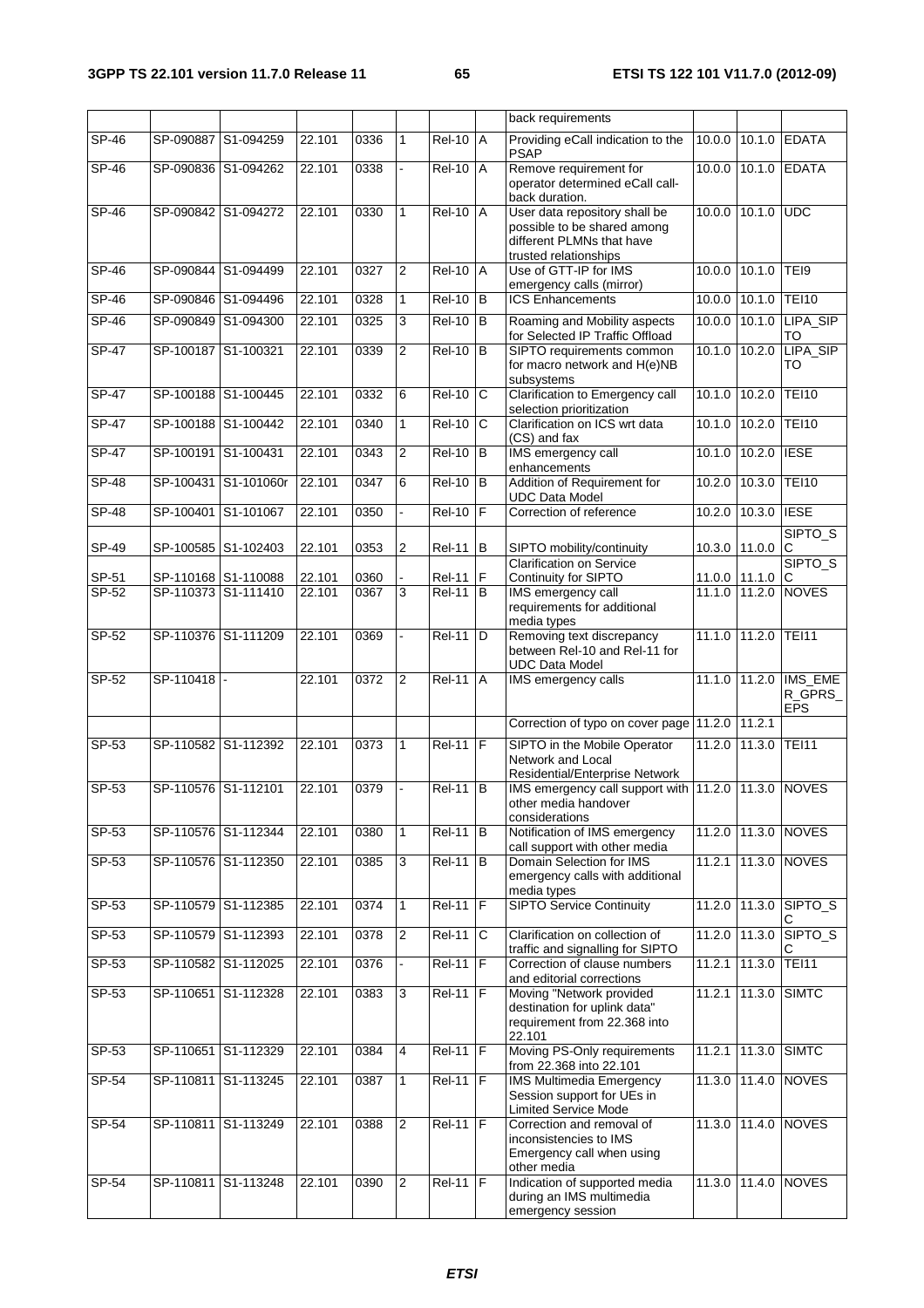#### **3GPP TS 22.101 version 11.7.0 Release 11 66 ETSI TS 122 101 V11.7.0 (2012-09)**

| SP-54   | SP-110811 S1-113250 |                      | 22.101 | 0391 |                | $Rel-11$ $F$  |     | Handover of other media to                                                       |               |             | 11.3.0 111.4.0 NOVES |
|---------|---------------------|----------------------|--------|------|----------------|---------------|-----|----------------------------------------------------------------------------------|---------------|-------------|----------------------|
|         |                     |                      |        |      |                |               |     | networks that do not support                                                     |               |             |                      |
|         |                     |                      |        |      |                |               |     | IMS emergency voice calls                                                        |               |             |                      |
| SP-54   |                     | SP-110873 S1-113093r | 22.101 | 0392 | $\overline{2}$ | $ReI-11$ $F$  |     | Media allowed on callback from<br><b>PSAP</b>                                    | 11.3.0        | 11.4.0      | <b>NOVES</b>         |
| SP-54   | SP-110811 S1-113094 |                      | 22.101 | 0393 |                | $ReI-11$ $IF$ |     | Routing IMS multimedia<br>sessions towards the PSAP                              | 11.3.0        |             | 11.4.0 NOVES         |
| $SP-54$ | SP-110813 S1-113098 |                      | 22.101 | 0394 |                | <b>Rel-11</b> | B   | <b>PS</b> additional number                                                      | 11.3.0        | 11.4.0      | <b>TEI11</b>         |
| SP-55   | SP-120103 S1-120256 |                      | 22.101 | 0401 |                | <b>Rel-11</b> | ĪF. | PS only subscriptions with SMS<br>support                                        | 11.4.0        |             | 11.5.0 SIMTC         |
| SP-56   | SP-120289 S1-121329 |                      | 22.101 | 0403 |                | $ReI-11$ $F$  |     | Release 11 stage 2 alignment<br>related to MSISDN-less                           | 11.5.0        |             | 11.6.0 SIMTC         |
| SP-56   | SP-120286 S1-121313 |                      | 22.101 | 0408 |                | <b>Rel-11</b> | I A | Emergency calls from non CSG<br>members in CSG cells                             | 11.5.0        | 11.6.0 EHNB |                      |
| SP-56   | SP-120288 S1-121395 |                      | 22.101 | 0411 |                | <b>Rel-11</b> | IF. | Clarification of PS additional<br>numbers requirement                            | 11.5.0        | 11.6.0      | <b>TEI11</b>         |
| SP-56   | SP-120288 S1-121391 |                      | 22.101 | 0413 |                | <b>Rel-11</b> | IC. | Modification of how ME treats<br>emergency call type(s)                          | 11.5.0        | 11.6.0      | <b>TEI11</b>         |
| SP-57   | SP-120519 S1-122462 |                      | 22.101 | 0422 |                | <b>Rel-11</b> | A   | Correction of UE mandatory<br>features                                           | 11.6.0        | 11.7.0      | TE <sub>18</sub>     |
| SP-57   | SP-120523 S1-122037 |                      | 22.101 | 0418 |                | <b>Rel-11</b> | B   | <b>Removal of SIPTO Service</b><br>Continuity Requirements from<br><b>Rel-11</b> | 11.6.0 11.7.0 |             | SIPTO S<br>С         |